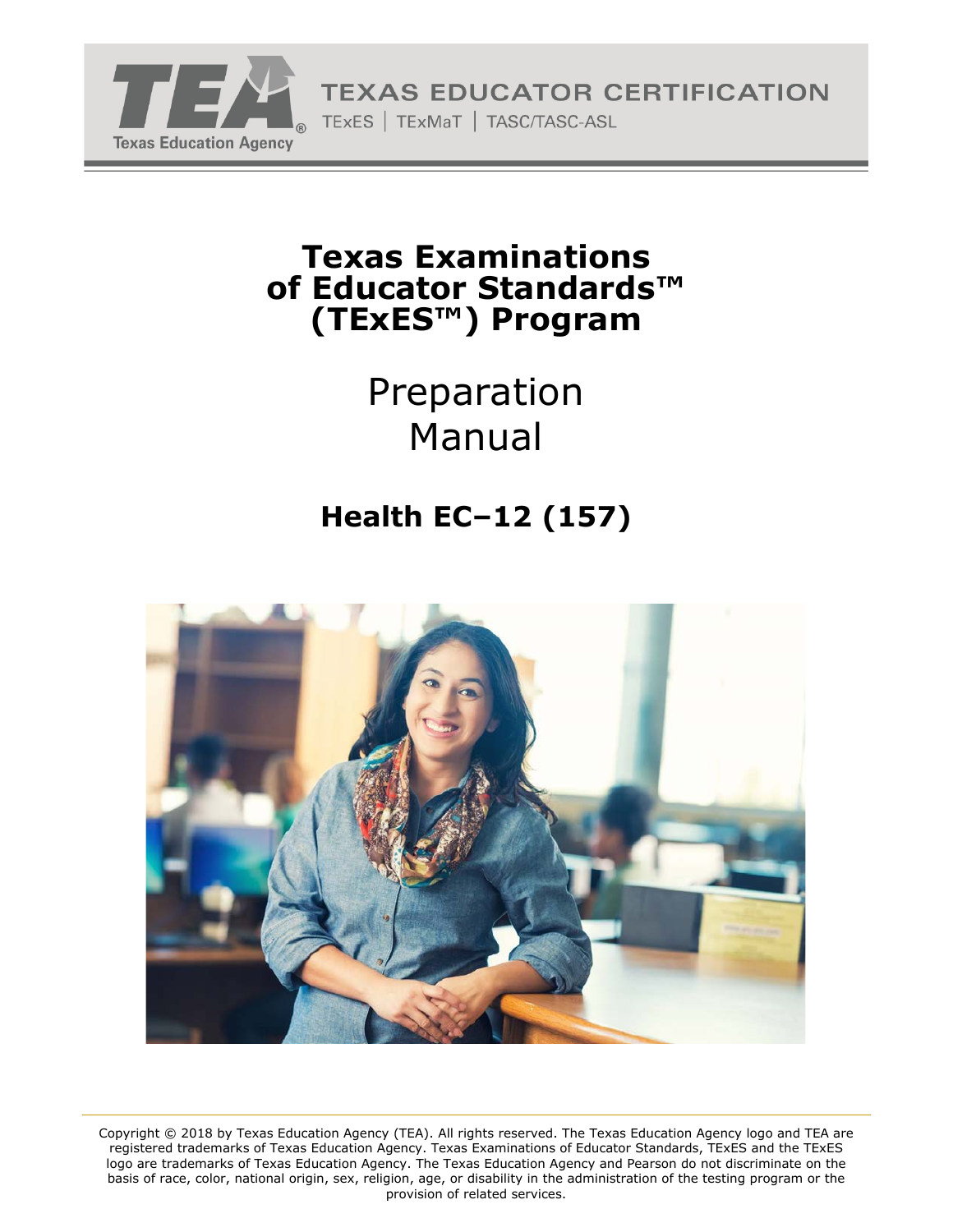## **Table of Contents**

|                                                               | $\overline{4}$ |  |  |  |
|---------------------------------------------------------------|----------------|--|--|--|
|                                                               | 5              |  |  |  |
|                                                               | 6              |  |  |  |
|                                                               | 6              |  |  |  |
|                                                               |                |  |  |  |
| Domain III - Community and Environmental Health and Safety 11 |                |  |  |  |
| Domain IV - Health-Related Skills and Resources  13           |                |  |  |  |
| Domain V - The School Health Education Program  15            |                |  |  |  |
|                                                               |                |  |  |  |
|                                                               |                |  |  |  |
|                                                               |                |  |  |  |
|                                                               |                |  |  |  |
|                                                               |                |  |  |  |
|                                                               |                |  |  |  |
|                                                               |                |  |  |  |
|                                                               |                |  |  |  |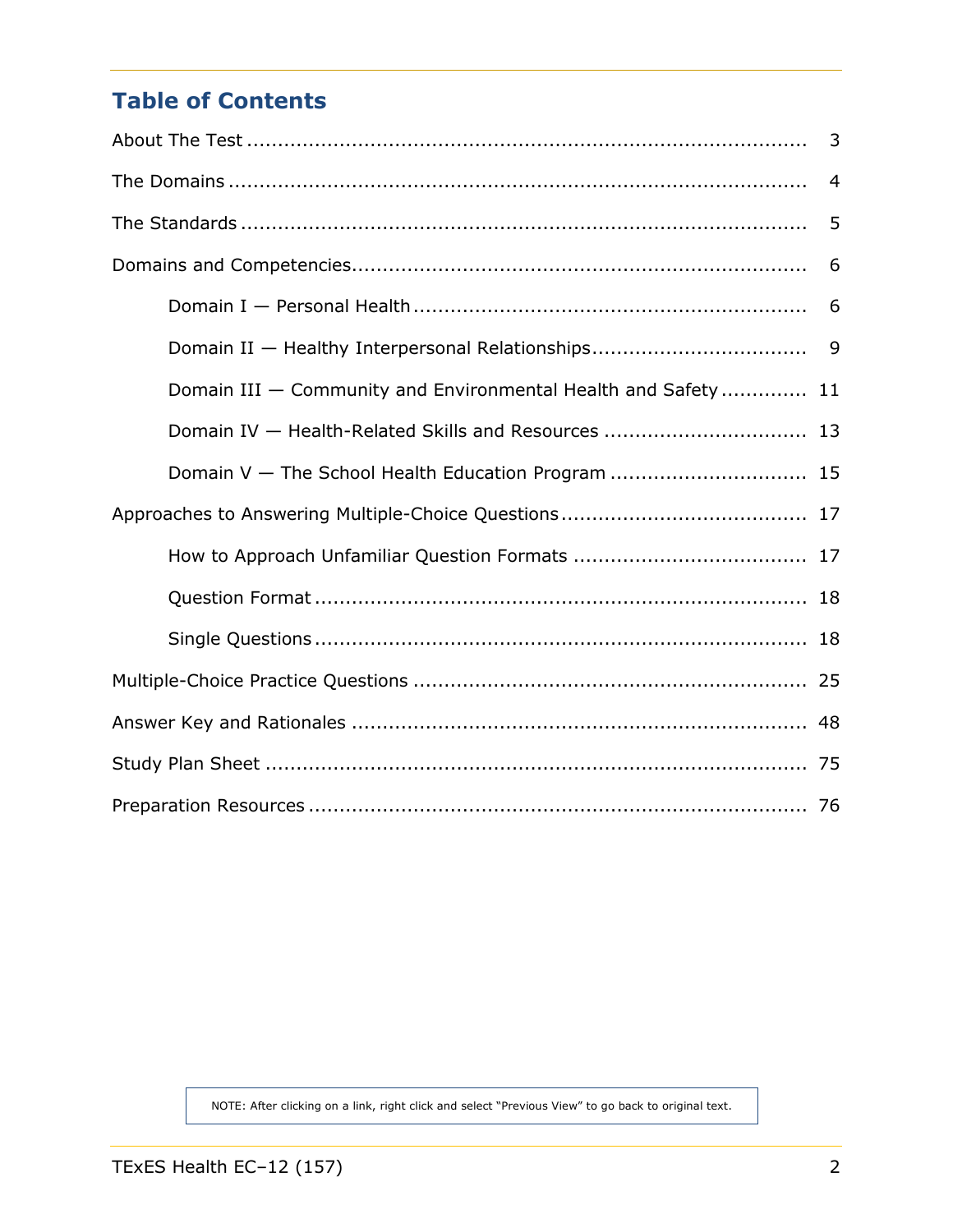## <span id="page-2-0"></span>**About The Test**

| <b>Test Name</b>    | Health EC-12                     |  |
|---------------------|----------------------------------|--|
| <b>Test Code</b>    | 157                              |  |
| Time                | 5 hours                          |  |
| Number of Questions | 100 multiple-choice questions    |  |
| Format              | Computer-administered test (CAT) |  |

The TExES Health EC–12 (157) test is designed to assess whether a test taker has the requisite knowledge and skills that an entry-level educator in this field in Texas public schools must possess. The 100 multiple-choice questions are based on the Health EC–12 test framework and cover grades EC–12. The test may contain questions that do not count toward the score. Your final scaled score will be based only on scored questions.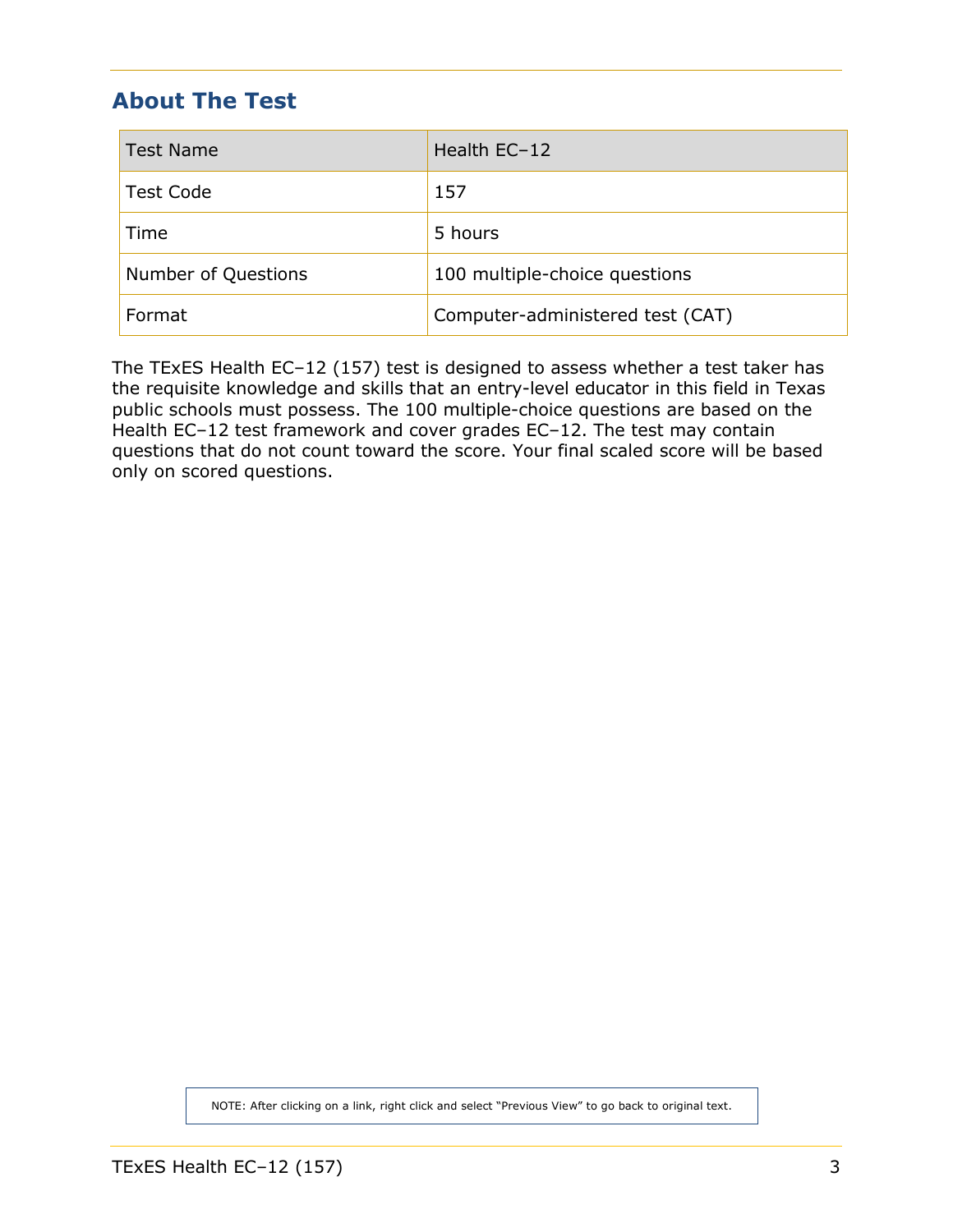## <span id="page-3-0"></span>**The Domains**

| Domain | Domain Title                                            | Approx.<br>Percentage<br>of Test | <b>Standards Assessed</b> |
|--------|---------------------------------------------------------|----------------------------------|---------------------------|
| I.     | <b>Personal Health</b>                                  | 26%                              | Health EC-12: I, III      |
| II.    | Healthy Interpersonal<br>Relationships                  | 20%                              | Health EC-12: I           |
| III.   | Community and Environmental<br><b>Health and Safety</b> | 20%                              | Health EC-12: I, III      |
| IV.    | Health-Related Skills and<br>Resources                  | 20%                              | Health EC-12: I           |
| V.     | The School Health Education<br>Program                  | 14%                              | Health EC-12: I-IV        |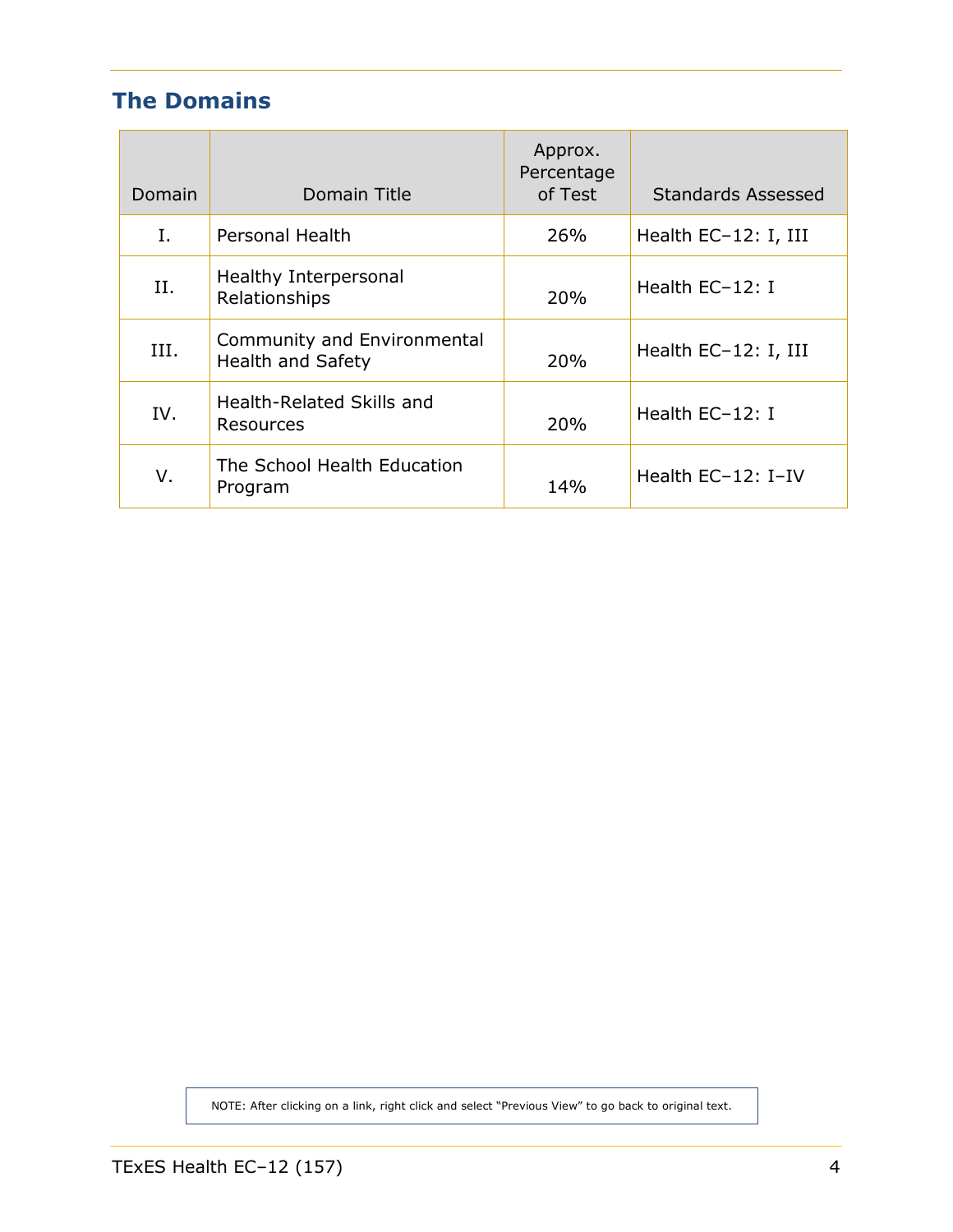### <span id="page-4-0"></span>**The Standards**

#### **Health EC–12 Standard I**

The health teacher applies knowledge of both the relationship between health and behavior and the factors influencing health and health behavior.

#### **Health EC–12 Standard II**

The health teacher communicates concepts and purposes of health education.

#### **Health EC–12 Standard III**

The health teacher plans and implements effective school health instruction and integrates health instruction with other content areas.

#### **Health EC–12 Standard IV**

The health teacher evaluates the effects of school health instruction.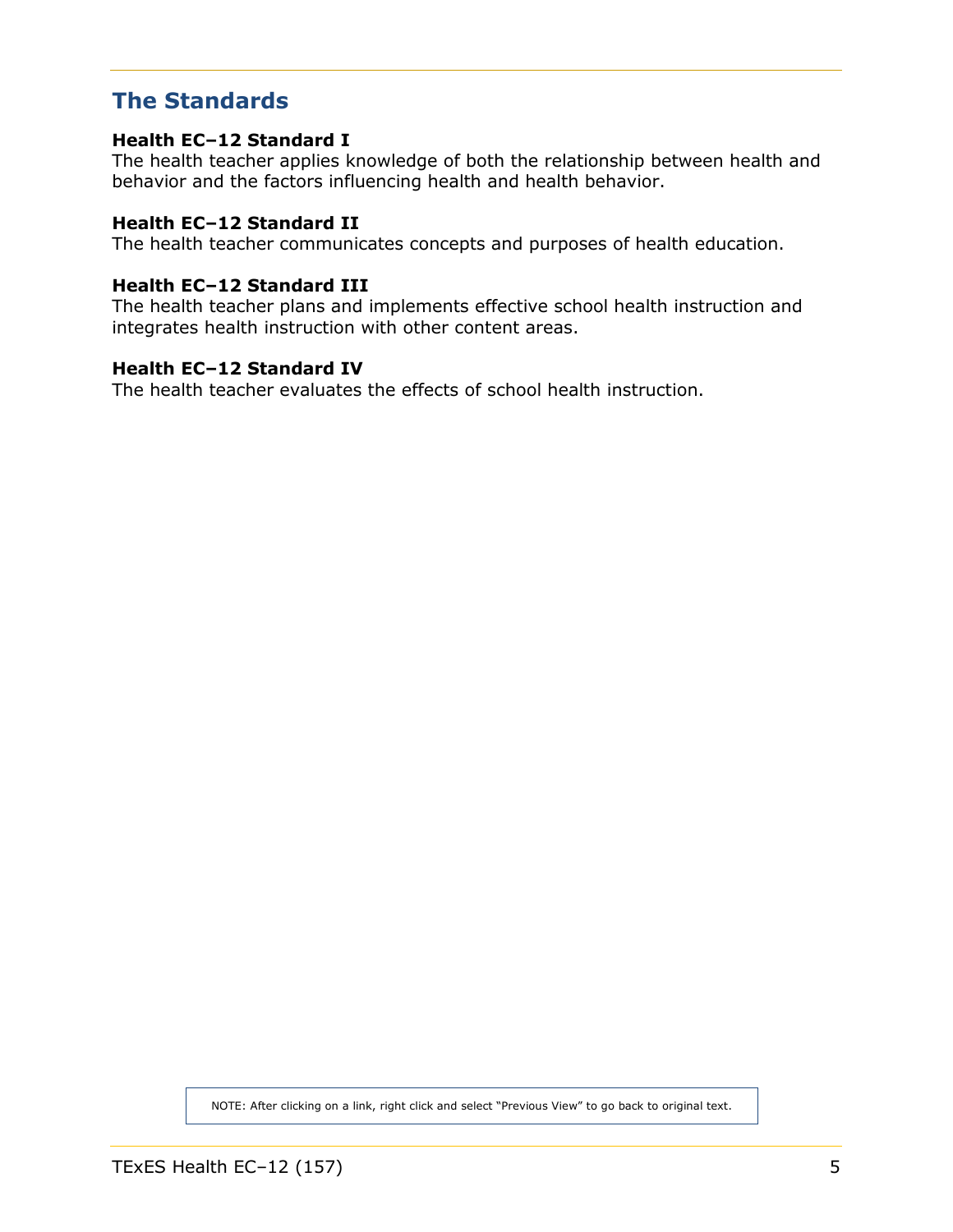## <span id="page-5-0"></span>**Domains and Competencies**

The content covered by this test is organized into broad areas of content called **domains**. Each domain covers one or more of the educator standards for this field. Within each domain, the content is further defined by a set of **competencies**. Each competency is composed of two major parts:

- The **competency statement**, which broadly defines what an entry-level educator in this field in Texas public schools should know and be able to do.
- The **descriptive statements**, which describe in greater detail the knowledge and skills eligible for testing.

#### **Domain I — Personal Health**

Competency 001: *The teacher understands human body systems and the processes of human growth and development*.

The beginning teacher:

- A. Demonstrates an understanding of the structures, functions and interactions of body systems and of factors (e.g., heredity, environment, behavior) that influence the functioning of body systems.
- B. Analyzes the roles of various body systems in maintaining health and knows strategies for maintaining the healthy status of body systems.
- C. Demonstrates knowledge of typical patterns and processes of human growth and development, including physical, cognitive and emotional development and understands individual variation in rates and patterns of development.
- D. Analyzes factors affecting growth and development and knows personal health behaviors (e.g., nutrition, exercise, sleep) required to maintain health throughout the life cycle.
- E. Demonstrates knowledge of physical and emotional changes associated with puberty and how these changes may affect personal health.
- F. Identifies practices that promote or impede development of a healthy embryo and fetus (e.g., prenatal care; proper nutrition; use of alcohol, tobacco or other drugs; exposure to disease).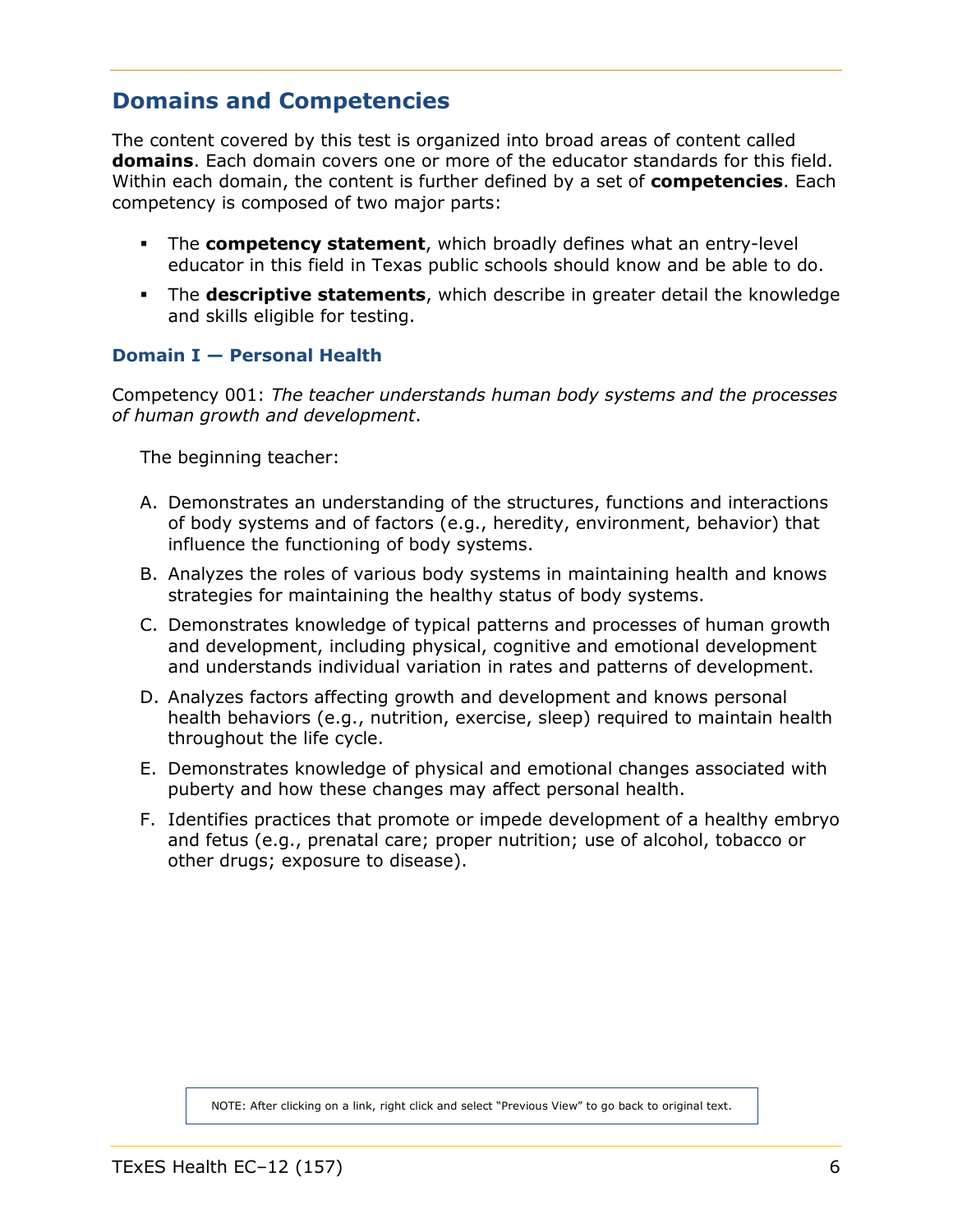<span id="page-6-0"></span>Competency 002: *The teacher understands nutrition, exercise and physical fitness and their role in maintaining and enhancing health*.

The beginning teacher:

- A. Identifies types of nutrients, their sources in food and their uses in the body (e.g., the importance of calcium for bone growth, iron for red blood cells and vitamin A for vision).
- B. Demonstrates knowledge of scientifically proven principles of nutrition, the components of a balanced diet and how to apply these principles of nutrition to ensure a balanced diet.
- C. Analyzes healthy and unhealthy dietary practices, including eating disorders and fad diets, and ways in which diet influences personal health.
- D. Applies skills and strategies for reading, interpreting and evaluating nutritional information (e.g., food pyramids, food labels, promotional claims) and for using this information to make healthy food choices.
- E. Applies knowledge of factors that influence nutritional and caloric requirements (e.g., age, activity level, pregnancy) and factors that influence food choices (e.g., cultural background, family eating patterns, advertising, peer behaviors).
- F. Demonstrates knowledge of skills and motivational strategies for making healthy food choices and for planning a healthy diet.
- G. Analyzes relationships between dieting, exercising and maintaining a healthy weight.
- H. Demonstrates knowledge of the components of fitness (e.g., cardiovascular fitness, flexibility, muscle strength) and methods for assessing fitness.
- I. Identifies types of exercise and analyzes the effects of exercise on different body systems (e.g., cardiovascular, musculoskeletal).
- J. Demonstrates an understanding of the health benefits of physical activity throughout the life span, including weight control, and strategies for maintaining and improving fitness.
- K. Identifies strategies for developing and following a personal health plan that stresses good nutrition, exercise and appropriate body weight.

Competency 003: *The teacher understands how diseases and disorders affect health*.

The beginning teacher:

A. Demonstrates knowledge of types and characteristics of communicable diseases and noncommunicable diseases.

NOTE: After clicking on a link, right click and select "Previous View" to go back to original text.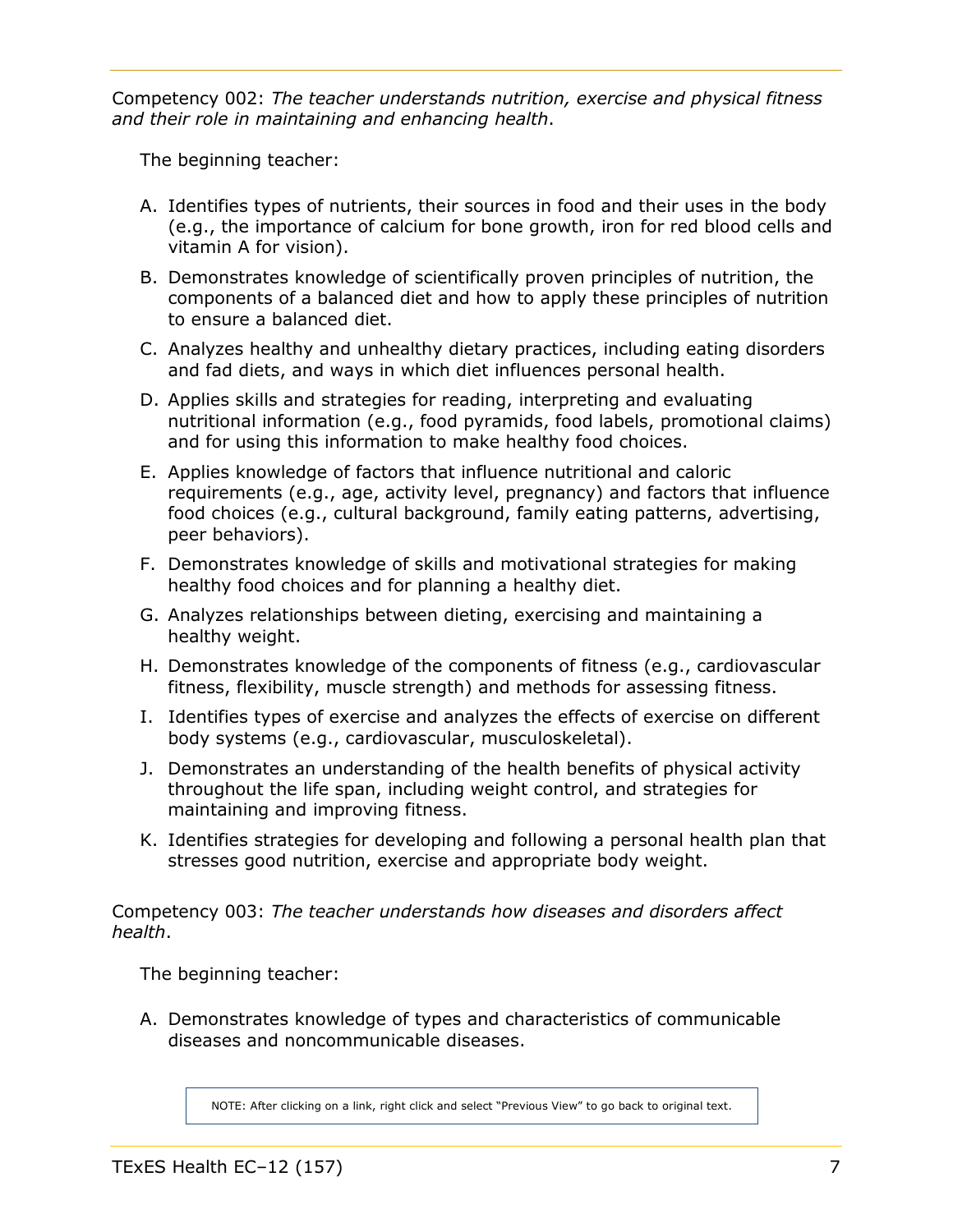- <span id="page-7-0"></span>B. Demonstrates knowledge of types of pathogens (e.g., viruses, bacteria, fungi) that cause communicable disease, how they cause disease and how they are transmitted.
- C. Analyzes risk factors for contracting common communicable diseases.
- D. Demonstrates an understanding of methods for treating different types of communicable diseases (e.g., viral, bacterial) and preventive measures (e.g., washing hands, avoiding stress, quarantine, vaccination) that limit the spread of communicable disease.
- E. Recognizes causes of common noncommunicable diseases (e.g., asthma, diabetes, cancer, heart disease) and analyzes risk factors for contracting these diseases (e.g., heredity, smoking, sedentary lifestyle).
- F. Demonstrates knowledge of methods for early detection of noncommunicable diseases (e.g., genetic counseling, Pap smear) and for preventing noncommunicable diseases (e.g., exercising, losing weight, reducing air pollution).
- G. Demonstrates an understanding of immune system responses to disease (e.g., fever, antibody formation, asthma).
- H. Analyzes the effects of environmental factors on health and disease.
- I. Analyzes the influence of laws and policies on disease prevention and healthrelated issues.

Competency 004: *The teacher understands mental and emotional health and factors that influence mental and emotional health*.

The beginning teacher:

- A. Analyzes interrelationships among physical, mental, emotional and social health (e.g., child abuse and neglect, substance abuse).
- B. Demonstrates knowledge of how emotional health needs change throughout the life span (e.g., emotional attachment, decision making, life and death issues).
- C. Analyzes factors (e.g., heredity, personal experience, environmental factors) that affect mental and emotional health.
- D. Identifies types, causes and symptoms of mental and emotional health disorders (e.g., anxiety, depression, eating disorders, suicidal tendencies) and methods for obtaining assistance for mental and emotional problems.
- E. Applies knowledge of causes of stress (e.g., family, social situations, academic pressure), effects of stress on individual and family health and strategies for coping with and managing stress (e.g., counseling, exercise).
- F. Demonstrates an understanding of strategies for managing anxiety and grief, preventing suicides and maintaining good mental and emotional health.

NOTE: After clicking on a link, right click and select "Previous View" to go back to original text.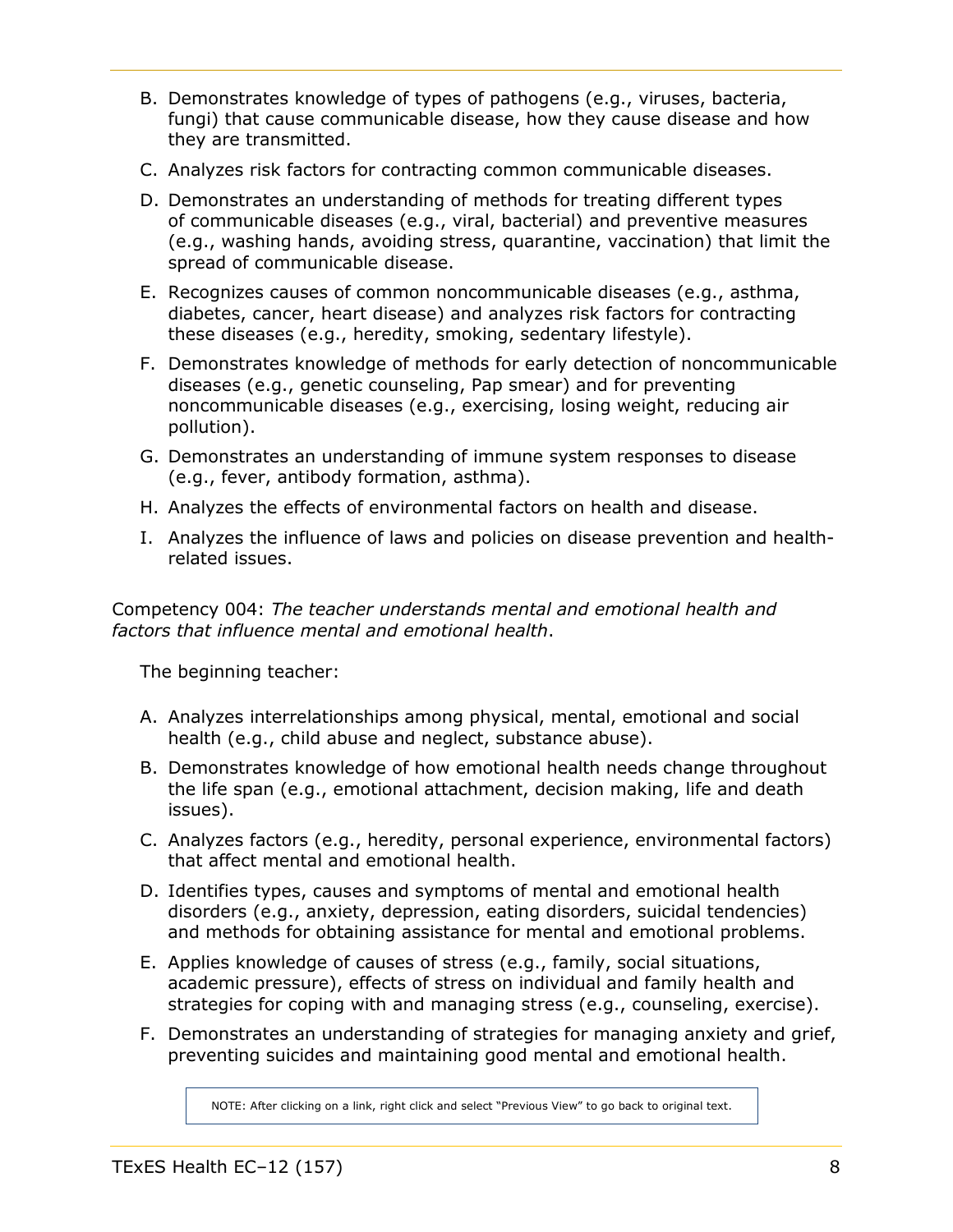#### <span id="page-8-0"></span>**Domain II — Healthy Interpersonal Relationships**

Competency 005: *The teacher understands family relationships and their significance for health*.

The beginning teacher:

- A. Demonstrates knowledge of diverse family structures and factors that influence relationships within families.
- B. Applies strategies that demonstrate an understanding of individual roles and responsibilities within a family and of behaviors that show consideration and respect for self and other family members (e.g., expressing needs and wants appropriately, practicing self-control).
- C. Applies knowledge of strategies for promoting healthy interactions among family members (e.g., building trust, expressing affection, setting limits).
- D. Analyzes ways in which family relationships and family problems (e.g., abuse, divorce, death) can influence an individual's emotional, physical and mental health.
- E. Analyzes the nature, causes and consequences of conflict in families.
- F. Identifies strategies for coping with unhealthy behaviors in the family (e.g., abuse, alcoholism, neglect) and knows how to seek help in dealing with family problems.

Competency 006: *The teacher understands interpersonal relationships and healthy ways of interacting with others and avoiding conflict*.

The beginning teacher:

- A. Analyzes characteristics of healthy and unhealthy friendships and other interpersonal relationships.
- B. Demonstrates an understanding of skills and strategies for building and maintaining healthy interpersonal relationships.
- C. Analyzes peer relationships, the role of peers and peer pressure in influencing behavior and health and healthy/positive strategies for responding to peer pressure.
- D. Demonstrates an understanding of characteristics of groups and social support networks, group dynamics and the health consequences of various types of group interactions.
- E. Knows the role of social and communication skills (e.g., showing tolerance, empathy, consideration and respect; responding appropriately to criticism; using listening skills; discussing problems; using conflict resolution skills) in building and maintaining healthy interpersonal relationships.

NOTE: After clicking on a link, right click and select "Previous View" to go back to original text.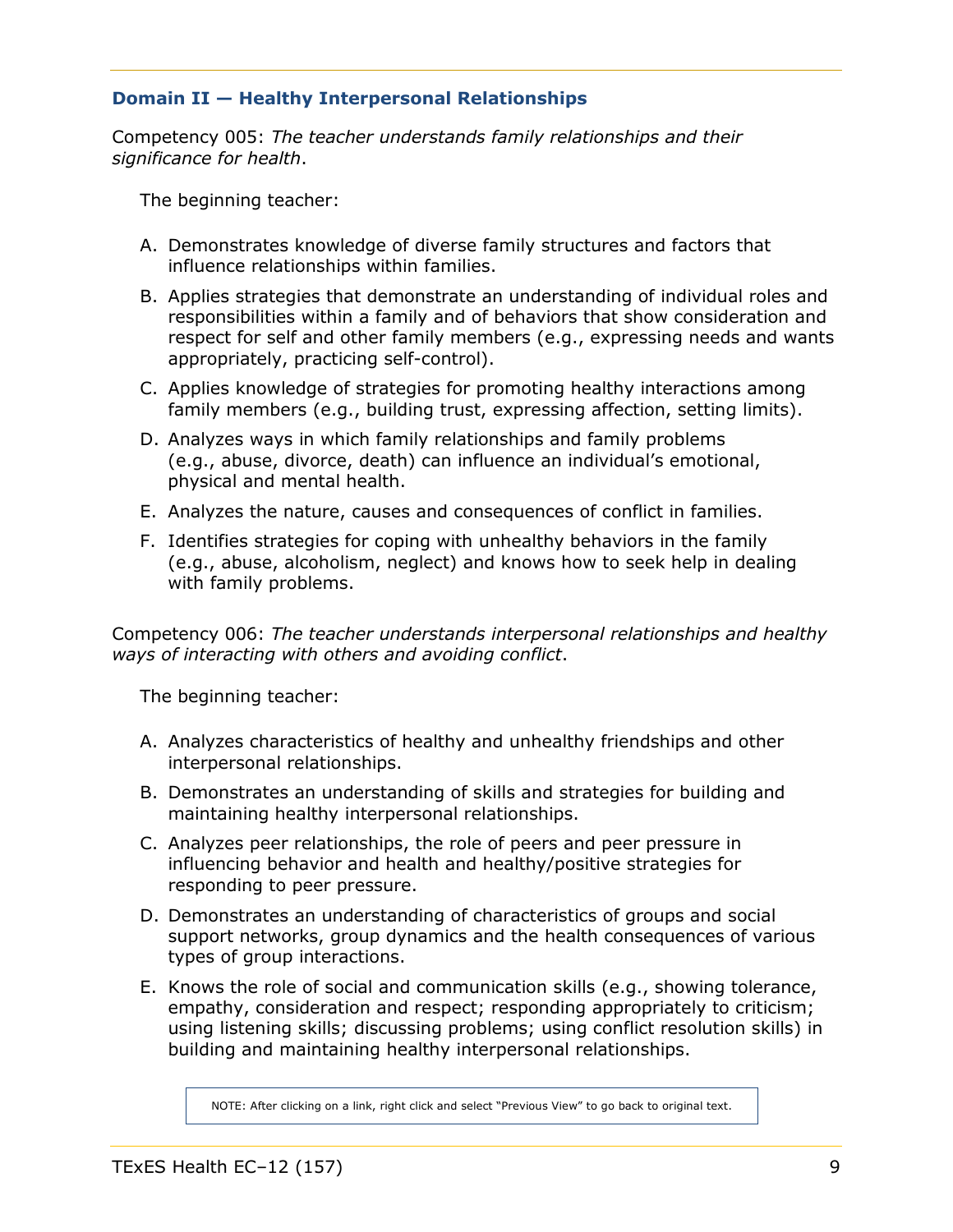- <span id="page-9-0"></span>F. Analyzes the use of various communication strategies (e.g., assertiveness, refusal skills) in situations involving interpersonal interactions.
- G. Applies knowledge of steps and procedures for mediating and resolving conflict.
- H. Demonstrates knowledge of strategies for avoiding unsafe situations and for responding to negative behaviors exhibited by others (e.g., bullying, ridicule, harassment).

Competency 007: *The teacher understands human sexuality and its significance for health*.

The beginning teacher:

- A. Demonstrates knowledge of potential consequences of sexual activity (e.g., pregnancy, sexually transmitted diseases) and the benefits of abstaining from sexual activity outside of a committed relationship.
- B. Analyzes factors that influence decisions about sexual activity (e.g., peer pressure, personal values, media messages) and strategies for making responsible decisions about sexual activity.
- C. Demonstrates knowledge of appropriate ways to express affection in a caring relationship and strategies for refusing sexual advances.
- D. Analyzes roles and responsibilities of individuals involved in dating relationships.
- E. Identifies the legal and ethical implications of unacceptable behaviors (e.g., sexual harassment, acquaintance rape, statutory rape, sexual abuse).
- F. Demonstrates an understanding of sexually transmitted diseases (e.g., chlamydia, gonorrhea, HIV) and methods for preventing the spread of these diseases.
- G. Demonstrates an understanding of the types, characteristics, effectiveness, advantages and disadvantages of various methods of contraception.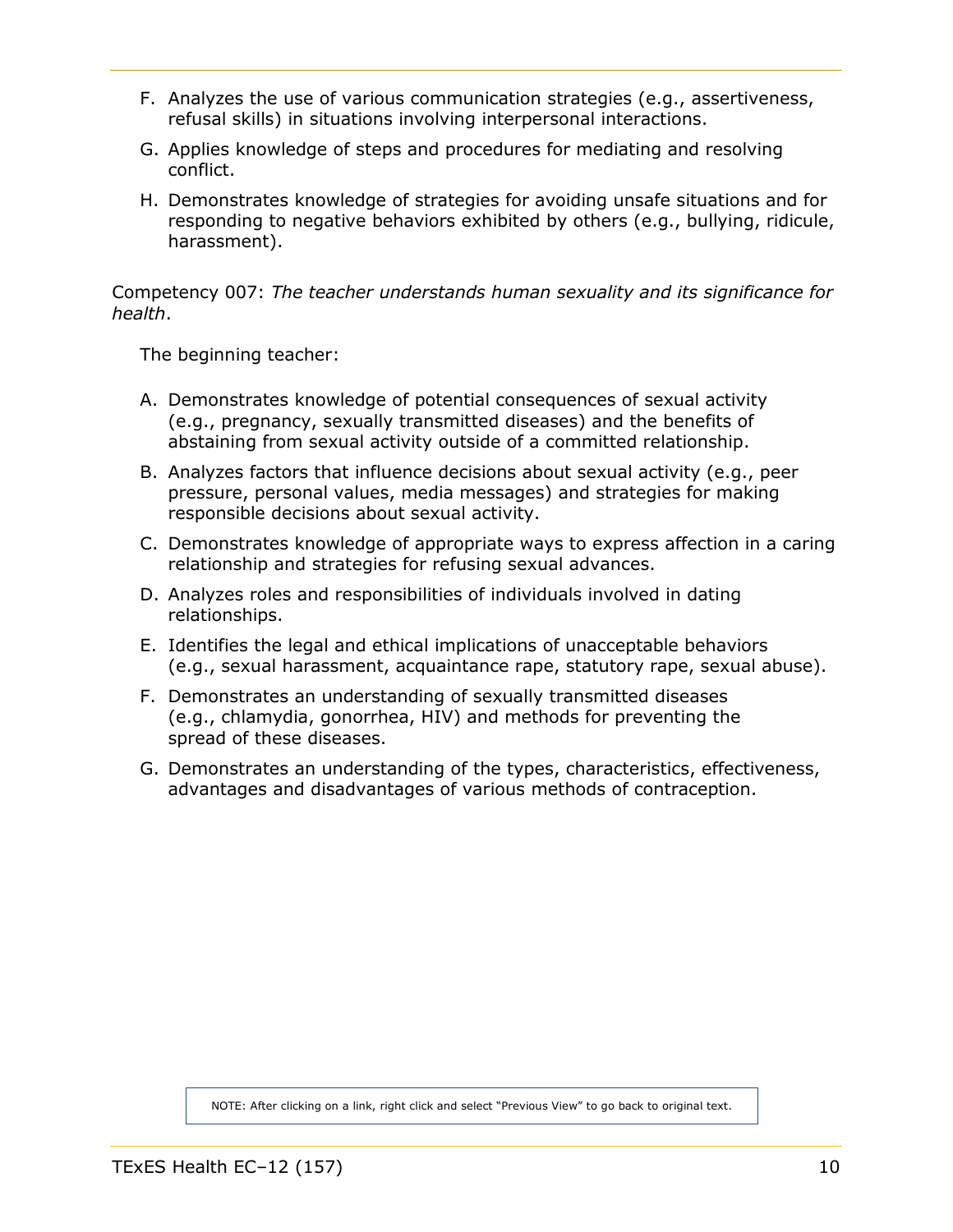#### <span id="page-10-0"></span>**Domain III — Community and Environmental Health and Safety**

Competency 008: *The teacher understands methods and procedures for promoting safety, preventing accidents and responding to emergencies*.

The beginning teacher:

- A. Demonstrates knowledge of hazards to health and safety in the home, school and community.
- B. Knows basic safety rules and procedures for reducing hazards, avoiding unintentional injuries and preventing injuries in various situations (e.g., driving an automobile, bicycling, swimming).
- C. Identifies personal behaviors that increase the risk of injury (e.g., fatigue, risk taking, use of alcohol and other drugs) and recognizes the importance of personal responsibility in preventing injury.
- D. Relates different types of safe and unsafe behavior to positive and negative health effects throughout the life span.
- E. Knows strategies for recognizing and avoiding potentially dangerous situations and for preventing and responding to different types of violence (e.g., dating violence, gang violence, hate crimes).
- F. Demonstrates knowledge of home safety and emergency response plans, their components and their benefits.
- G. Demonstrates knowledge of principles and procedures related to safety, unintentional-injury prevention and response to emergencies, including first aid procedures (e.g., CPR, conscious choking technique).

Competency 009: *The teacher understands the use and abuse of alcohol, tobacco and other drugs, including prescription drugs, and the effects of alcohol, tobacco and other drugs on health*.

The beginning teacher:

- A. Identifies types of legal and illegal drugs (e.g., alcohol, tobacco, steroids, stimulants, depressants, narcotics, hallucinogens, herbal supplements, over-the-counter medications), their characteristics and laws related to their use.
- B. Analyzes short-term and long-term effects (e.g., physical, psychological, social) of the use and abuse of alcohol, tobacco and other legal and illegal drugs, including effects on individuals with given characteristics (e.g., pregnant women, adolescents).
- C. Demonstrates knowledge of different types of addiction (e.g., physical, psychological) and factors contributing to chemical dependency on and addiction to alcohol, tobacco and other drugs.

NOTE: After clicking on a link, right click and select "Previous View" to go back to original text.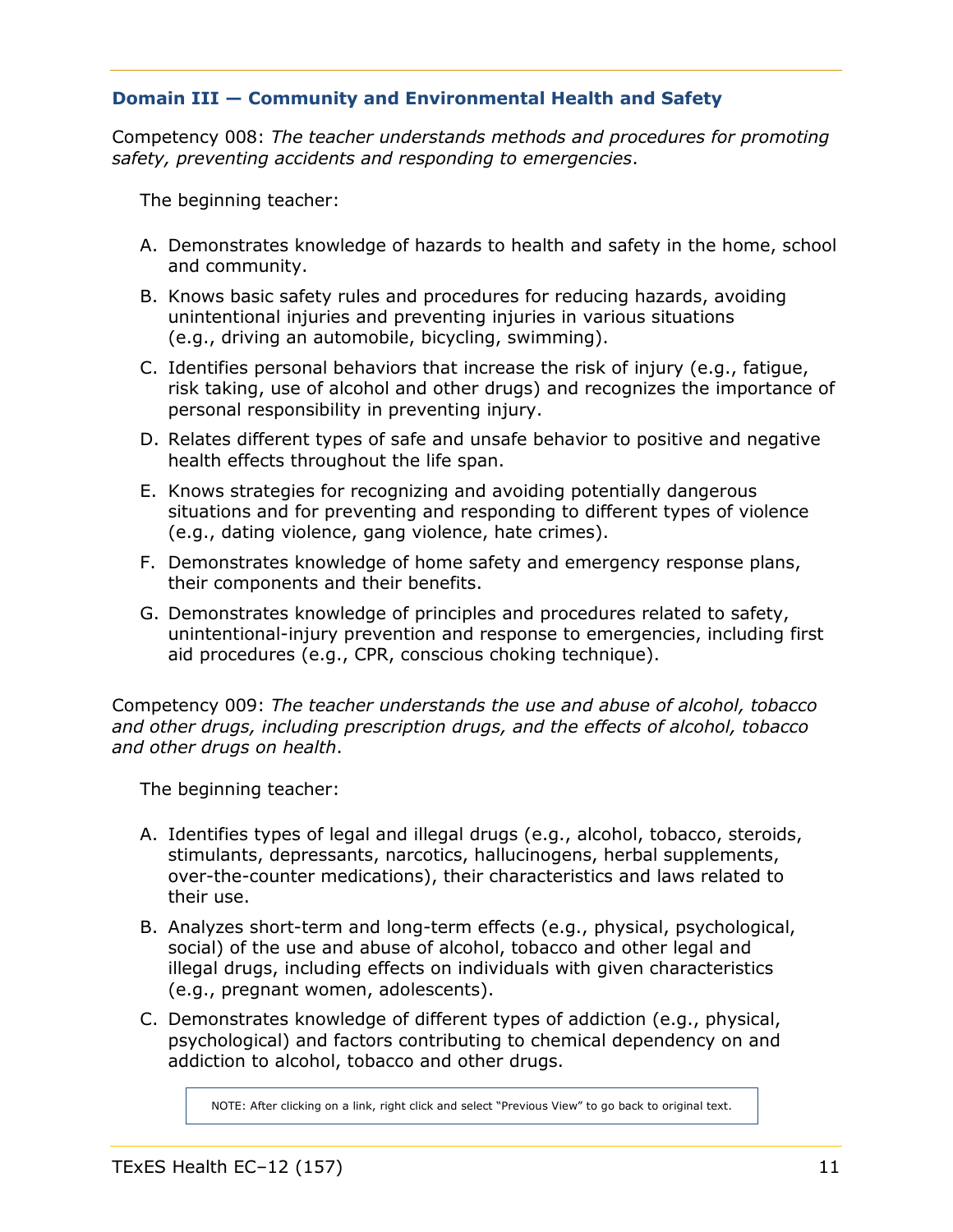- D. Analyzes factors in the home, school and community that can influence an individual's use and abuse of alcohol, tobacco and other legal and illegal drugs.
- E. Applies knowledge of strategies for preventing the use and abuse of alcohol, tobacco and other legal and illegal drugs and of strategies for promoting individual responsible drug use (e.g., designated driver programs).
- F. Knows methods of intervention and treatments for abuse of alcohol, tobacco and other drugs and age-appropriate strategies for dealing with another person's substance abuse.
- G. Demonstrates knowledge of how the use and abuse of alcohol, tobacco and other drugs may lead to health and safety problems (e.g., unplanned pregnancies, motor vehicle crashes or injuries, drownings).
- H. Analyzes the role of assertiveness, refusal skills and peer pressure in decision making and problem solving related to the use of alcohol, tobacco and other legal and illegal drugs.
- I. Applies knowledge of types of school-based and community-based efforts to address health-risk behaviors related to the use and abuse of alcohol, tobacco and other legal and illegal drugs and strategies for promoting student participation in such efforts.

Competency 010: *The teacher understands issues and factors related to community and environmental health*.

The beginning teacher:

- A. Demonstrates knowledge of community health care agencies, programs and services and their roles and responsibilities (e.g., primary, preventive and emergency care).
- B. Analyzes community and national health care needs and goals and demonstrates knowledge of health-related social, political and economic issues (e.g., organ donation, rising medical costs, uninsured and underinsured families).
- C. Analyzes individual factors (e.g., socioeconomic status, cultural background, age, attitudes) and societal factors (e.g., economic trends, government policies) that influence the cost, availability, accessibility and use of health care for different individuals and communities.
- D. Demonstrates an understanding of community health problems (e.g., poor nutrition, violence, unplanned pregnancy), their causes (e.g., poverty, inadequate access to health care) and strategies for addressing them (e.g., violence-prevention awareness, drug-abuse prevention and treatment programs).
- E. Analyzes the influence of various factors (e.g., media messages, technological advances) on individual and community health.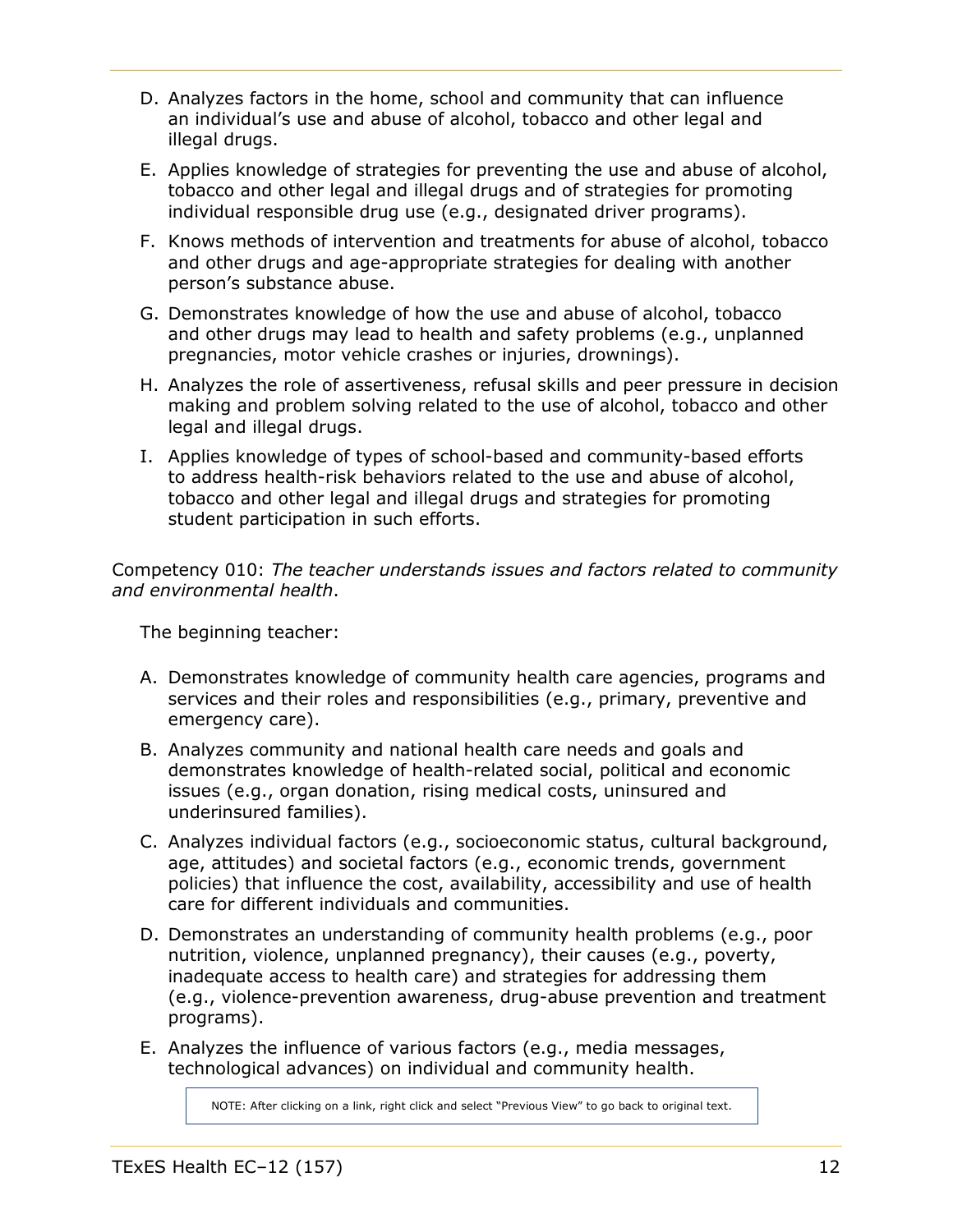- <span id="page-12-0"></span>F. Demonstrates knowledge of major types of health-related laws, regulations and policies (e.g., mandatory vaccinations, workplace safety regulations) and their effects on community health.
- G. Demonstrates knowledge of environmental problems (e.g., air and water pollution, noise, overcrowding, hazardous waste), their causes and their effects on individual, community and world health.
- H. Identifies strategies for reducing environmental hazards (e.g., water purification, emission control, waste management) and analyzes ways in which protecting the environment promotes individual, community and world health.
- I. Demonstrates an understanding of ways in which individuals can contribute to improving community and environmental health (e.g., advocacy, volunteerism).

#### **Domain IV — Health-Related Skills and Resources**

Competency 011: *The teacher understands the use of decision-making and other skills in making informed choices that influence health*.

The beginning teacher:

- A. Analyzes the multiple influences (e.g., beliefs, knowledge, skills, attitudes, peers, role models) on health decisions and behaviors.
- B. Applies knowledge of steps and procedures for using decision-making and problem-solving skills in various health-related contexts.
- C. Demonstrates an understanding of risk assessment and ways to reduce health risks and enhance and maintain health.
- D. Applies knowledge of how to use planning and goal-setting, decision-making and problem-solving skills and procedures to enhance personal, family and community health.
- E. Recognizes the importance of seeking advice and guidance from others (e.g., health care professionals, family members) in making decisions about personal health.
- F. Recognizes benefits of and procedures for developing personal plans for maintaining and enhancing health.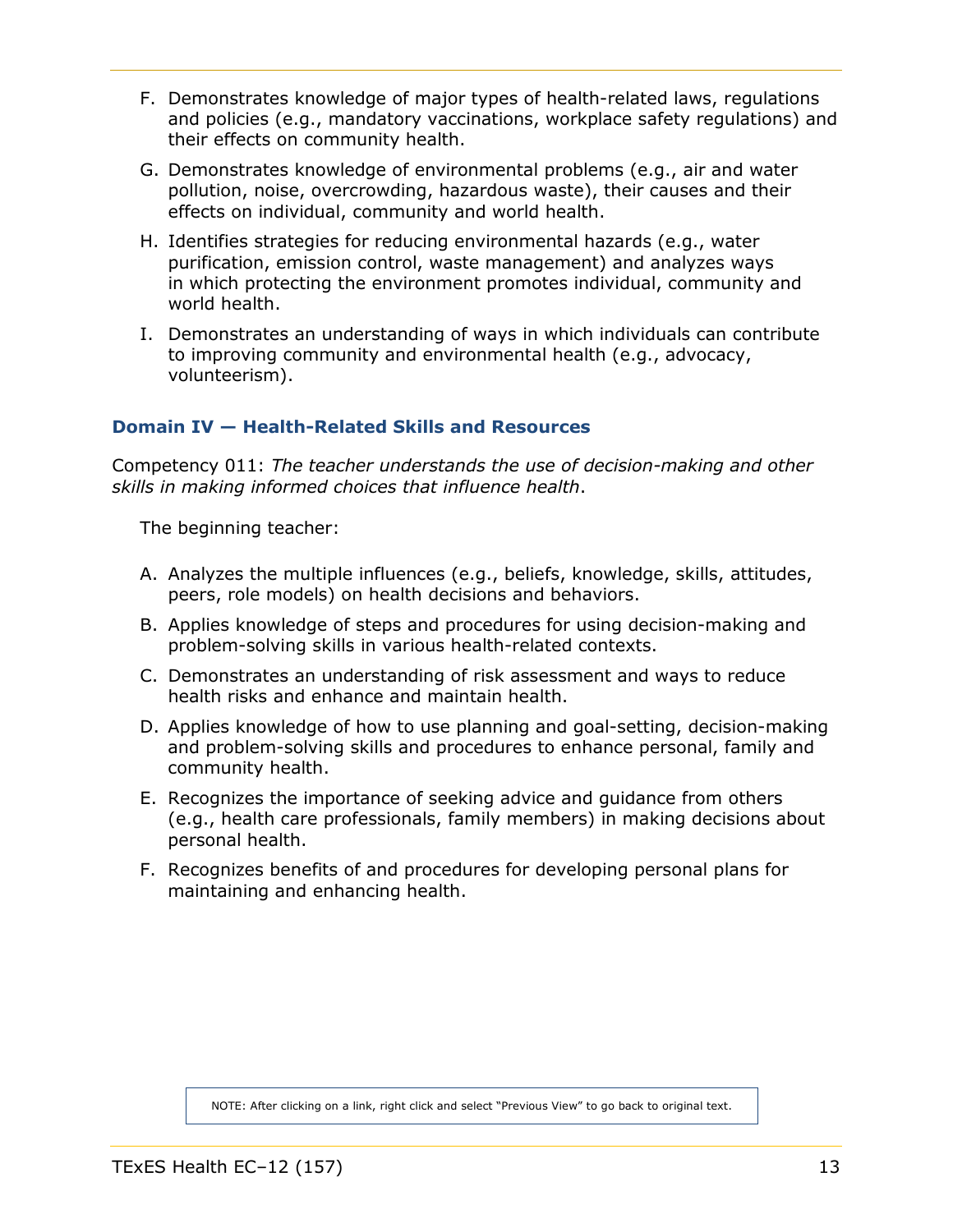Competency 012: *The teacher understands sources of health-related information and strategies for accessing, evaluating and using health-related information*.

The beginning teacher:

- A. Demonstrates knowledge of sources of valid health-related information (e.g., health professionals, government agencies, private nonprofit agencies, Internet resources) and how to access and use different types of healthrelated information.
- B. Applies knowledge of strategies for researching health-related information and products and for synthesizing information from various sources to make informed health decisions.
- C. Distinguishes between valid and invalid sources of health information.
- D. Applies critical-thinking skills to evaluate the validity of health information and recognizes fraud and quackery.
- E. Evaluates health-related advertising/marketing claims about health care services and products and knows how such claims may influence behavior.
- F. Knows how to use health information to make decisions about health services, products and behaviors.

Competency 013: *The teacher demonstrates knowledge of health-related products and services and the skills and strategies needed to be an informed consumer of health-related products and services*.

The beginning teacher:

- A. Demonstrates an understanding of the characteristics and roles of different types of health care delivery systems (e.g., hospitals, clinics) and health care professionals.
- B. Identifies health maintenance activities (e.g., regular medical and dental checkups) and their benefits.
- C. Analyzes how specific factors (e.g., cultural background, socioeconomic status, access to information) influence the selection and use of health care services and products.
- D. Demonstrates knowledge of advertising/marketing techniques used in health product and health service promotion and applies skills for determining whether advertising claims are accurate, misleading, or deceptive.
- E. Applies knowledge of skills and criteria for evaluating and selecting healthrelated treatments, products, providers and services.
- F. Demonstrates knowledge of local, state and federal laws, regulations and agencies related to consumer health and how they protect consumers of health care products and services.

NOTE: After clicking on a link, right click and select "Previous View" to go back to original text.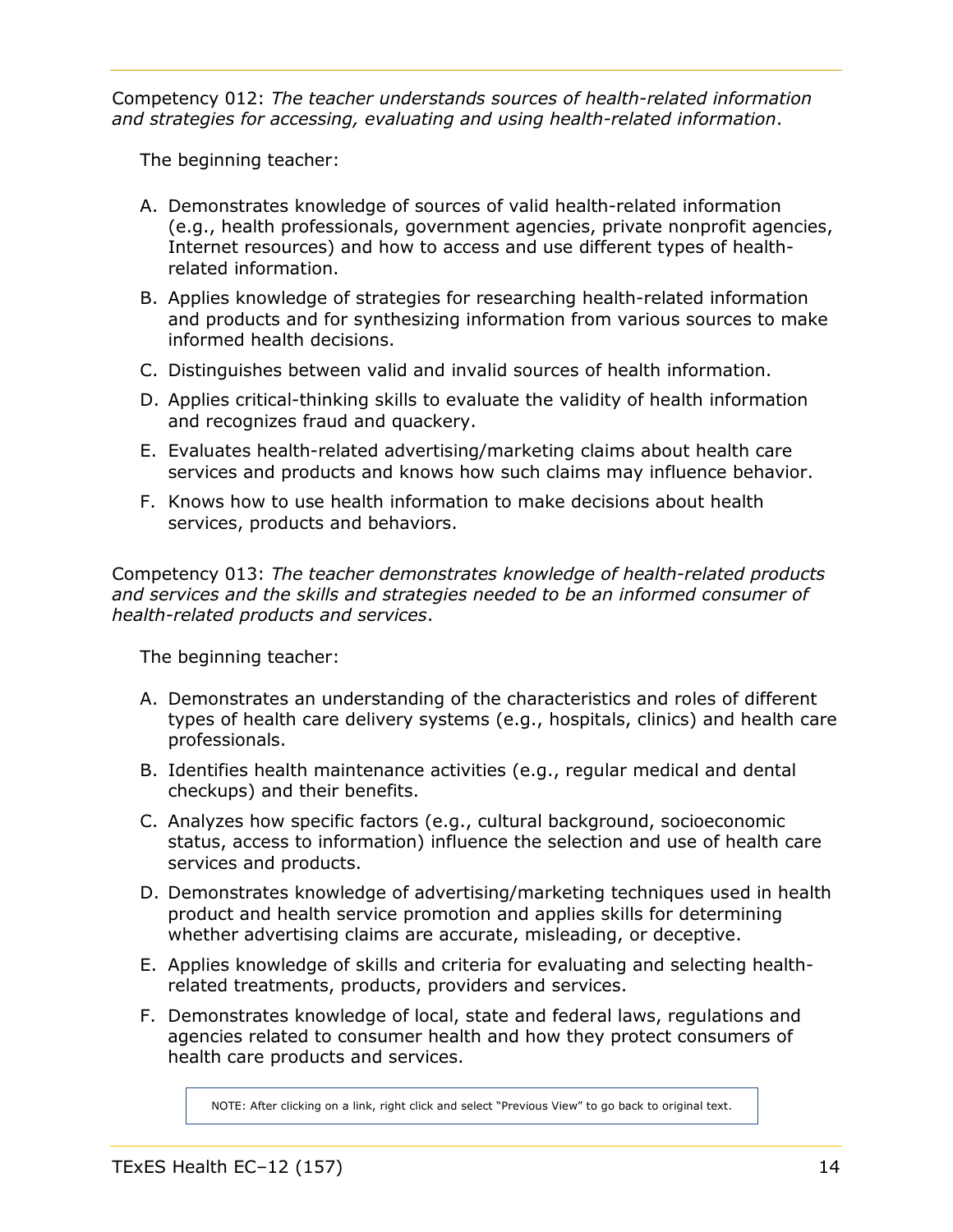#### <span id="page-14-0"></span>**Domain V — The School Health Education Program**

Competency 014: *The teacher knows how to plan, implement and evaluate a school health education program and understands the role of the school health educator*.

The beginning teacher:

- A. Demonstrates knowledge of a coordinated school health model and the role of the teacher within a coordinated school health education program.
- B. Analyzes the interdependence of health education and other components of a coordinated school health program.
- C. Applies knowledge of procedures for planning and implementing a school health education program and for involving others (e.g., faculty, administrators, health care professionals) in planning, implementing and supporting the program.
- D. Demonstrates awareness of the need to use procedures that are compatible with school policy when implementing curricula.
- E. Knows the role of local health advisory councils in the implementation of health education, including the role of a School Health Advisory Council (SHAC) as mandated by the Texas Education Code.
- F. Applies knowledge of factors and procedures involved in planning an effective school health education program that involves parents/guardians and takes into consideration local culture, needs and interests.
- G. Applies knowledge of strategies for communicating the importance of health education to students, parents/guardians and the community and for being an advocate for health-related issues in the school and the community.
- H. Demonstrates an understanding of the role of the health education teacher as a source of health-related information within the school community.
- I. Applies procedures for evaluating the school health education program and for making program modifications based on evaluation results.

Competency 015: *The teacher knows how to plan and implement effective school health instruction*.

The beginning teacher:

- A. Demonstrates an understanding of the major content areas of health instruction (e.g., community health, nutrition, mental health, sexuality education) and the purposes and components of a scope and sequence plan for school health instruction.
- B. Knows how to integrate the school health education curriculum with other content areas (e.g., language arts, science, social studies).

NOTE: After clicking on a link, right click and select "Previous View" to go back to original text.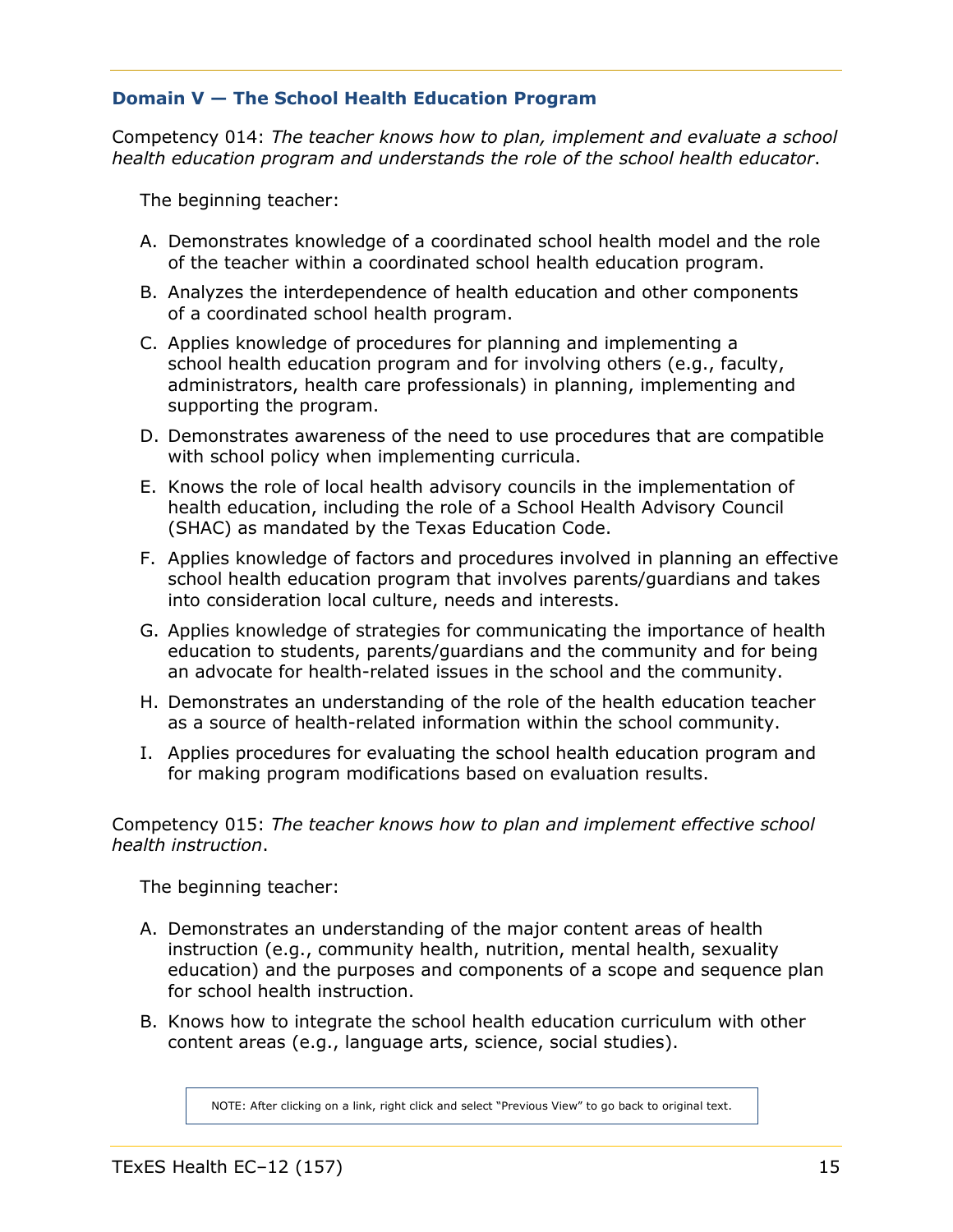- C. Applies knowledge of strategies for planning health instruction that reflects the abilities, needs, interests, developmental levels and cultural backgrounds of all students.
- D. Demonstrates knowledge of strategies for effectively implementing and integrating a school health education curriculum.
- E. Demonstrates knowledge of accurate and age-appropriate sources of information about health and knows how to incorporate appropriate resources and materials into school health instruction.
- F. Analyzes factors that shape students' patterns of health behavior (e.g., knowledge, skills, attitudes) and knows effective strategies for helping students learn skills for health maintenance and apply this knowledge in their daily lives.
- G. Knows how to help students develop and apply skills for locating, reading, comprehending and retaining content-related information from a range of texts and technologies.
- H. Applies strategies for addressing sensitive or controversial health issues appropriately and in ways that are compatible with state and school policies.
- I. Understands the importance of modeling positive health behaviors and knows how to use communication skills and strategies effectively in health education contexts.
- J. Demonstrates knowledge of criteria and methods for evaluating student learning about health and for applying student assessment results to enhance health instruction.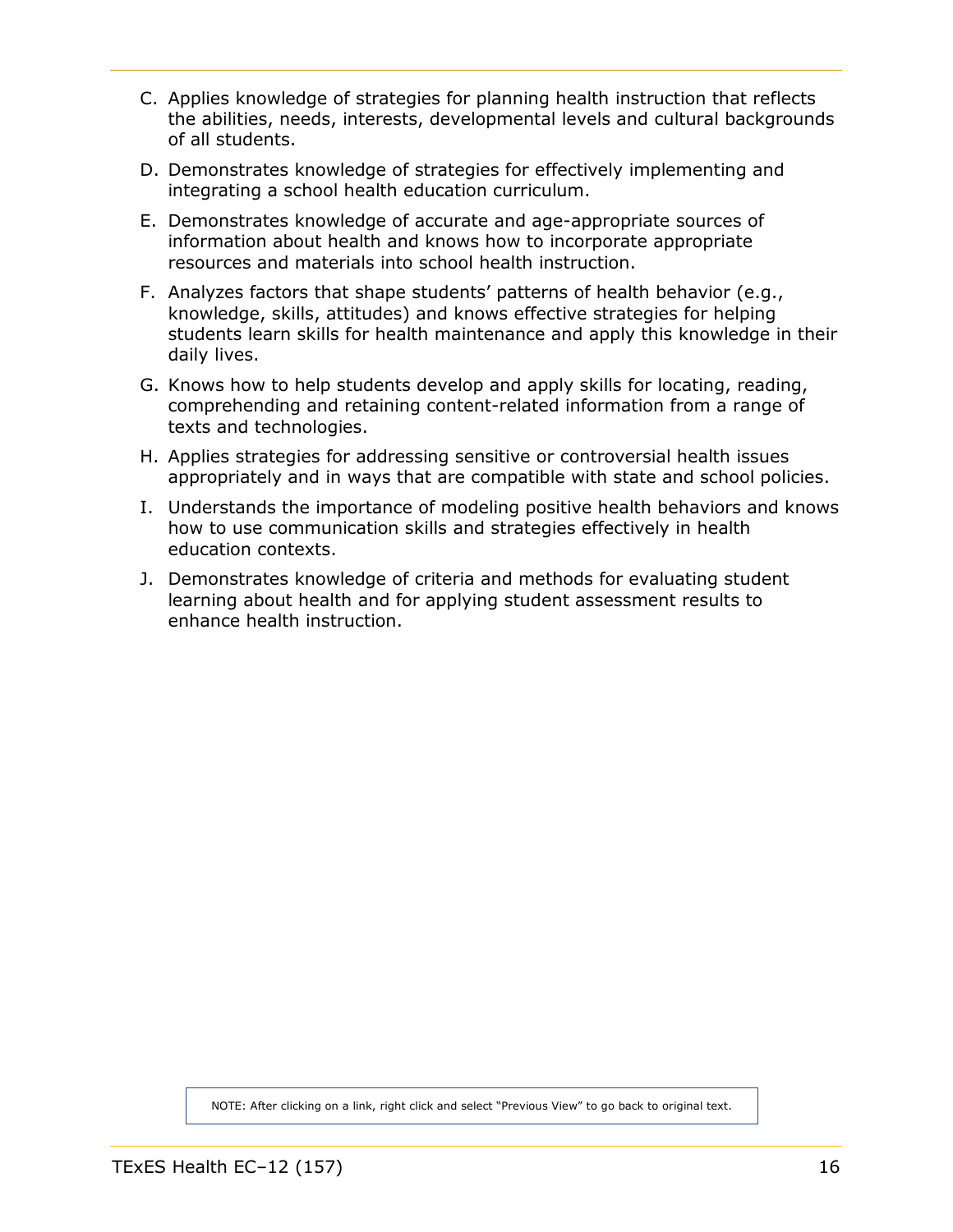### <span id="page-16-0"></span>**Approaches to Answering Multiple-Choice Questions**

The purpose of this section is to describe multiple-choice question formats that you will typically see on the Health EC–12 test and to suggest possible ways to approach thinking about and answering them. These approaches are intended to supplement and complement familiar test-taking strategies with which you may already be comfortable and that work for you. Fundamentally, the most important component in assuring your success on the test is knowing the content described in the test framework. This content has been carefully selected to align with the knowledge required to begin a career as a Health EC–12 teacher.

The multiple-choice questions on this test are designed to assess your knowledge of the content described in the test framework. In most cases, you are expected to demonstrate more than just your ability to recall factual information. You may be asked to think critically about the information, to analyze it, consider it carefully, and compare it with other knowledge you have or make a judgment about it.

Leave no questions unanswered. Questions for which you mark no answer are counted as incorrect. Your score will be determined by the number of questions you answer correctly.

The Health EC–12 test is designed to include a total of 100 multiple-choice questions. Your final scaled score will be based only on scored questions. The questions that are not scored are being pilot tested to collect information about how these questions will perform under actual testing conditions. These pilot questions are not identified on the test.

#### **How to Approach Unfamiliar Question Formats**

Some questions include introductory information such as a table, graph or reading passage (often called a stimulus) that provides the information the question asks for. New formats for presenting information are developed from time to time. Tests may include audio and video stimulus materials such as a movie clip or some kind of animation, instead of a map or reading passage.

Tests may also include interactive types of questions. These questions take advantage of technology to assess knowledge and skills that go beyond what can be assessed using standard single-selection multiple-choice questions. If you see a format you are not familiar with, **read the directions carefully**. The directions always give clear instructions on how you are expected to respond.

NOTE: After clicking on a link, right click and select "Previous View" to go back to original text.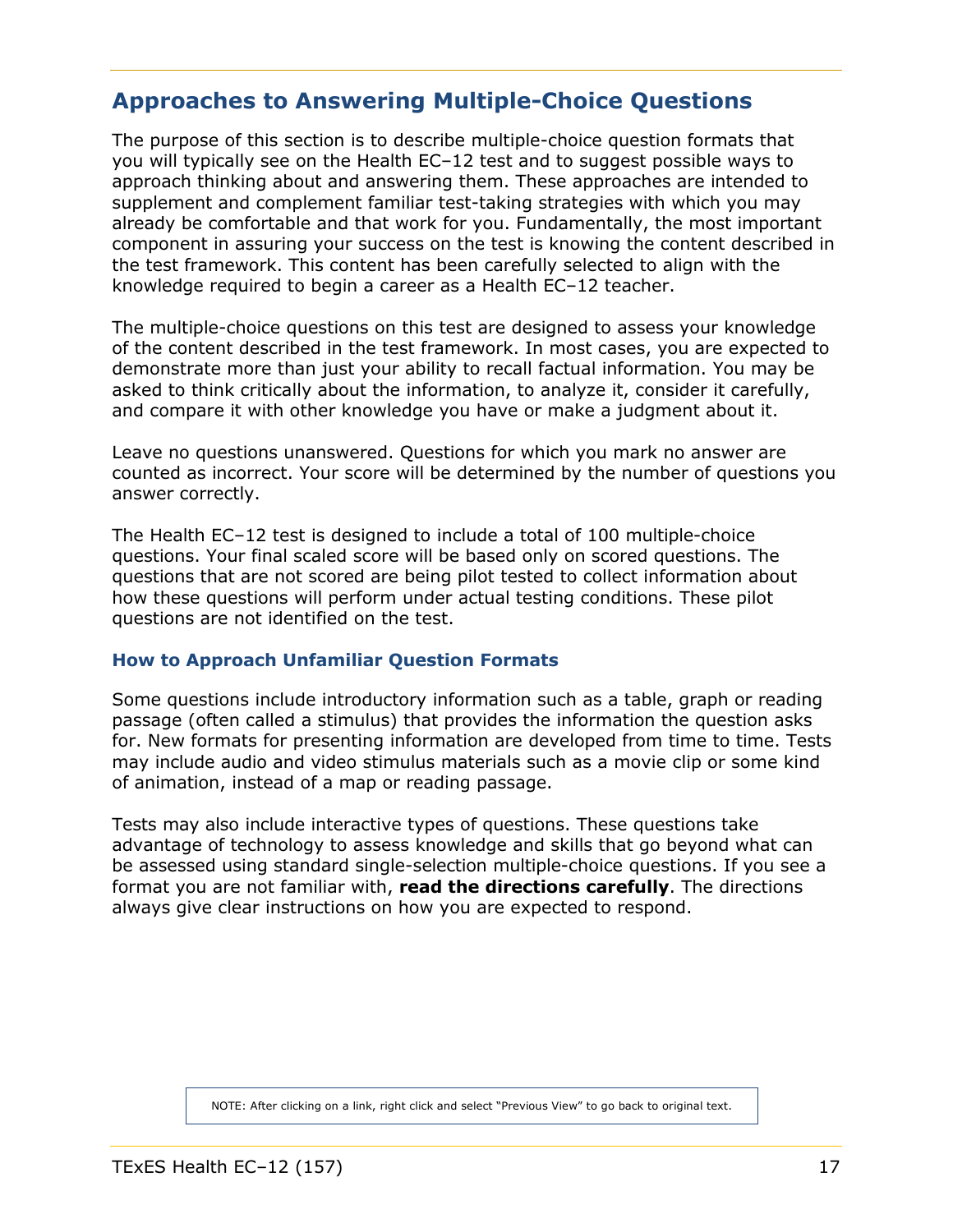<span id="page-17-0"></span>For most questions, you will respond by clicking an oval to choose a single answer choice from a list of options. Other questions may ask you to respond by:

- **Selecting all that apply.** In some questions, you will be asked to choose all the options that answer the question correctly.
- **Typing in an entry box.** You may be asked to enter a text or numeric answer. Some questions may have more than one place to enter a response.
- **Clicking check boxes.** You may be asked to click check boxes instead of an oval when more than one choice within a set of answers can be selected.
- **Clicking parts of a graphic.** In some questions, you will choose your answer by clicking on location(s) on a graphic such as a map or chart, as opposed to choosing from a list.
- **Clicking on sentences.** In questions with reading passages, you may be asked to choose your answer by clicking on a sentence or sentences within the reading passage.
- **Dragging and dropping answer choices into "targets" on the screen.** You may be asked to choose an answer from a list and drag it into the appropriate location in a table, paragraph of text or graphic.
- **Selecting options from a drop-down menu.** This type of question will ask you to select the appropriate answer or answers by selecting options from a drop-down menu (e.g., to complete a sentence).

Remember that with every question, you will get clear instructions on how to respond.

#### **Question Format**

You may see the following types of multiple-choice questions on the test:

— Single Questions

— Clustered Questions

On the following pages, you will find descriptions of these commonly used question formats, along with suggested approaches for responding to each type.

#### **Single Questions**

The single-question format presents a direct question or an incomplete statement. It can also include a reading passage, graphic, table or a combination of these. Four or more answer options appear below the question.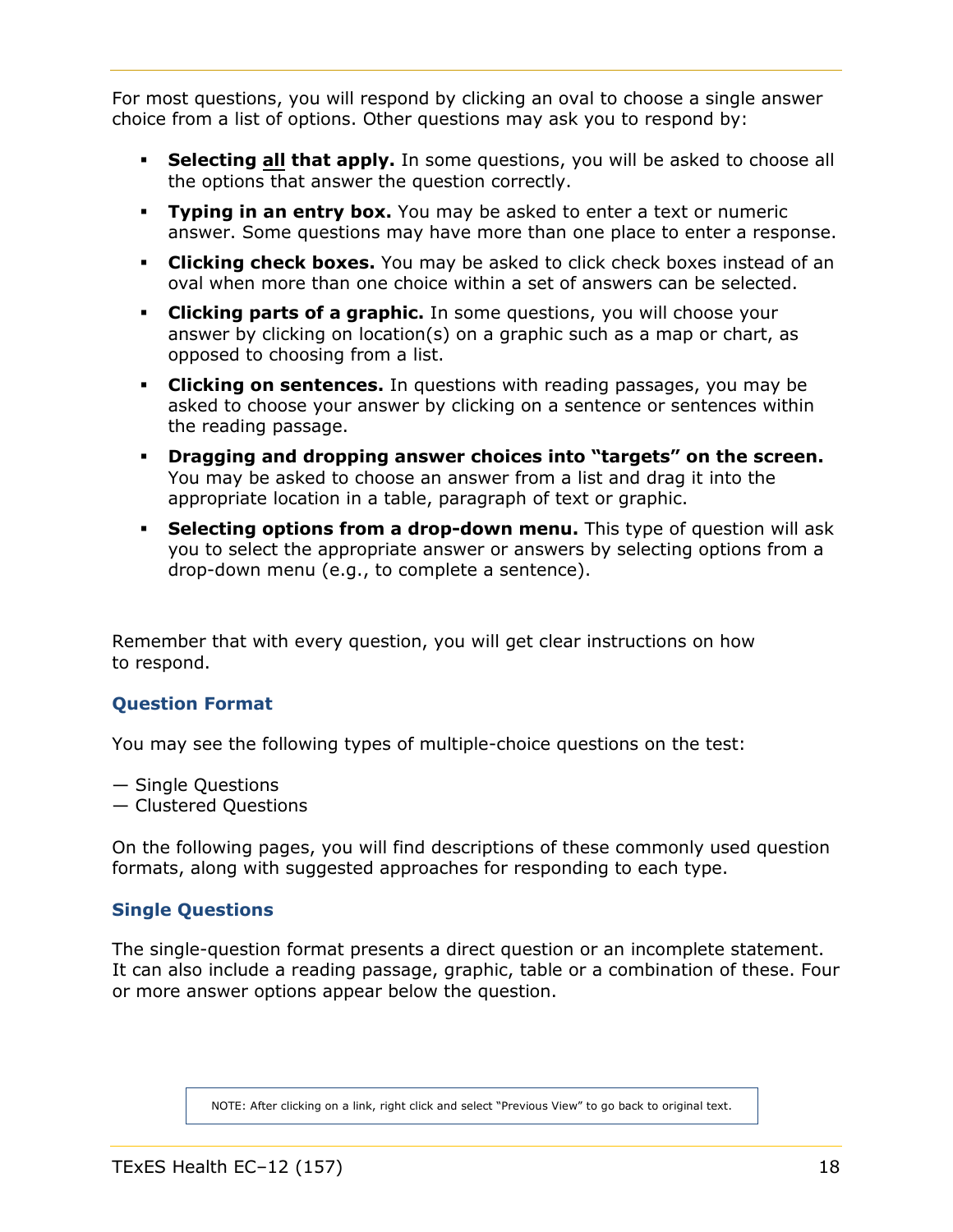The following question is an example of the single-question format. It tests knowledge of Health EC–12 Competency 002: T*he teacher understands nutrition, exercise and physical fitness and their role in maintaining and enhancing health*.

#### *Example 1*

- 1. A short period of rapid weight loss early in fasting diets is often followed by a pattern of much slower weight loss because the initial weight loss is due to
	- A. the burning of fat stored in the liver and other internal organs for fuel.
	- B. the reduction in size of individual fat cells rather than in the total number of fat cells.
	- C. a loss of water from the body rather than the loss of any body tissue.
	- D. a rapid increase in basal metabolic rate brought about by the stress of fasting.

#### *Suggested Approach*

Read the question carefully and critically. Think about what it is asking and the situation it is describing. Eliminate any obviously wrong answers, select the correct answer choice and mark your answer.

A fasting diet refers to a diet during which an individual eats only sparingly or not at all. The question asks for the primary reason that individuals undergoing a fasting diet lose weight rapidly at first but more slowly over time. Look at the response options and consider which of them best describes the primary reason for this pattern of weight loss.

Option A states that the storage of fat for eventual use as fuel occurs in the liver and other internal organs, but most fat storage does not occur in these locations. Rather it occurs in adipose tissue that is located just under the surface of the skin or that surrounds various internal organs, for example, the heart and intestines. Thus option A is not an accurate response.

Option B states that weight loss during fasting diets results from the reduction in the size of individual fat cells present rather than in the total number of fat cells. Although generally true of adipose (fatty) tissue during periods of caloric deprivation, this fact does not explain the initial rapid weight loss at the onset of a period of fasting. Thus option B is not the best response.

Option C states that the initial rapid loss of water during a fast is the result of the loss of body water by dehydration, and this is correct. After this initial period of rapid weight loss, continuing weight loss is the result of the breakdown of body tissues, including the fat stored in adipose tissue, at a rate proportional to the amount of caloric deprivation. Option C is the best response.

NOTE: After clicking on a link, right click and select "Previous View" to go back to original text.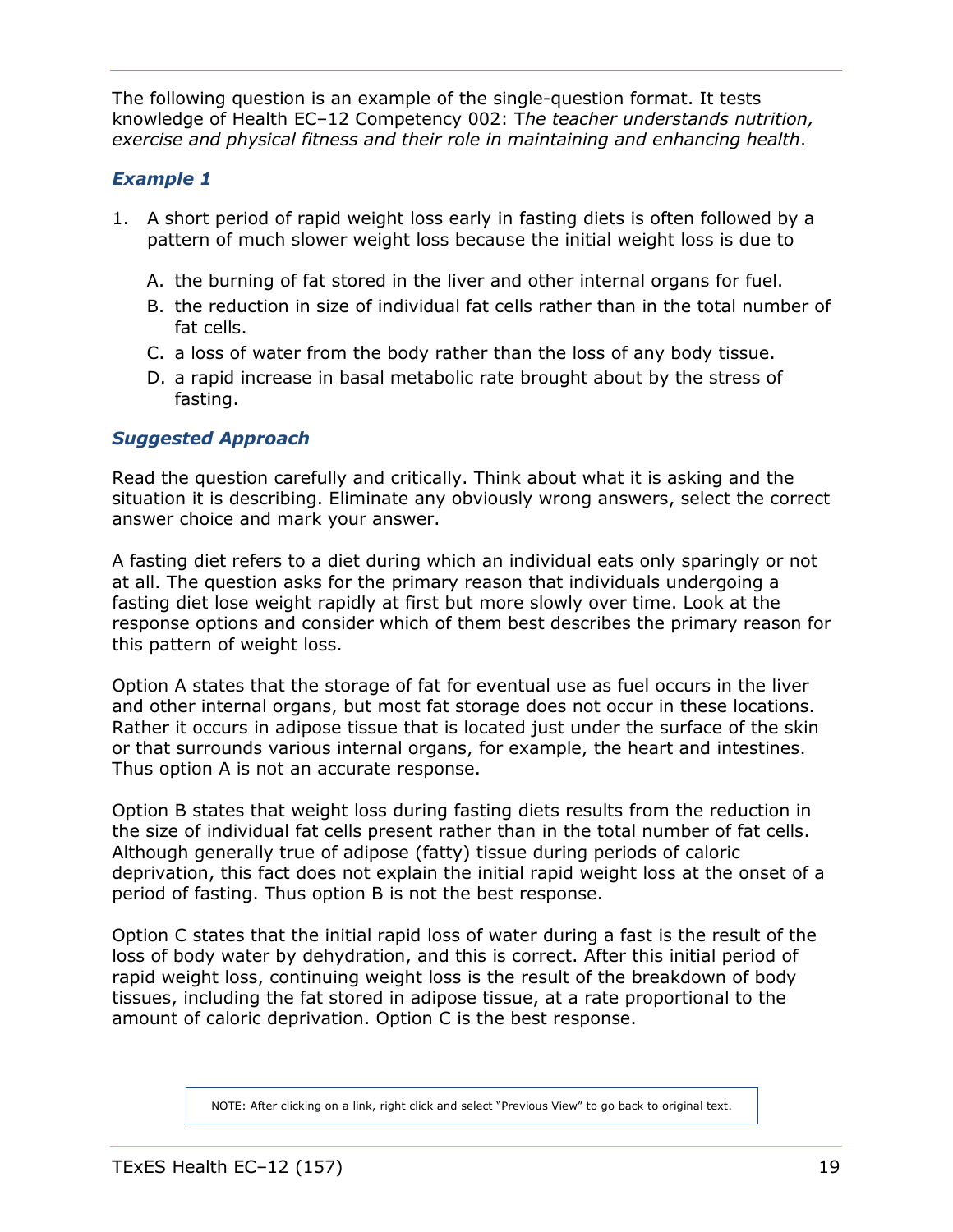Option D states that the body's initial response to fasting is an increase in the basal, or resting, metabolic rate. This rate is a measure of the energy the body requires to maintain vital bodily functions, such as respiration and blood pressure, while at rest. In fact, the basal metabolic rate decreases when a person loses weight, so option D can be eliminated as the best response because it is not accurate.

Of the alternatives offered, only option C is accurate. Therefore, **the correct response is option C**.

#### *Example 2*

The following question tests knowledge of Health EC–12 Competency 006: *The teacher understands interpersonal relationships and healthy ways of interacting with others and avoiding conflict*.

- 2. Compared to membership in more inclusive groups, belonging to a clique is likely to have which of the following negative consequences for its members?
	- A. Since cliques enforce conformity among their members, those who join cliques are likely to have lower self-esteem than other individuals
	- B. Since cliques are often unstable and temporary, members are less likely to form close, long-term friendships
	- C. Since clique members often share similar backgrounds and values, they are less likely to be exposed to different individuals and ideas
	- D. Since clique members often exclude other individuals from joining, they are likely to be highly unpopular with their peers

#### *Suggested Approach*

Read the question carefully and critically. Think about what it is asking and the situation it is describing. Eliminate any obviously wrong answers, select the correct answer choice and mark your answer.

A clique is a group of individuals that are united by their common backgrounds, interests, attitudes and values. The question asks how belonging to such an exclusive circle or group is likely to have a negative impact on the members. Look at the response options and consider which of them best describes the likely negative consequences for the members of a clique.

Option A states that cliques enforce conformity among their members, which is often true. On the other hand, one reason that cliques may form is to reinforce the already high self-esteem and prejudices of their members, so option A is not the best response for this item.

NOTE: After clicking on a link, right click and select "Previous View" to go back to original text.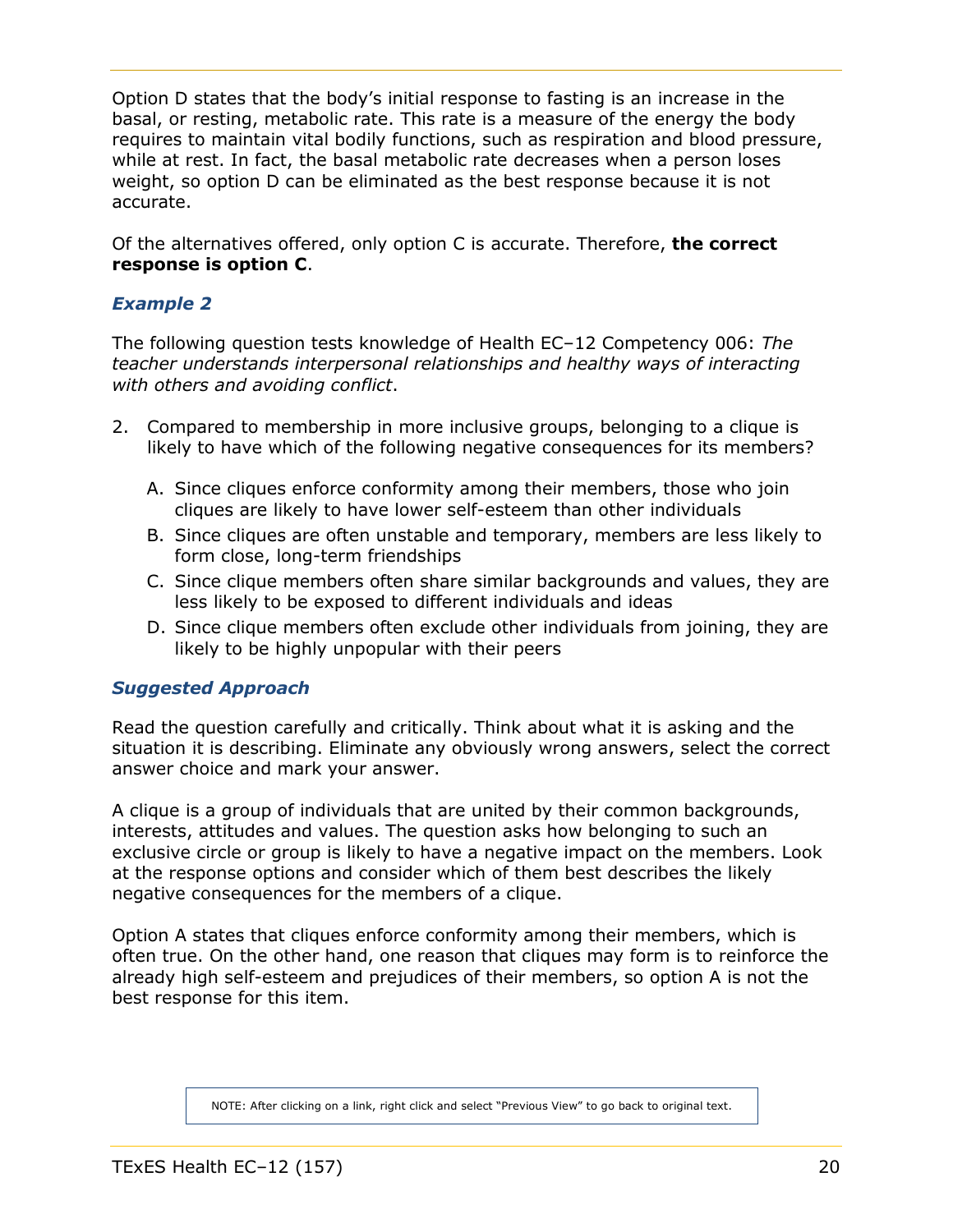Option B states that cliques are often unstable and temporary, but this is not always true. Because of their shared interests and attitudes, members of a clique may form friendships that endure for long periods of time. Thus option B is not accurate.

Option C states that members of a clique are less likely to be exposed to different individuals and ideas. This is true because members of cliques tend to be held together by common values, interests or goals, and thus are exclusive of individuals with diverse intellectual, social or cultural backgrounds. Option C is the best response.

Option D states that cliques often exclude other individuals from joining, which is true. However, in some cases members of social cliques can be very popular with their peers, even admired and envied. Thus Option D is not an accurate response.

Options A, B and D describe characteristics of cliques that are sometimes, or even frequently, true, but only option C describes a situation true of all cliques. Therefore, **the correct response is option C**.

#### *Example 3*

The following question tests knowledge of Health EC–12 Competency 012: *The teacher understands sources of health-related information and strategies for accessing, evaluating and using health-related information*.

- 3. A student reads a study about the effectiveness of an herbal supplement in improving immune system response. Which of the following questions would best help the student evaluate the validity of the authors' conclusions?
	- A. Do the authors provide proper documentation for all sources cited in the study?
	- B. Do the authors use accepted scientific methods to arrive at their conclusions?
	- C. Do the authors make clear recommendations about whether to use the supplement?
	- D. Do the authors use statistical analyses to arrive at their conclusions?

#### *Suggested Approach*

Read the question carefully and critically. Think about what it is asking and the situation it is describing. Eliminate any obviously wrong answers, select the correct answer choice and mark your answer.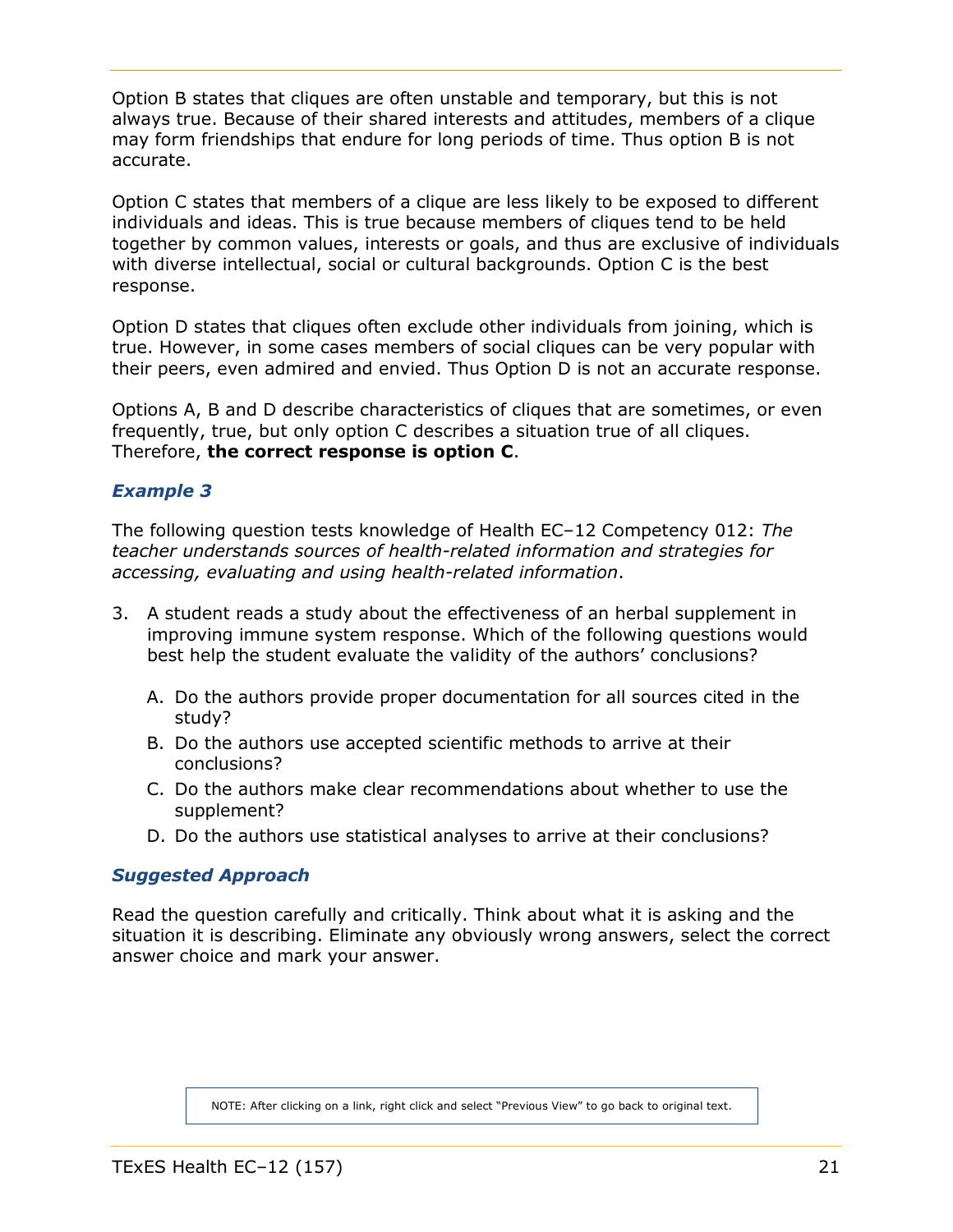There are numerous herbal supplements and other health-related products available today, and a great deal of information can be found describing their effectiveness. The question asks what is the best criterion to use in deciding the validity of studies that claim to provide information about the effectiveness of such products. Look at the response options and consider which of them describes the best way to evaluate the validity of the authors' conclusions in such a study.

Option A suggests that the most important factor in determining the validity of the authors' conclusions is that the authors provide proper documentation, or references, for all sources mentioned in the published work. While such documentation is a necessary part of any valid scientific study, by itself it does not guarantee the validity of the authors' conclusions. It is possible to correctly cite sources but draw incorrect or unjustified conclusions. Thus option A is an incorrect response.

Option B suggests that the use of accepted scientific methods by the authors is the best criterion for evaluating the validity of the authors' conclusions, and this is correct. The authors' work should include a testable hypothesis, a sound experimental design with controls, correct statistical analysis where appropriate and conclusions that follow from the data collected. Option B is the best response.

Option C suggests that the presence of clear recommendations by the authors about whether to use the supplement is the best way to determine the validity of their conclusions. Since it is possible to make recommendations that are unsupported by, or even at variance with, the data in a study, option C is not a good response.

Option D suggests that the use of statistical analyses in a study is the most important factor to consider in evaluating the validity of the authors' conclusions. Unfortunately this is not true since the use of the statistical methods may be faulty or the interpretation of the results may be incorrect. Option D is not the best response.

Only option B recognizes that the use of accepted scientific methods is the key factor in determining the validity of the authors' conclusions in a health-related study. Therefore, **the correct response is option B.**

#### **Clustered Questions**

Clustered questions are made up of a stimulus and two or more questions relating to the stimulus. The stimulus material can be a reading passage, description of an experiment, graphic, table or any other information necessary to answer the questions that follow.

NOTE: After clicking on a link, right click and select "Previous View" to go back to original text.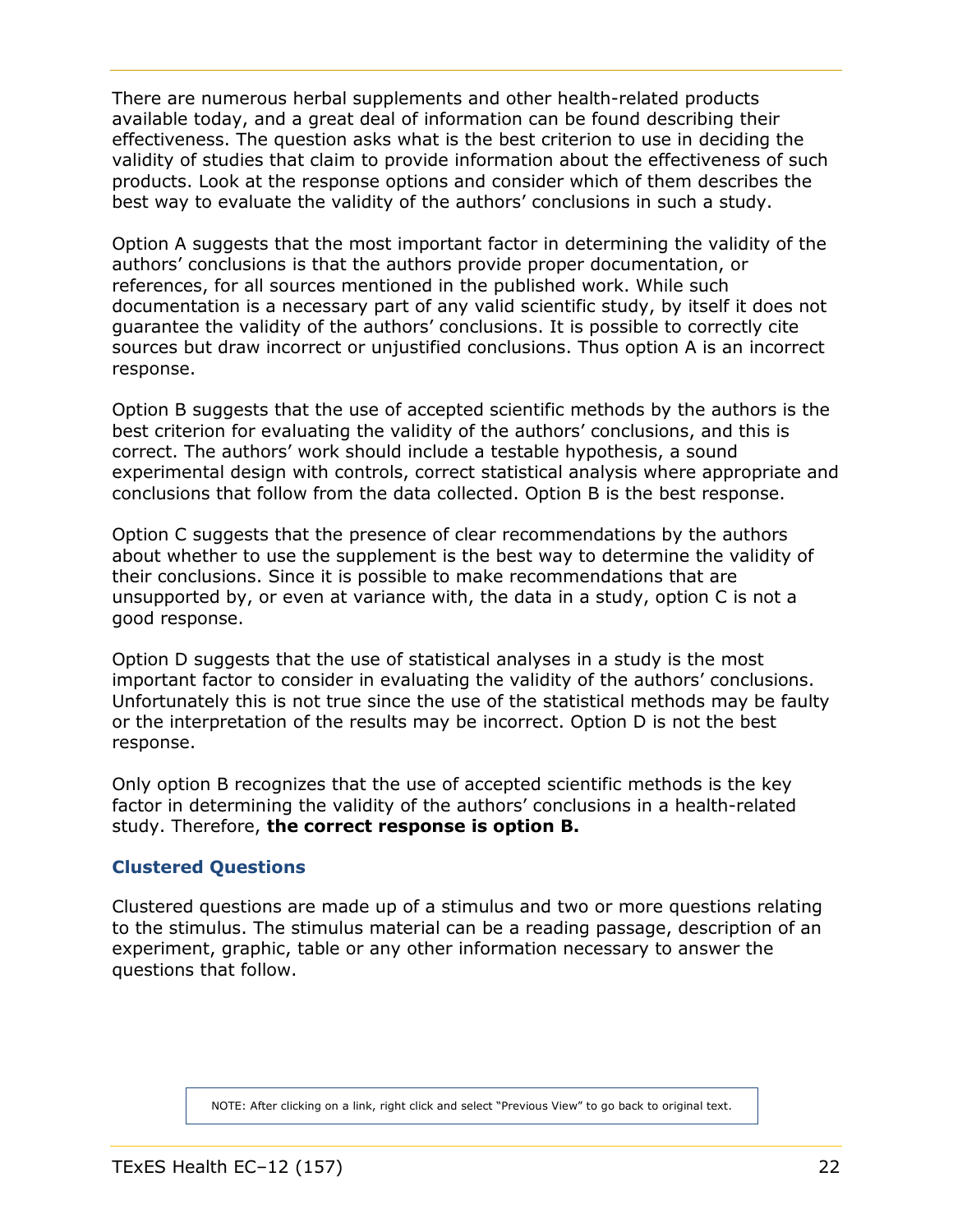You can use several different approaches to respond to clustered questions. Some commonly used strategies are listed below.

- **Strategy 1** Skim the stimulus material to understand its purpose, its arrangement and/or its content. Then read the questions and refer again to the stimulus material to obtain the specific information you need to answer the questions.
- **Strategy 2** Read the questions *before* considering the stimulus material. The theory behind this strategy is that the content of the questions will help you identify the purpose of the stimulus material and locate the information you need to answer the questions.
- **Strategy 3** Use a combination of both strategies. Apply the "read the stimulus first" strategy with shorter, more familiar stimuli and the "read the questions first" strategy with longer, more complex or less familiar stimuli. You can experiment with the sample questions in this manual and then use the strategy with which you are most comfortable when you take the actual test.

Whether you read the stimulus before or after you read the questions, you should read it carefully and critically. You may want to note its important points to help you answer the questions.

As you consider questions set in educational contexts, try to enter into the identified teacher's frame of mind and use that teacher's point of view to answer the questions that accompany the stimulus. Be sure to consider the questions only in terms of the information provided in the stimulus — not in terms of your own experiences or individuals you may have known.

#### *Example*

A student falls out of his chair in the classroom. His muscles tighten, his teeth clench and he begins to shake uncontrollably, striking his arms against desk and chair legs. The teacher and students gather around and try to figure out what do to assist the student.

Which of the following is an appropriate part of care for this student?

- A. Placing something between his teeth
- B. Removing any nearby items that could cause injury
- C. Restraining his movements by holding him down
- D. Inserting a nasal or oral airway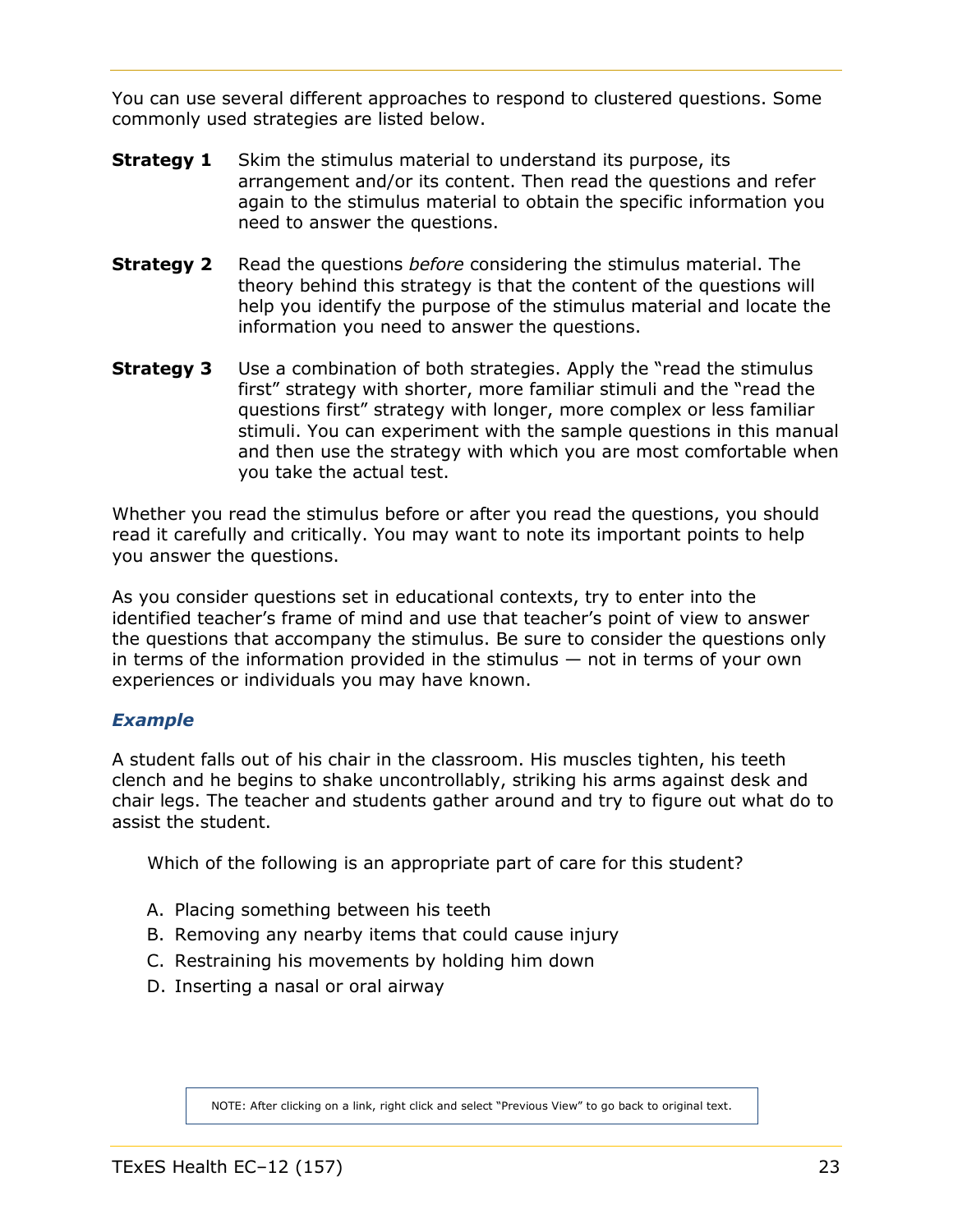#### *Suggested Approach*

Read the question carefully and critically. Think about what it is asking and the situation it is describing. Eliminate any obviously wrong answers, select the correct answer choice and mark your answer.

The three sentences in the stimulus indicate that the student is having a seizure. There are many things that onlookers can do to help a person who has had a seizure although there is no real treatment for a seizure under normal circumstances. Look at the options and decide which of them would be included in a list of appropriate actions people could take to assist a person who is having a seizure.

Option A suggests that an object should be placed in the victim's mouth and between his teeth. Contrary to popular myth, people having a seizure do not swallow their tongue and rarely bite their teeth with enough force to cause injury. In fact, the victim could inflict injury on the person assisting them if an attempt is made to place an object between the victim's teeth. Thus option A is an incorrect response.

Option B suggests that any items that could cause injury to the victim be moved from the area. The person having the seizure cannot control his/her movements and may bump into objects such as furniture or may grab items with which he/she may injure themselves such as pens, knives or forks. Option B is the best response.

Option C suggests that the onlookers attempt to restrain the victim's movements by attempting to hold him/her down. This approach could cause musculoskeletal injuries to the victim. Option C is not a good response.

Option D suggests that a nasal or oral airway be inserted to assist with breathing in the victim. An airway can be maintained by tilting the head back as done in CPR or by laying the victim on his/her side. Nothing should be inserted into the victim's mouth. Option D is not the best response.

Only option B suggests an action that onlookers can take to assist the victim of a seizure that falls into a list of commonly accepted practices published by organizations such as the American Red Cross. Therefore, **the correct response is option B.**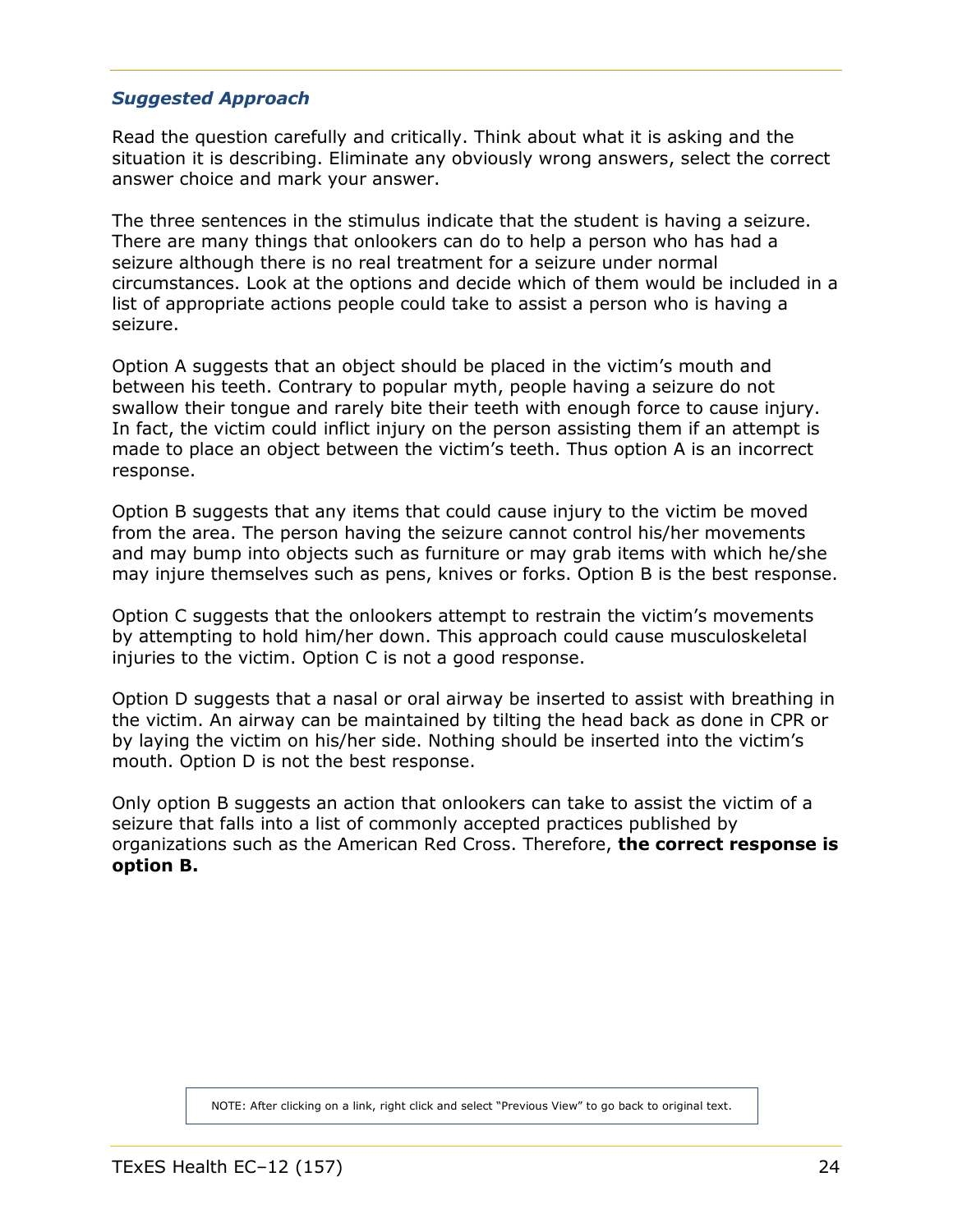### <span id="page-24-0"></span>**Multiple-Choice Practice Questions**

This section presents some sample test questions for you to review as part of your preparation for the test. To demonstrate how each competency may be assessed, each sample question is accompanied by the competency that it measures. While studying, you may wish to read the competency before and after you consider each sample question. Please note that the competency statements do not appear on the actual test.

For each sample test question, there is at least one correct answer and a rationale for each answer option. Please note that the sample questions are not necessarily presented in competency order.

The sample questions are included to illustrate the formats and types of questions you will see on the test; however, your performance on the sample questions should not be viewed as a predictor of your performance on the actual test.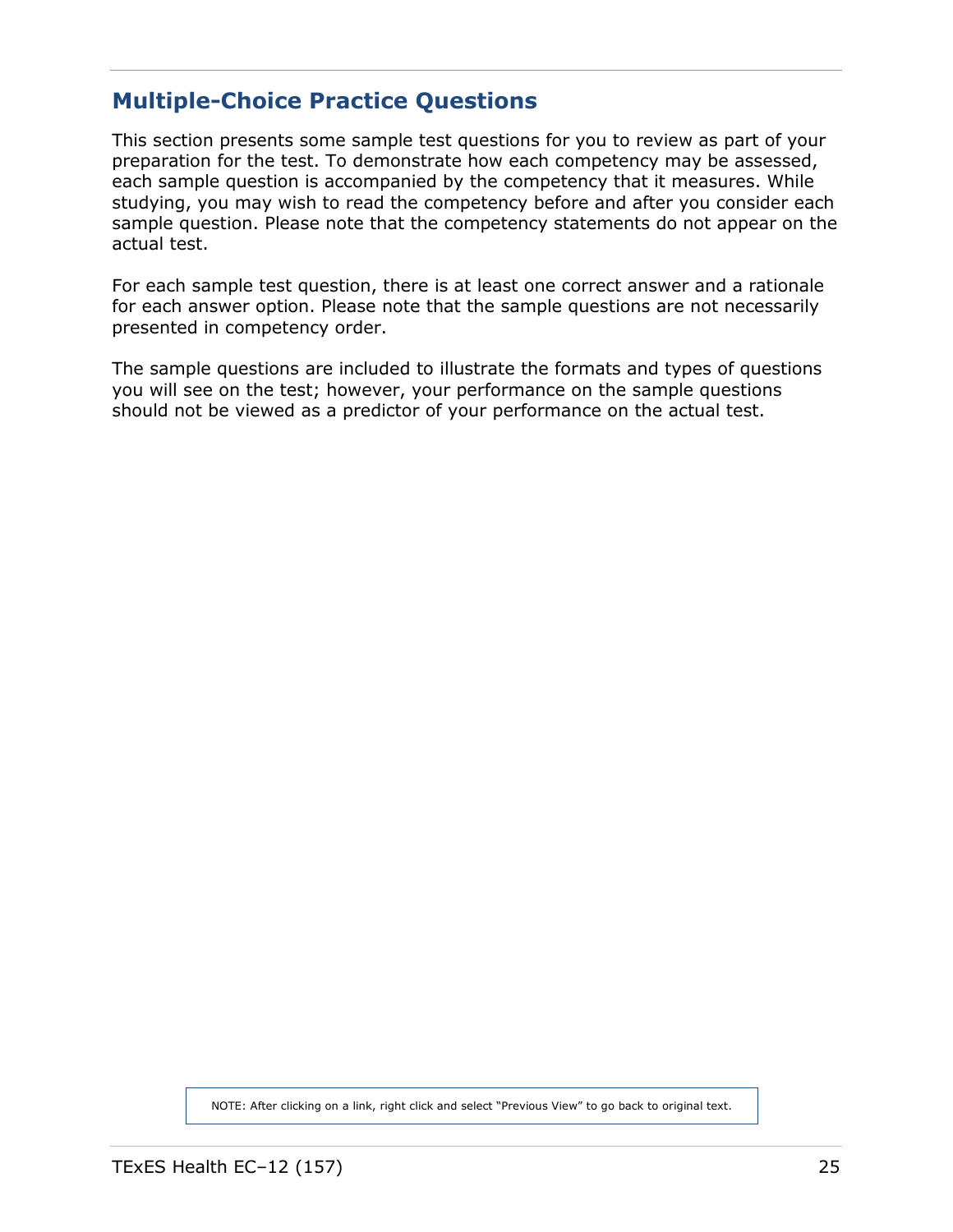- 1. Women who consume alcohol while pregnant put the developing fetus at greatest risk for which of the following?
	- A. Diabetes
	- B. Stillbirth
	- C. Low birth weight
	- D. Herpes simplex

[Answer and Rationale](#page-47-0)

#### [COMPETENCY 001](#page-5-0)

- 2. Which of the following body systems work most closely together to provide oxygen to all of the body's cells?
	- A. Respiratory and circulatory
	- B. Lymphatic and respiratory
	- C. Circulatory and nervous
	- D. Muscular and circulatory

[Answer and Rationale](#page-47-0)

#### [COMPETENCY 002](#page-6-0)

- 3. By watching for signs of emotional stress in adolescent students, the teacher demonstrates an understanding of which of the following principles?
	- A. Adolescents' sleep can be affected, which makes them more alert in the early morning.
	- B. Adolescents' brains are fully developed by 18 years of age.
	- C. Adolescents tend to vindictively make poor choices and experience conflict with their parents and others, such as school staff.
	- D. Adolescents may encounter a new and unfamiliar set of social experiences as their bodies go through various changes.

[Answer and Rationale](#page-48-0)

NOTE: After clicking on a link, right click and select "Previous View" to go back to original text.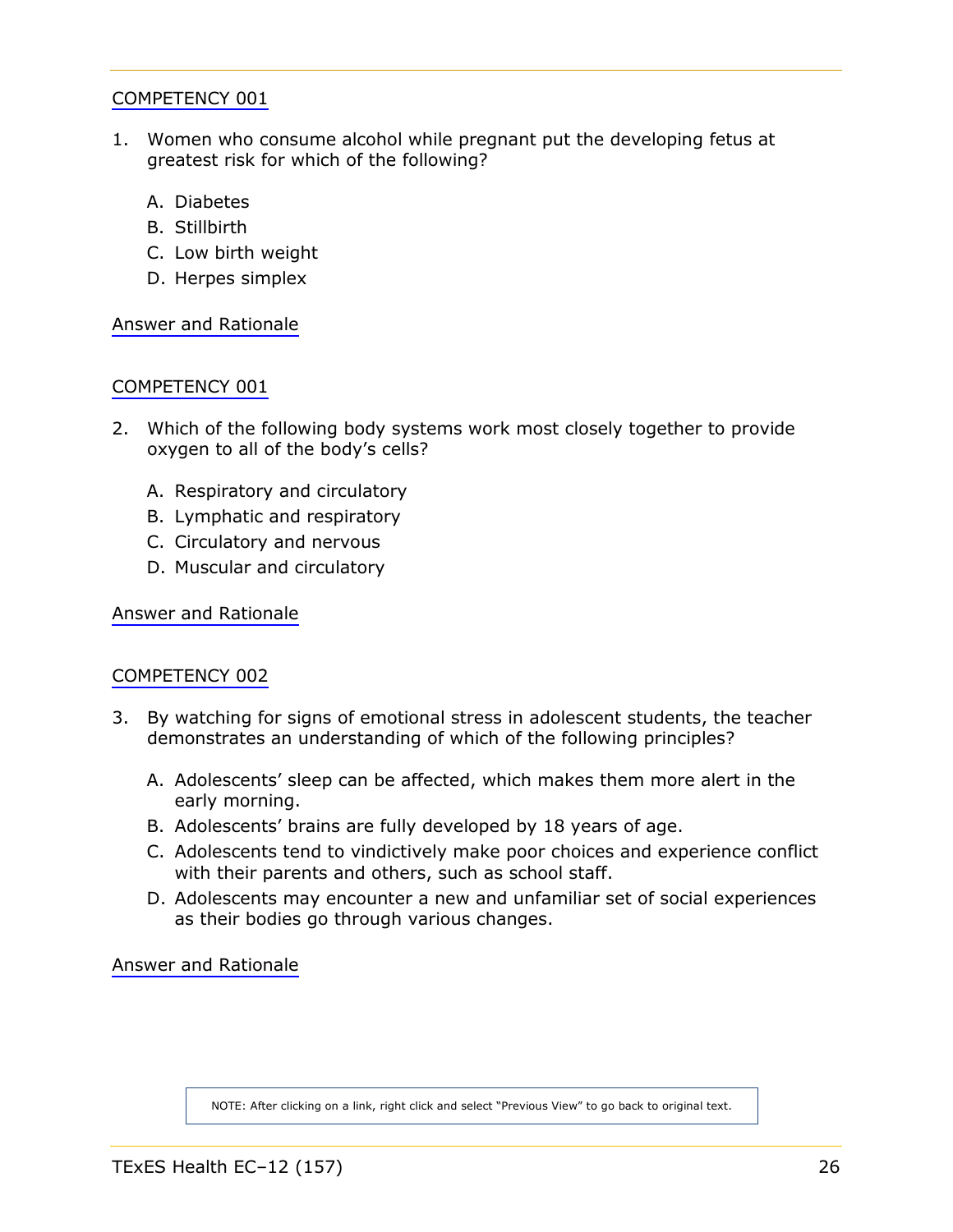4. Below are the ingredient lists for two different yogurts.

Yogurt #1– INGREDIENTS: CULTURED PASTEURIZED GRADE A NONFAT MILK, WHEY PROTEIN CONCENTRATE, PECTIN, CARRAGEENAN

Yogurt #2– INGREDIENTS: CULTURED GRADE A REDUCED-FAT MILK, APPLES, HIGH-FRUCTOSE CORN SYRUP, CINNAMON, NUTMEG, NATURAL FLAVORS, PECTIN, LACTOBACILLUS ACIDOPHILUS

Ray has diabetes and needs to watch his sugar intake. The inclusion of which of the following ingredients in yogurt #2 makes yogurt #1 a better choice for Ray?

- A. Apples
- B. Nutmeg
- C. *Lactobacillus acidophilus*
- D. High-fructose corn syrup

[Answer and Rationale](#page-48-1)

#### [COMPETENCY 002](#page-6-0)

- 5. Which of the following is the safest and most appropriate approach to losing weight?
	- A. Using diet pills
	- B. Eating sensibly and exercising adequately
	- C. Undergoing stomach surgery
	- D. Following a very low-calorie diet

[Answer and Rationale](#page-49-0)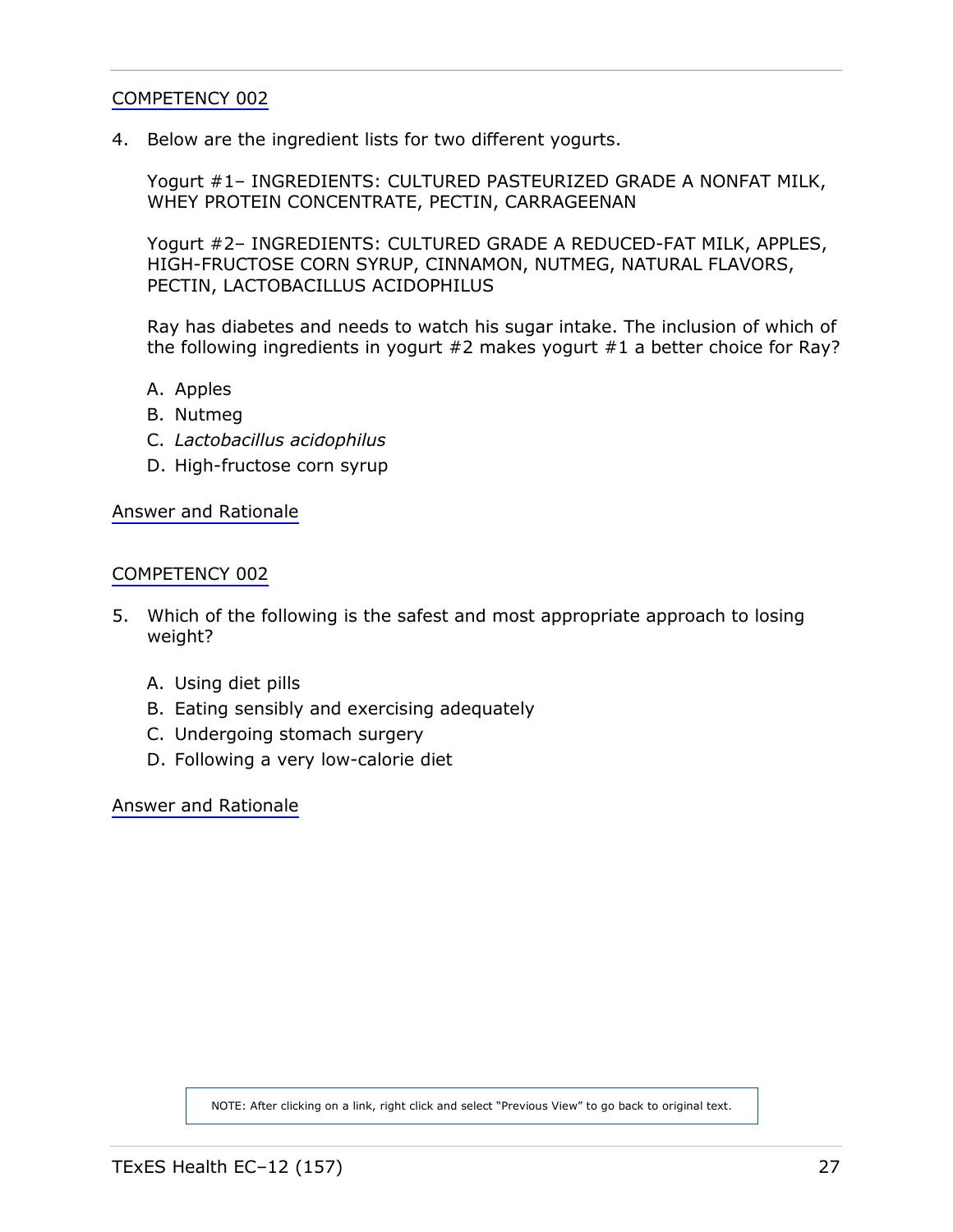- 6. Which of the following components of fitness is assessed using a nonperformance test?
	- A. Flexibility
	- B. Aerobic capacity
	- C. Muscular strength
	- D. Body composition

[Answer and Rationale](#page-49-1)

#### [COMPETENCY 003](#page-6-0)

- 7. Penicillin is used to treat which of the following?
	- A. Pneumonia
	- B. Genital herpes
	- C. Trichinosis
	- D. Athlete's foot

[Answer and Rationale](#page-50-0)

#### [COMPETENCY 003](#page-6-0)

- 8. According to recent research, a risk factor associated with the onset of Alzheimer's disease is
	- A. lack of exercise.
	- B. consumption of green, leafy vegetables.
	- C. retirement before age 50.
	- D. weight-reduction surgery.

[Answer and Rationale](#page-50-0)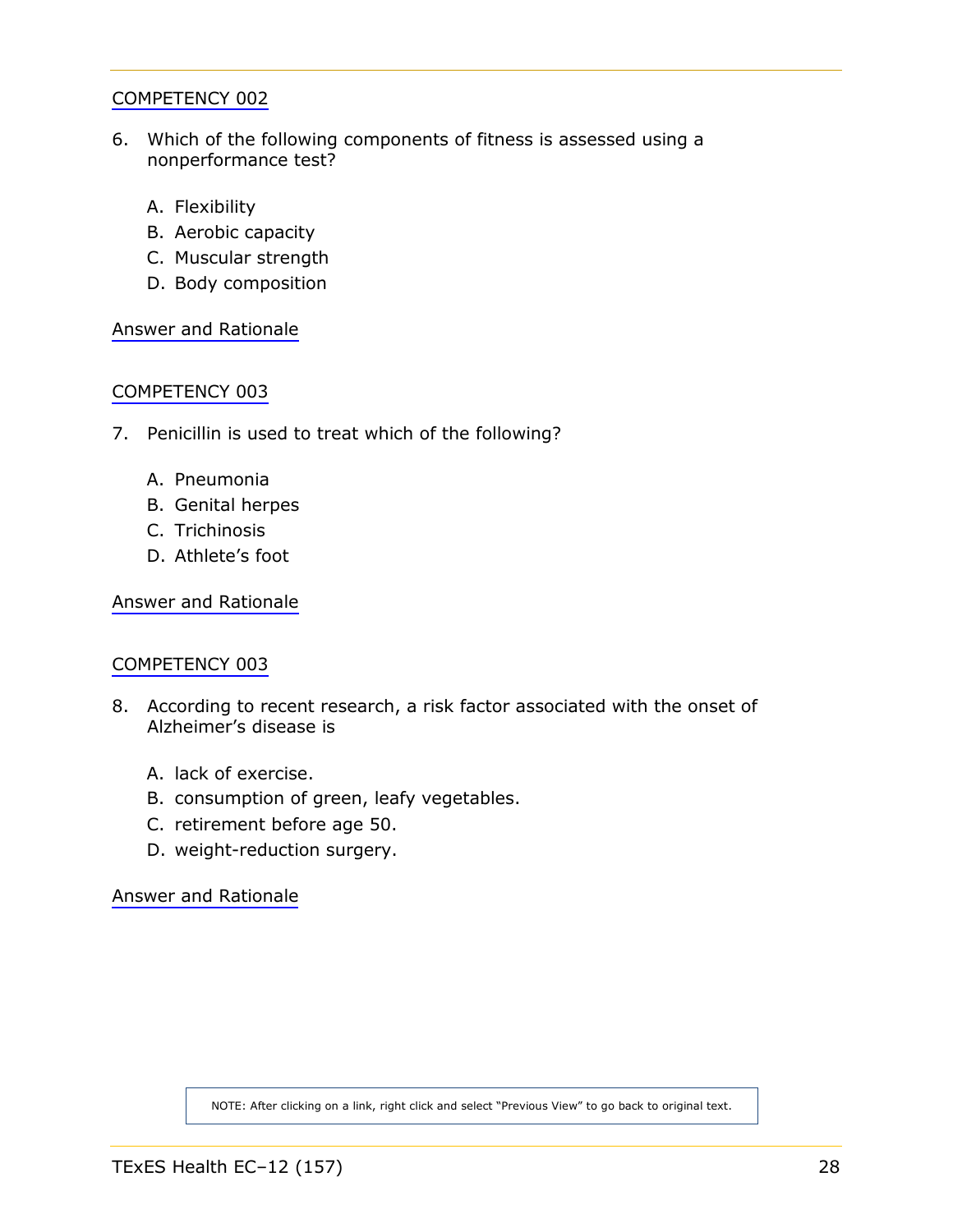- 9. Students who are economically disadvantaged often struggle in school. If the situation of these students is considered from the perspective of Abraham Maslow, which of the following would be the most appropriate factor to address first for these students?
	- A. Self-esteem/self-actualization
	- B. Love, affection, and group affiliation
	- C. Shelter and safety
	- D. Health, food, and sleep

[Answer and Rationale](#page-51-0)

#### [COMPETENCY 004](#page-7-0)

- 10. When assisting a person with an addiction to prescription drugs, which of the following is an essential function of a drug-dependency rehabilitation center?
	- A. Teaching how to integrate drugs into one's everyday life
	- B. Teaching the pharmacology of drugs
	- C. Teaching about drug interactions and safety
	- D. Teaching how to handle relapse, should it occur

[Answer and Rationale](#page-51-0)

#### [COMPETENCY 004](#page-7-0)

11. The type of mental disorder most frequently diagnosed in the United States is

- A. anxiety disorder.
- B. substance abuse.
- C. mood disorder.
- D. eating disorder.

[Answer and Rationale](#page-52-0)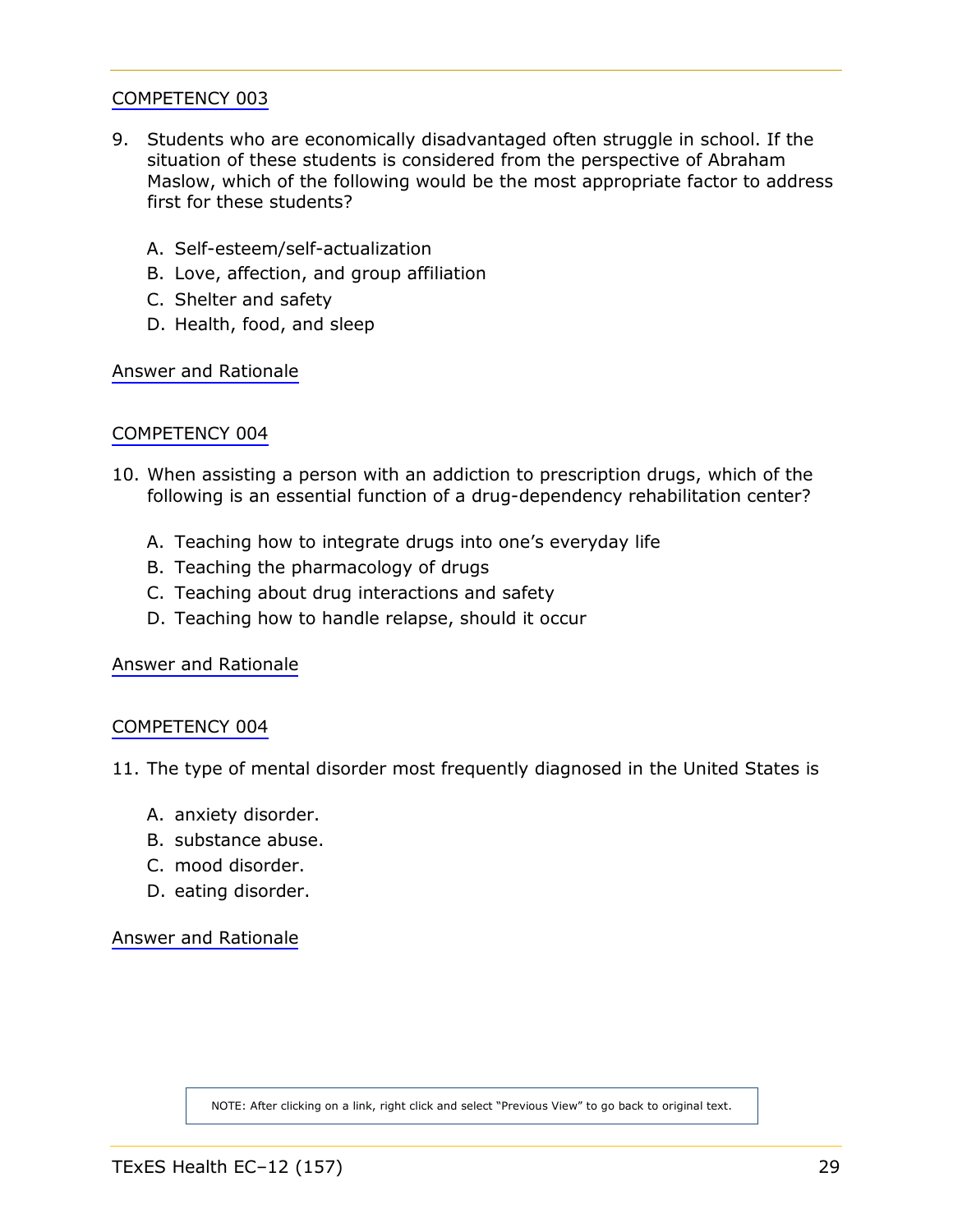- 12. The Centers for Disease Control and Prevention (CDC) estimates that 20 percent of people age 55 or older experience some type of mental health issue. Which of the following conditions are most commonly found in this particular population?
	- A. Eating disorders, depression, and schizophrenia
	- B. Substance abuse and addiction
	- C. Anxiety, severe cognitive impairment, and mood disorders
	- D. Attention-deficit/hyperactivity disorder and autism spectrum disorder

[Answer and Rationale](#page-52-1)

#### [COMPETENCY 004](#page-7-0)

- 13. During the week, Samantha, a college student, studies hard, exercises regularly, eats a nutritious diet, and gets plenty of sleep. She drinks alcohol once a week at weekend parties, where she typically has five or six drinks within two hours. Which of the following terms most accurately describes her drinking habits?
	- A. Infrequent
	- B. Light
	- C. Moderate
	- D. Binge

[Answer and Rationale](#page-53-0)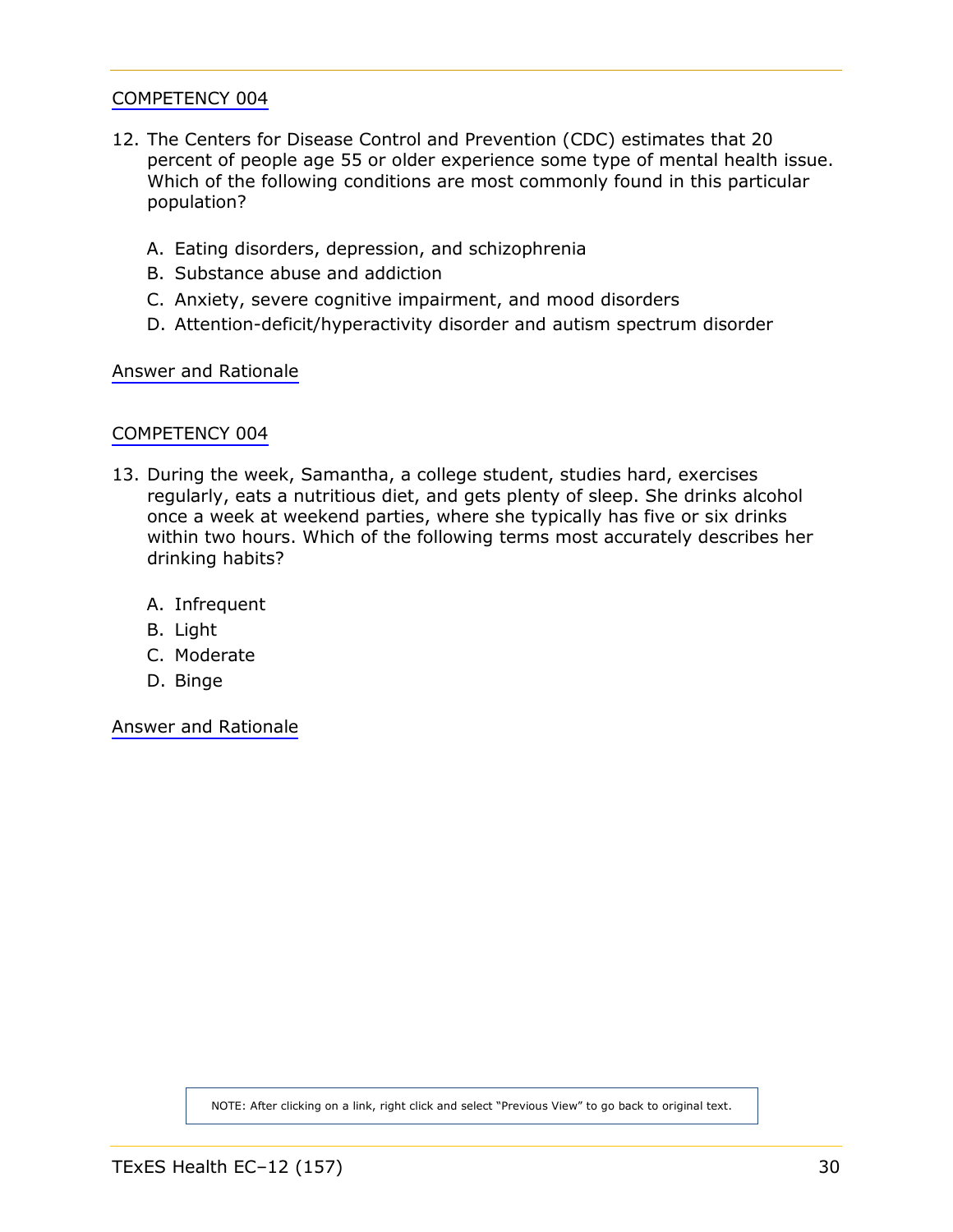- 14. Which of the following activities will best help students understand that family roles and responsibilities vary in different cultures?
	- A. Writing an essay about family responsibilities in a different culture
	- B. Watching a video describing roles and responsibilities of family members in different cultures
	- C. Listening to a foreign exchange student speak about family responsibilities in his or her culture
	- D. Using a graphic organizer to compare similarities and differences of family roles in different cultures

[Answer and Rationale](#page-53-1)

#### [COMPETENCY 005](#page-8-0)

- 15. Which of the following skills should a teacher use to improve student-teacher relationships and also teach students how to improve relationships outside of school?
	- A. Empathy
	- B. Structure
	- C. Discipline
	- D. Organization

[Answer and Rationale](#page-54-0)

#### [COMPETENCY 005](#page-8-0)

- 16. Which of the following is the most likely emotional response when a young child experiences the death of a close family member?
	- A. Sleeping through the school day
	- B. Running away from home
	- C. Asking repetitive questions
	- D. Engaging in risky physical behavior

[Answer and Rationale](#page-54-1)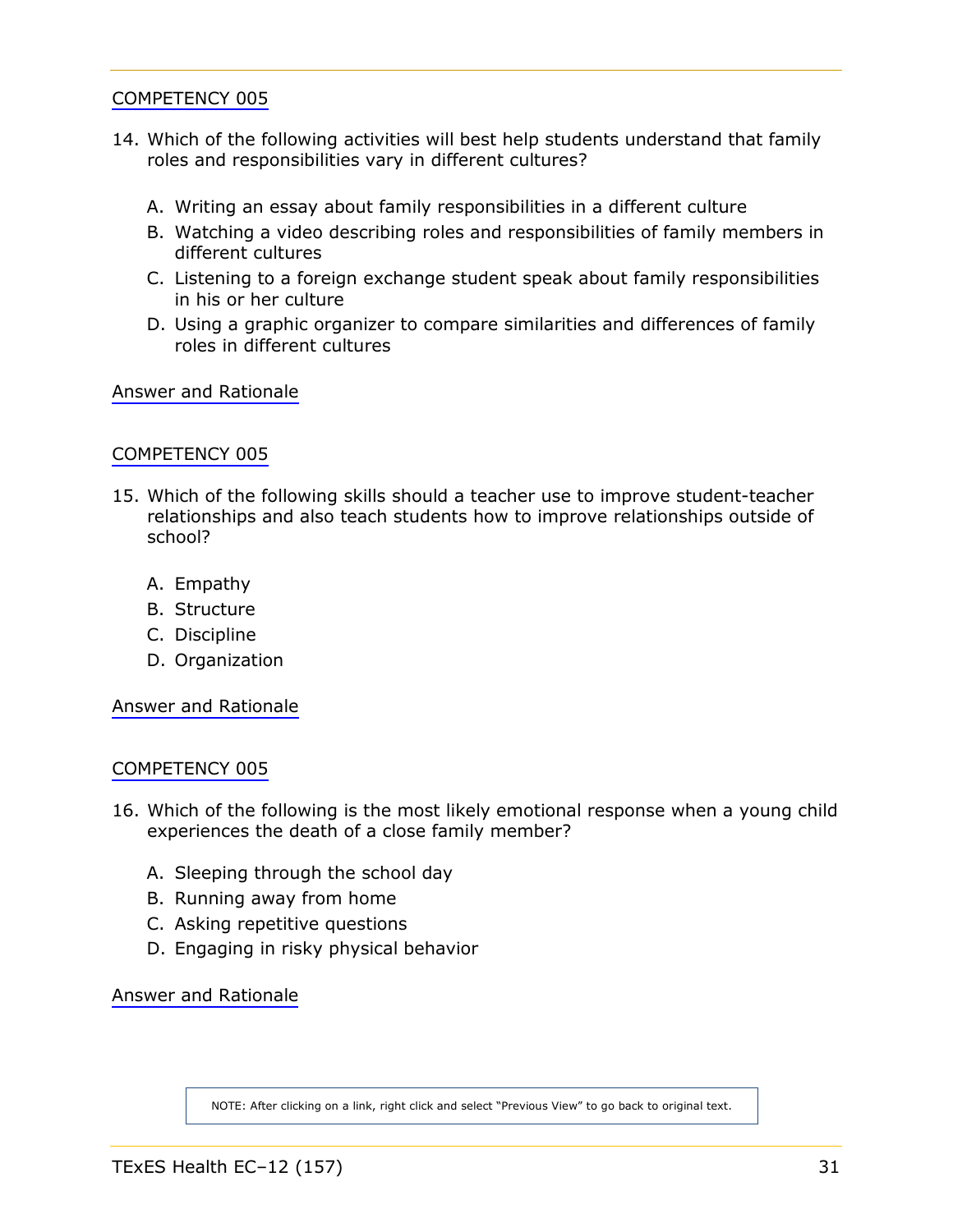- 17. A district's school board has appointed two health teachers to put together a committee that will develop a plan for social-cognitive interventions. To best meet the needs of the students and form the committee, the health teachers should do which of the following?
	- A. Recruit school leaders, community leaders, and stakeholders, excluding parents
	- B. Recruit only parents for the committee, as they know their children better than school employees do
	- C. Recruit only school employees for the committee, as they spend the most time with the students
	- D. Recruit parents, community leaders, and other community stakeholders

[Answer and Rationale](#page-55-0)

#### [COMPETENCY 006](#page-8-0)

- 18. Students in a certain health class do not get along with one another. The teacher notices that during whole-group class discussions, there are too many negative interactions. The teacher has analyzed the role that each student is assuming. Which of the following is the next best step for the teacher to take to improve the group dynamics in the class?
	- A. Placing a student who does not usually participate in class discussions in a leadership role
	- B. Putting a student in charge who tends to agree with the teacher's or the whole group's goals and does not express his or her own opinion
	- C. Providing feedback that shows students who display blocking roles the impact of their actions, and encouraging them to reflect on how they can change their behavior
	- D. Changing the roles and responsibilities of students who appear to be uninterested in contributing to group discussions

[Answer and Rationale](#page-55-1)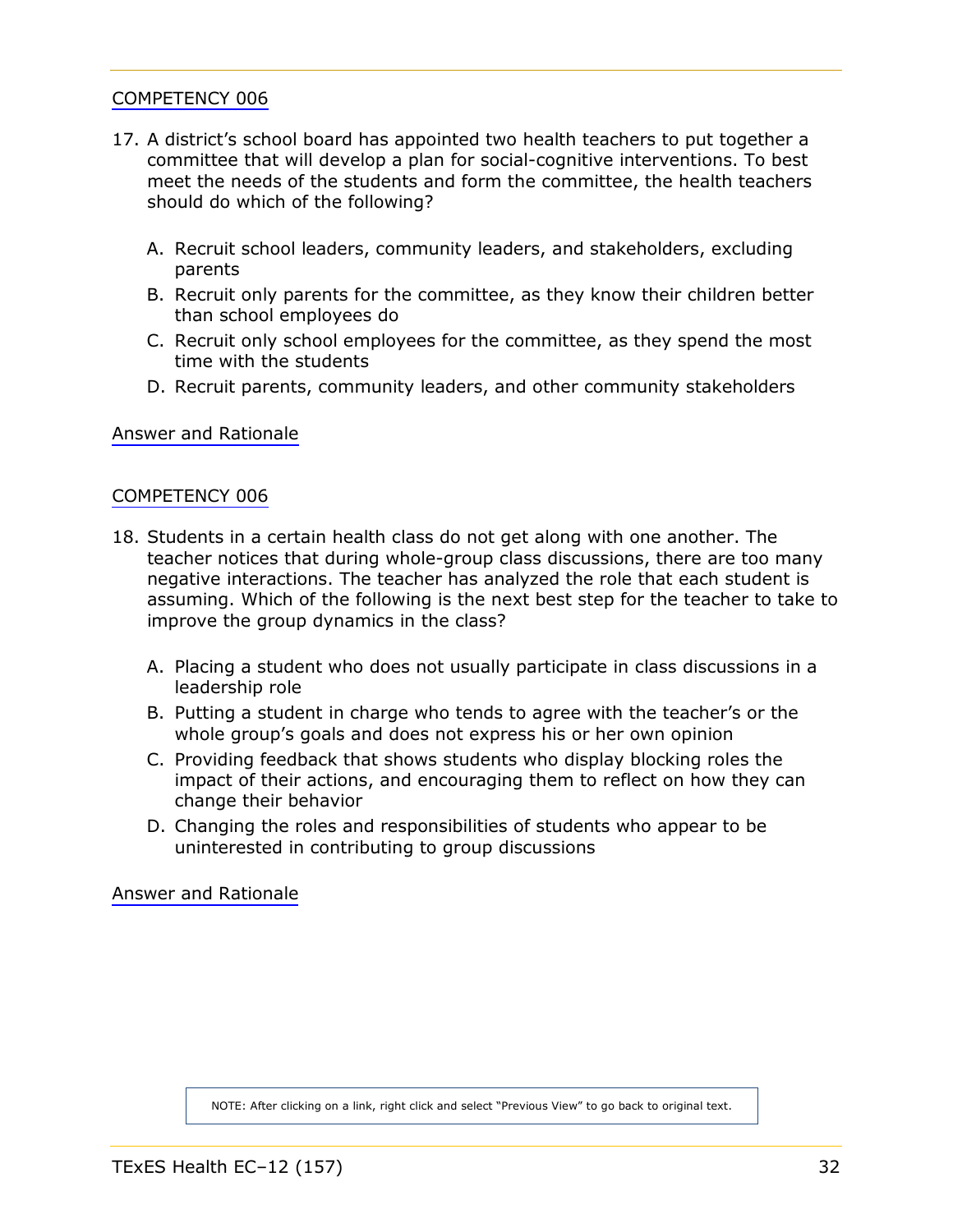- 19. A health teacher is instructing the class on how to deal with criticism. Which of the following responses to criticism is best for the teacher to advocate?
	- A. Recognizing the reality of the situation and dealing with it rationally
	- B. Seeking revenge on the person who is bringing the criticism
	- C. Bringing up the criticism with friends and getting their thoughts
	- D. Discussing the point of conflict until the person withdraws the criticism

[Answer and Rationale](#page-56-0)

#### [COMPETENCY 007](#page-9-0)

- 20. A health teacher is designing a unit on adolescents and sexual activity. To do so effectively, it is important for the teacher to know the levels of sexual activity of various groups of students. Which of the following groups of adolescents have lower levels of sexual activity across all age groups?
	- A. Those who are proud of their bodies
	- B. Those who are from a lower socioeconomic status and reside in urban areas
	- C. Those who live in a two-parent family, do well academically, and are religious
	- D. Those who have a tendency to have thoughts of suicide and do not feel their parents care about them

[Answer and Rationale](#page-56-1)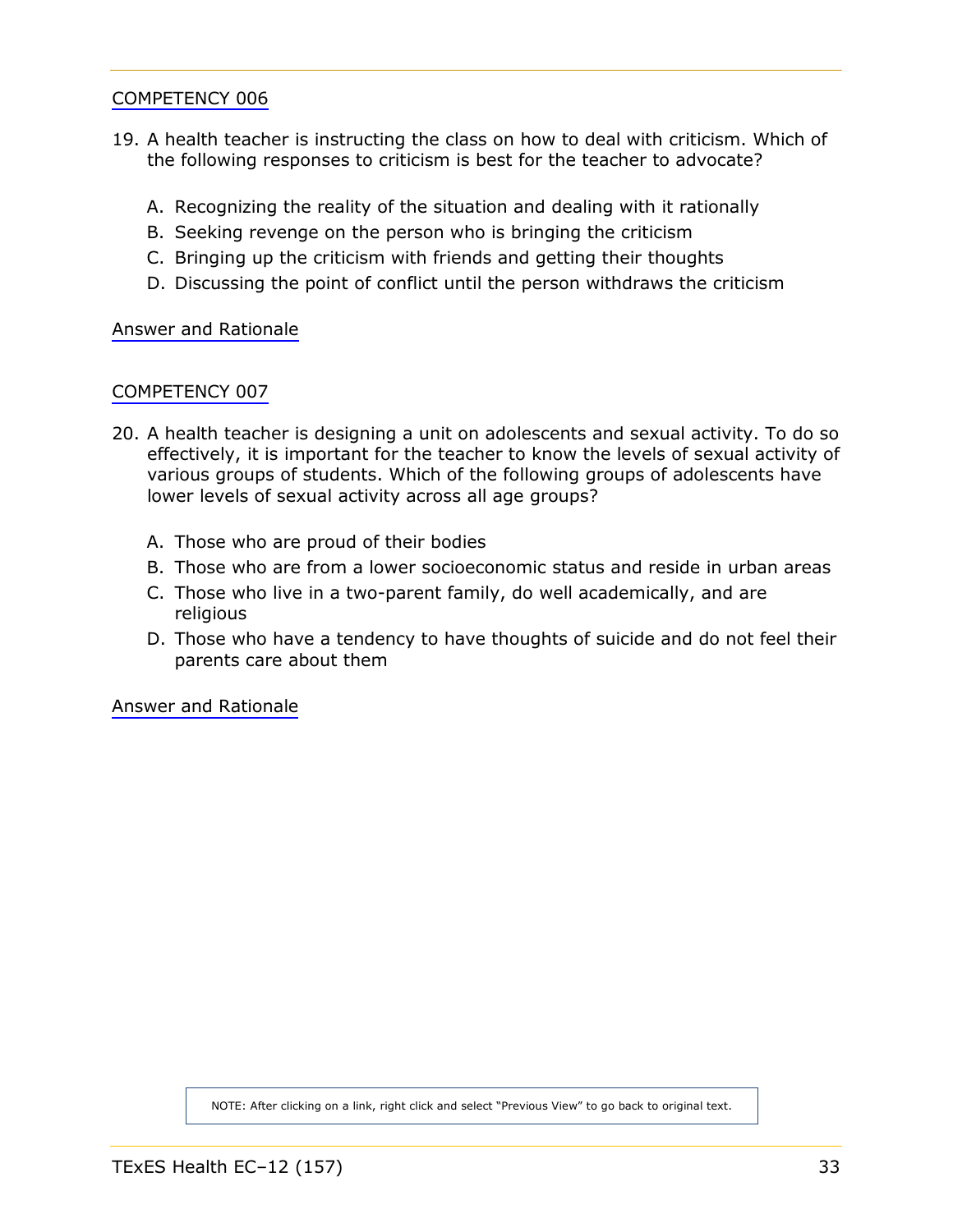- 21. Which of the following is the most accurate statement regarding the value of each person involved in a dating relationship?
	- A. Each person has value, but a partner should learn to change to meet the other's expectations.
	- B. Each person has value, but differing opinions may cause partners to value each other less.
	- C. Each person has value, but partners may stop paying attention to each other when their values differ.
	- D. Each person has value and should be treated so, even if there are differences in thoughts, feelings, and values.

[Answer and Rationale](#page-57-0)

#### [COMPETENCY 007](#page-9-0)

- 22. Which of the following behaviors is most characteristic of a healthy teenage dating relationship?
	- A. Accompanying each other to all classes and activities throughout the day
	- B. Giving each other space to hang out with friends and family
	- C. Maintaining physical contact with each other as much as possible
	- D. Monitoring each other's daily activities and interactions

[Answer and Rationale](#page-57-0)

#### [COMPETENCY 007](#page-9-0)

- 23. Which of the following strategies is the most appropriate way to prevent the spread of a sexually transmitted disease (STD) to another person?
	- A. Using condoms with new sexual partners
	- B. Seeing a doctor and following instructions for treatment
	- C. Asking sexual partners to watch for symptoms of the disease
	- D. Abstaining from sex until physical symptoms of the disease disappear

[Answer and Rationale](#page-58-0)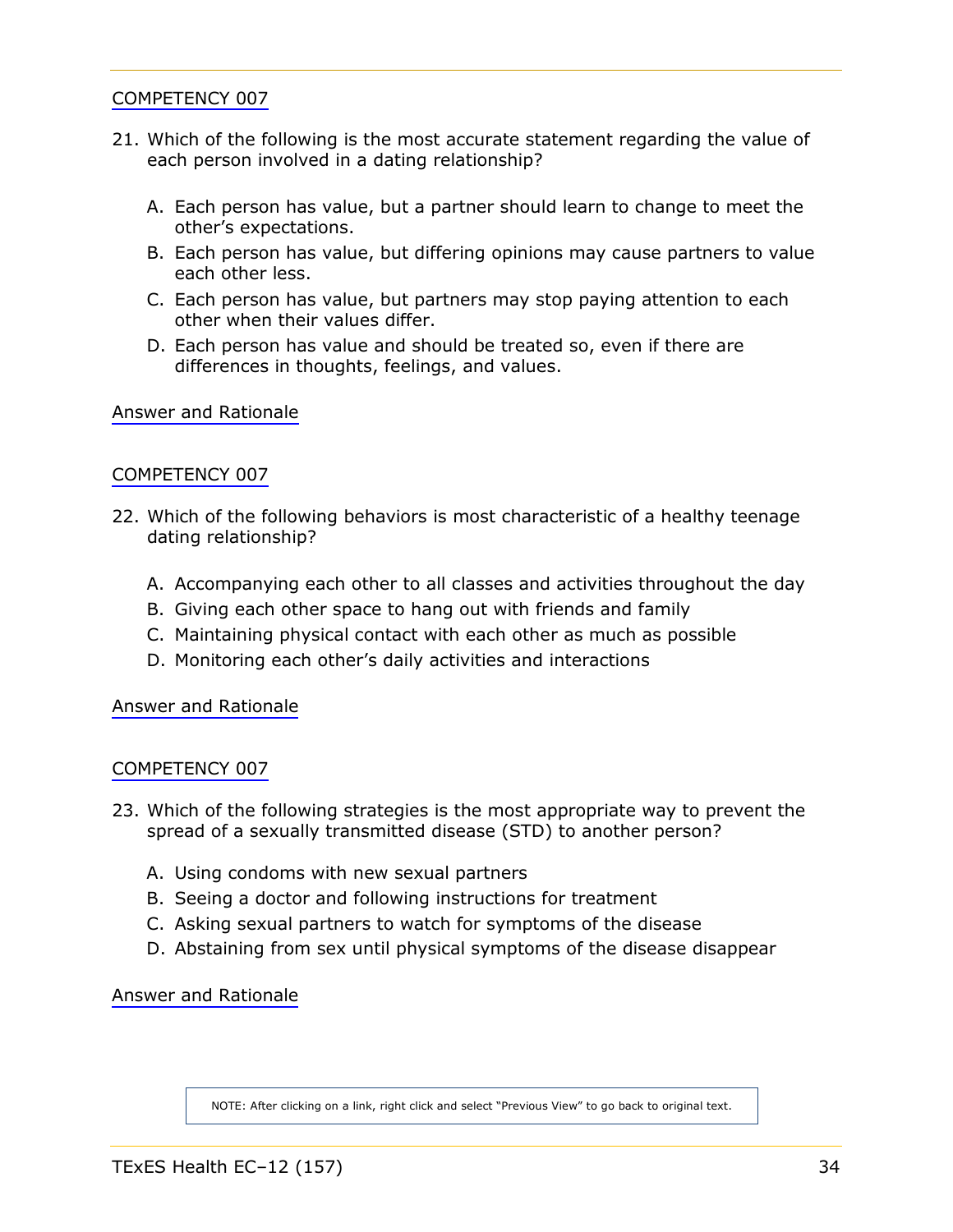- 24. Martin is studying nutrition in health class and has an assignment to write an essay about food preparation safety. Which THREE of the following choices are food preparation safety steps he should include?
	- A. Washing hands with cold water before preparing food
	- B. Washing hands, cooking utensils, produce, and cutting boards often
	- C. Using a food thermometer when cooking meat and poultry to ensure proper temperatures
	- D. Separating ready-to-eat foods from raw meats, poultry, seafood, and eggs
	- E. Refrigerating leftover food within eight hours of serving

[Answer and Rationale](#page-58-1)

#### [COMPETENCY 008](#page-10-0)

- 25. In a lesson on water safety, a high school health teacher plans to discuss rip currents. According to the Centers for Disease Control and Prevention (CDC), which of the following represents the recommended sequence of actions swimmers should take if they should get caught in a rip current?
	- A. Swim underwater, stay beneath the current, and move diagonally toward the shore
	- B. Swim sideways, stay out of the current, and move diagonally toward the shore
	- C. Swim in the direction of the current, and then move perpendicularly toward the shore
	- D. Swim against the current, and then move toward the shore

[Answer and Rationale](#page-59-0)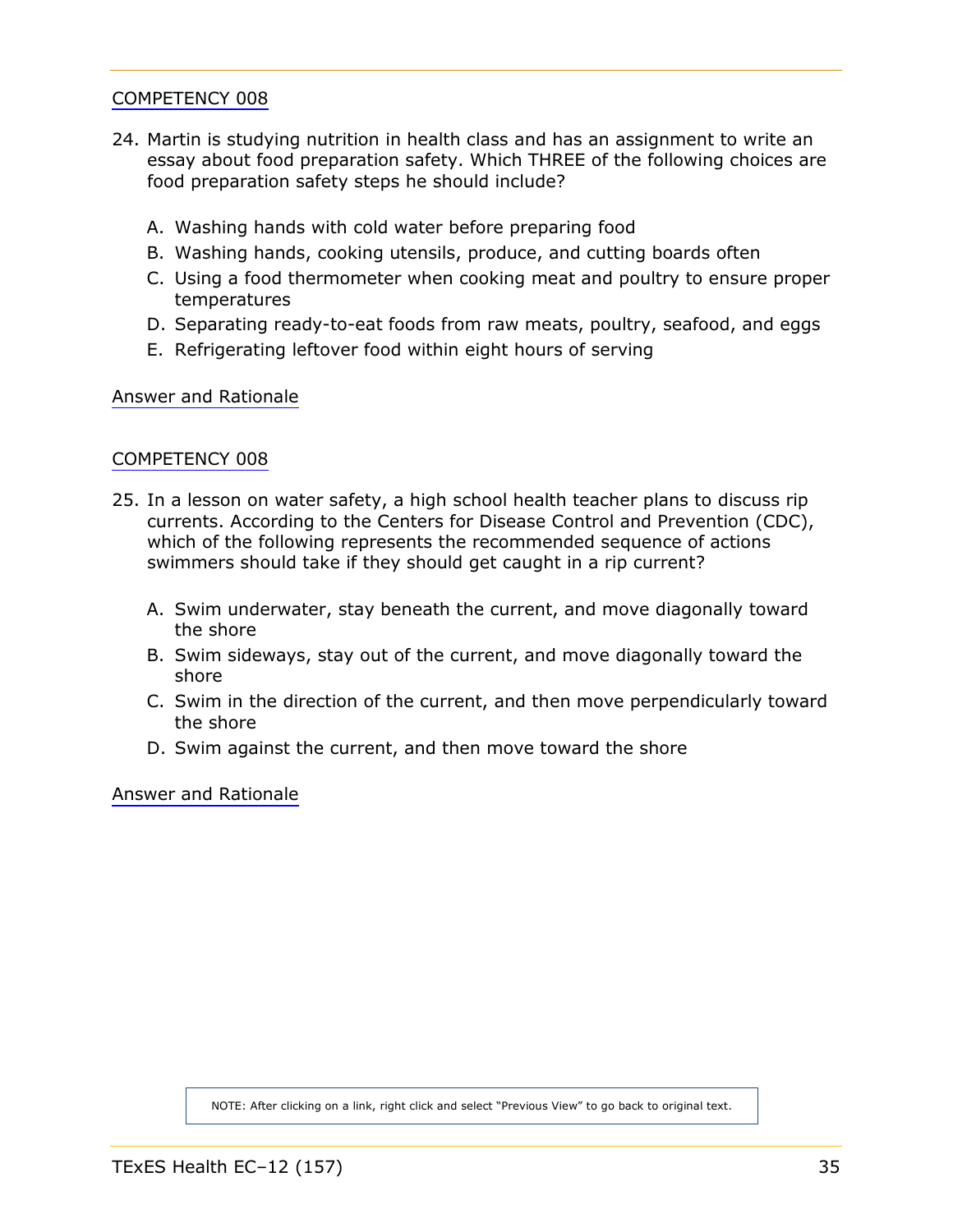- 26. Which of the following is the most appropriate activity for teaching high school students how to prevent and respond to potentially violent situations when they are involved in a social relationship of a romantic or intimate nature?
	- A. Creating a mind map to describe and give examples of different types of dating violence
	- B. Discussing relationship scenarios to identify warning signs of abuse or violent behavior
	- C. Demonstrating the use of assertive communication and refusal skills during a dating violence role-playing activity
	- D. Using the Youth Risk Behavior Surveillance System (YRBSS) data to examine local trends in dating violence

[Answer and Rationale](#page-59-1)

#### [COMPETENCY 008](#page-10-0)

- 27. Two students in a classroom are in a heated argument, and the teacher fears that it may turn into a physical fight. Which of the following is the most appropriate action for the teacher to take to ensure the safety of all parties involved?
	- A. Going to the classroom across the hall for help
	- B. Using the telephone to call for help
	- C. Trying to talk one of the two students out of the classroom and into some other supervised space
	- D. Sending another student to the office to bring back help

[Answer and Rationale](#page-60-0)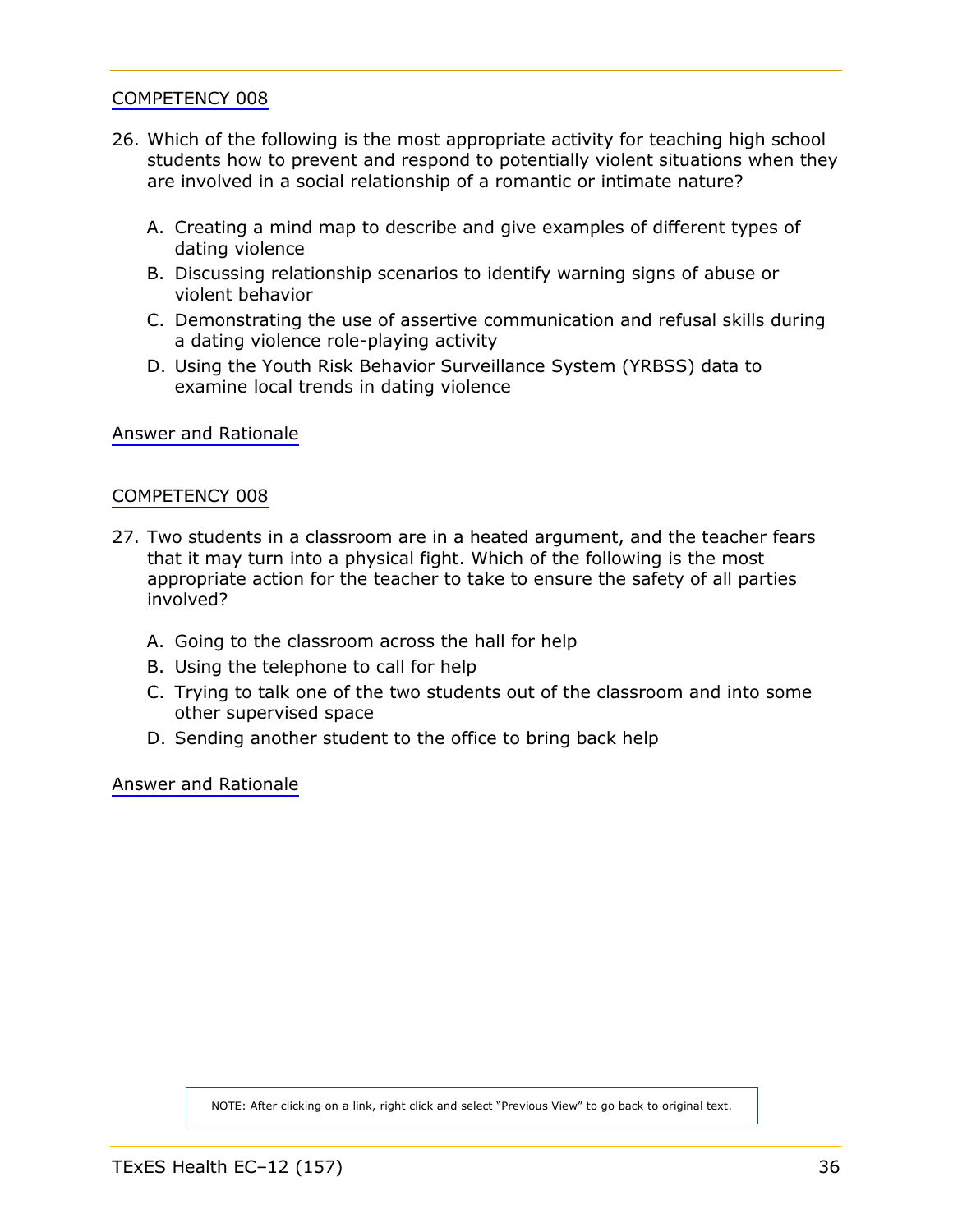<span id="page-36-1"></span><span id="page-36-0"></span>28. Which of the following diseases is known to be a risk factor for alcoholism?

- A. Non-Hodgkin's lymphoma
- B. Sickle-cell anemia
- C. Bipolar disorder
- D. Multiple sclerosis

[Answer and Rationale](#page-60-0)

#### [COMPETENCY 009](#page-10-0)

- 29. Which of the following methods is most appropriate for a school-based strategy to reduce substance misuse or abuse?
	- A. Having students research and write a report on risk and protective factors contributing to early drug use
	- B. Having a panel of physicians present the dangers and long-term health consequences of substance abuse
	- C. Having a teacher demonstrate the effects of smoking marijuana on the lungs by using a smoking machine simulator
	- D. Having former convicts share their personal experiences and discuss the risks of drug abuse

[Answer and Rationale](#page-61-0)

#### [COMPETENCY 009](#page-10-0)

- 30. Which of the following best represents the behavioral treatment which seeks to help patients recognize, avoid, and cope with the situations in which they are most likely to abuse drugs?
	- A. Motivational incentives
	- B. Motivational interviewing
	- C. Cognitive-behavioral therapy
	- D. Multidimensional family therapy

[Answer and Rationale](#page-62-0)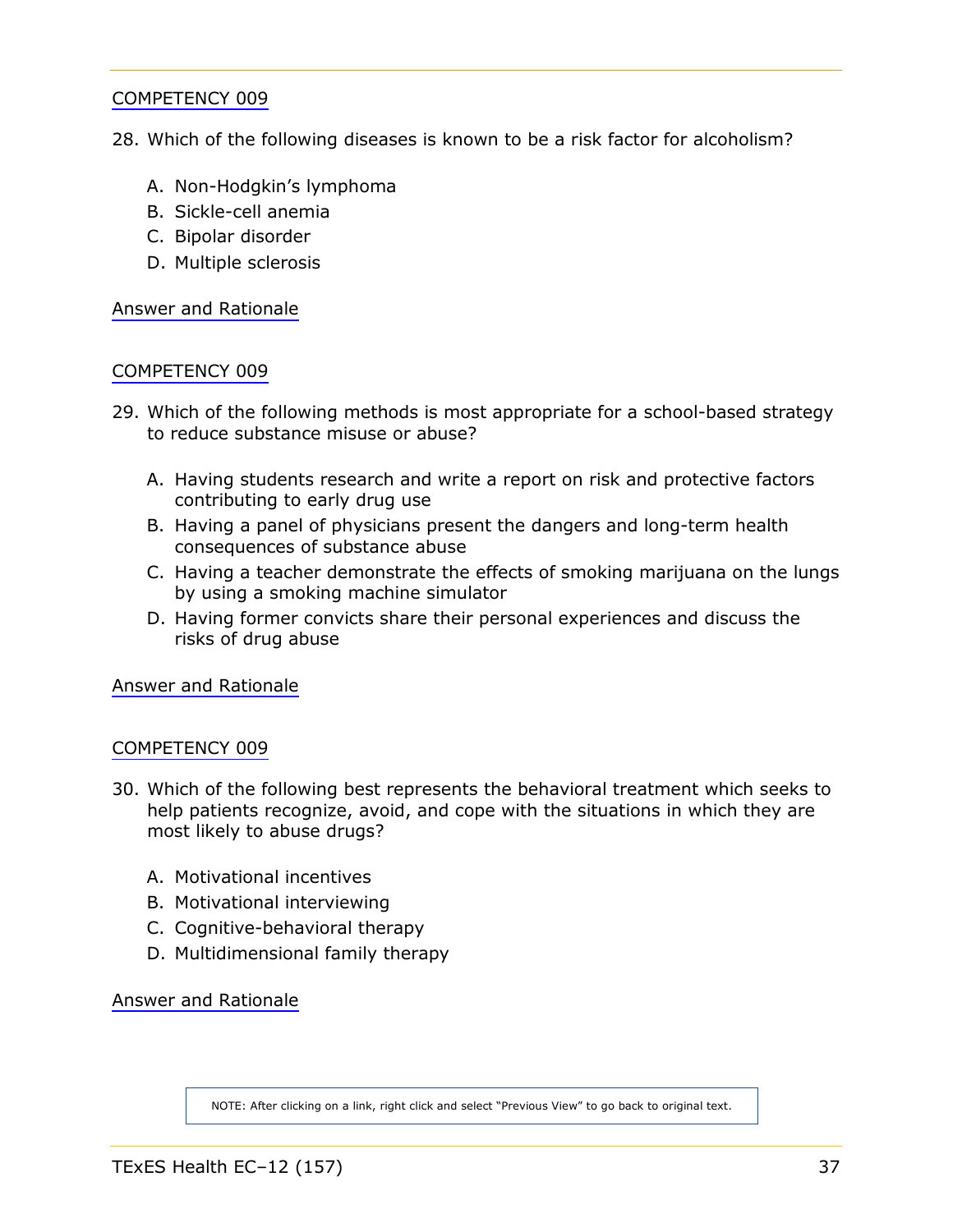- <span id="page-37-1"></span><span id="page-37-0"></span>31. Research has shown that there is a correlation between lack of sleep and diabetes, heart disease, immune system suppression, and obesity. Which of the following groups is most at risk for these health concerns?
	- A. High socioeconomic status groups
	- B. Low socioeconomic status groups
	- C. Students who work at least 30 hours per week
	- D. Employees who work at least 50 hours per week

[Answer and Rationale](#page-62-1)

#### [COMPETENCY 010](#page-11-0)

- 32. Sara is a single mother who is addicted to drugs. Which of the following types of programs is most appropriate for Sara to take advantage of to get help with her addiction issues?
	- A. Drug intervention program
	- B. Drug treatment program
	- C. Drug abuse prevention program
	- D. Drug abuse awareness program

[Answer and Rationale](#page-63-0)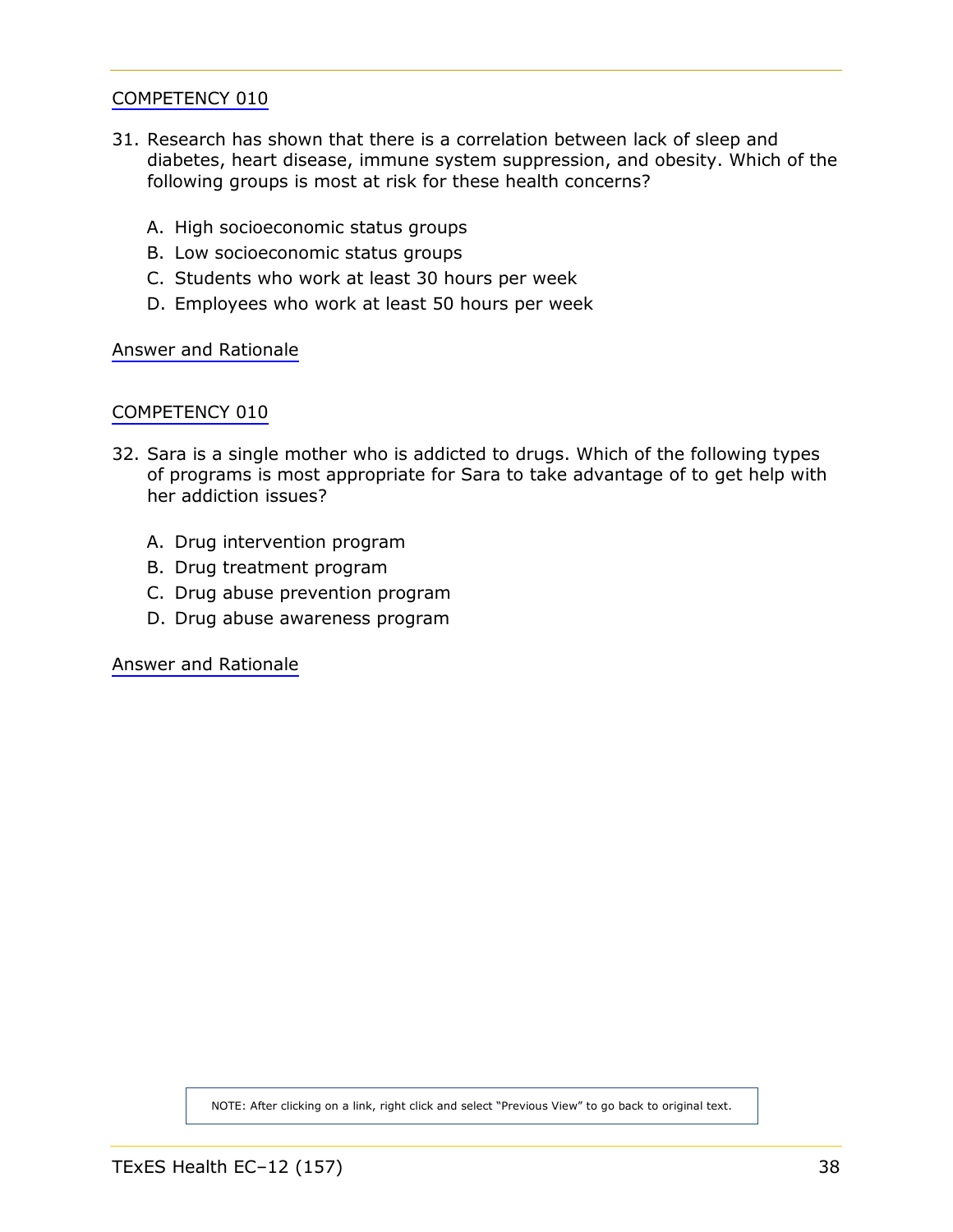- <span id="page-38-1"></span><span id="page-38-0"></span>33. Phillip, a middle school student, has chronic, uncontrolled asthma. Phillip's parents tell the health teacher that he wants to participate in activities at school, but he tends to shy away from most activities at school because he is embarrassed and afraid of having a flare-up. Which of the following is the best advice the health teacher can give to Phillip's parents?
	- A. Advise that Phillip opt out of gym class and stay away from all physical activities and chores at school and at home
	- B. Exclude Phillip from any discussions about his asthma and treatment choices to avoid any emotional outbursts
	- C. Recommend that Phillip and his parents consult with his doctor to create an asthma action plan and keep a copy at the school
	- D. Encourage Phillip to keep his asthma a secret from his friends, teachers, and coaches

[Answer and Rationale](#page-63-1)

#### [COMPETENCY 011](#page-12-0)

- 34. An adolescent makes a plan to achieve personal health goals by identifying and evaluating the possible choices, making a decision, and taking responsibility for the outcome. Which of the following best represents the decision-making style described?
	- A. Inactive
	- B. Interactive
	- C. Reactive
	- D. Proactive

[Answer and Rationale](#page-64-0)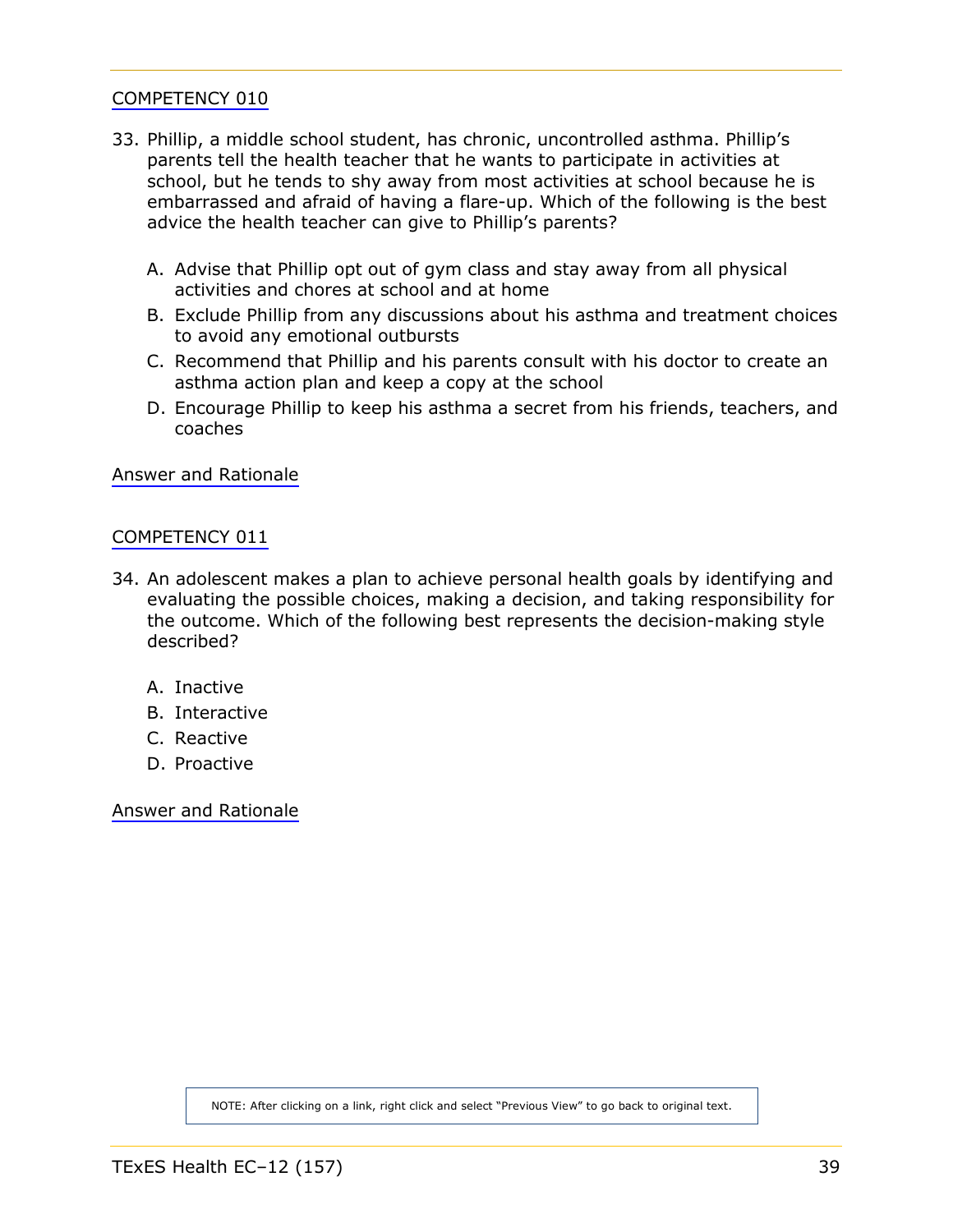- <span id="page-39-1"></span><span id="page-39-0"></span>35. A student asks a health teacher for advice about creating a weightmanagement plan. Which of the following is the best action for the teacher to take to help the student?
	- A. Tell the student to find a diet plan that is proven to jump-start metabolism and promote quick weight loss.
	- B. Research weight loss plans sold on the Internet with the student to see which ones the student is interested in so the student can buy the plan and necessary items.
	- C. Develop a plan with the student that begins with measuring body fat percentage, then go over meal and exercise plans and set goals.
	- D. Tell the student to discuss weight loss intentions with friends and family who will have a direct influence on the student's behavior.

[Answer and Rationale](#page-64-1)

#### [COMPETENCY 011](#page-12-0)

- 36. Which of the following findings from studies on adolescents best support the use of peer education as a method for helping students make informed decisions about health behaviors?
	- A. Receiving counseling from physicians helps adolescents make changes to their dietary patterns.
	- B. Parents of adolescents play an important role in increasing or decreasing the risk for specific behaviors.
	- C. Adolescents who believe that their friends are participating in a certain health behavior are more likely to adopt that behavior.
	- D. Common reasons for taking part in physical activity include enjoyment, social interaction, and weight management.

[Answer and Rationale](#page-65-0)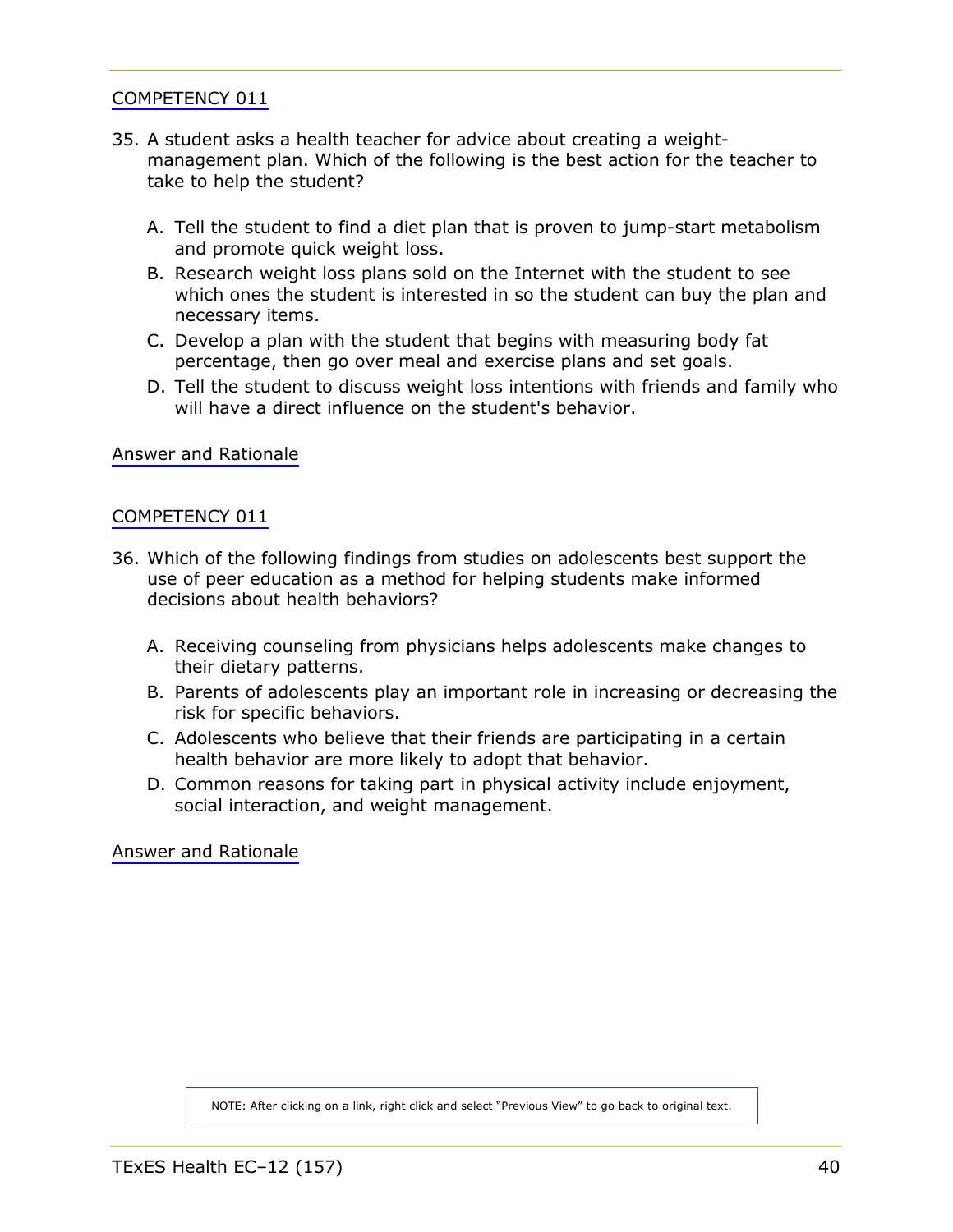- <span id="page-40-1"></span><span id="page-40-0"></span>37. Which of the following teaching strategies best utilizes the theory that students are more likely to change their attitudes and behaviors when they believe that a person who is similar to them faces the same concerns?
	- A. Peer education
	- B. Service learning
	- C. Resistance training
	- D. Youth development

[Answer and Rationale](#page-65-1)

#### [COMPETENCY 012](#page-13-0)

- 38. A newly pregnant woman would like to obtain information about breast-feeding. Which of the following Web sites provides the best information on this topic?
	- A. Wikipedia.org
	- B. YouTube.com
	- C. AskDrSears.com
	- D. NIH.gov

[Answer and Rationale](#page-66-0)

#### [COMPETENCY 012](#page-13-0)

- 39. Which of the following is the most accurate statement about many food advertisements aimed at children?
	- A. Ads often cause or bring about dietary imbalances leading to obesity.
	- B. Ads often suggest portion sizes appropriate for growing children.
	- C. Ads for healthy foods are not permitted to use the terms "low fat" and "organic."
	- D. Ads for fast foods portray the food realistically in comparison with the actual product.

[Answer and Rationale](#page-66-1)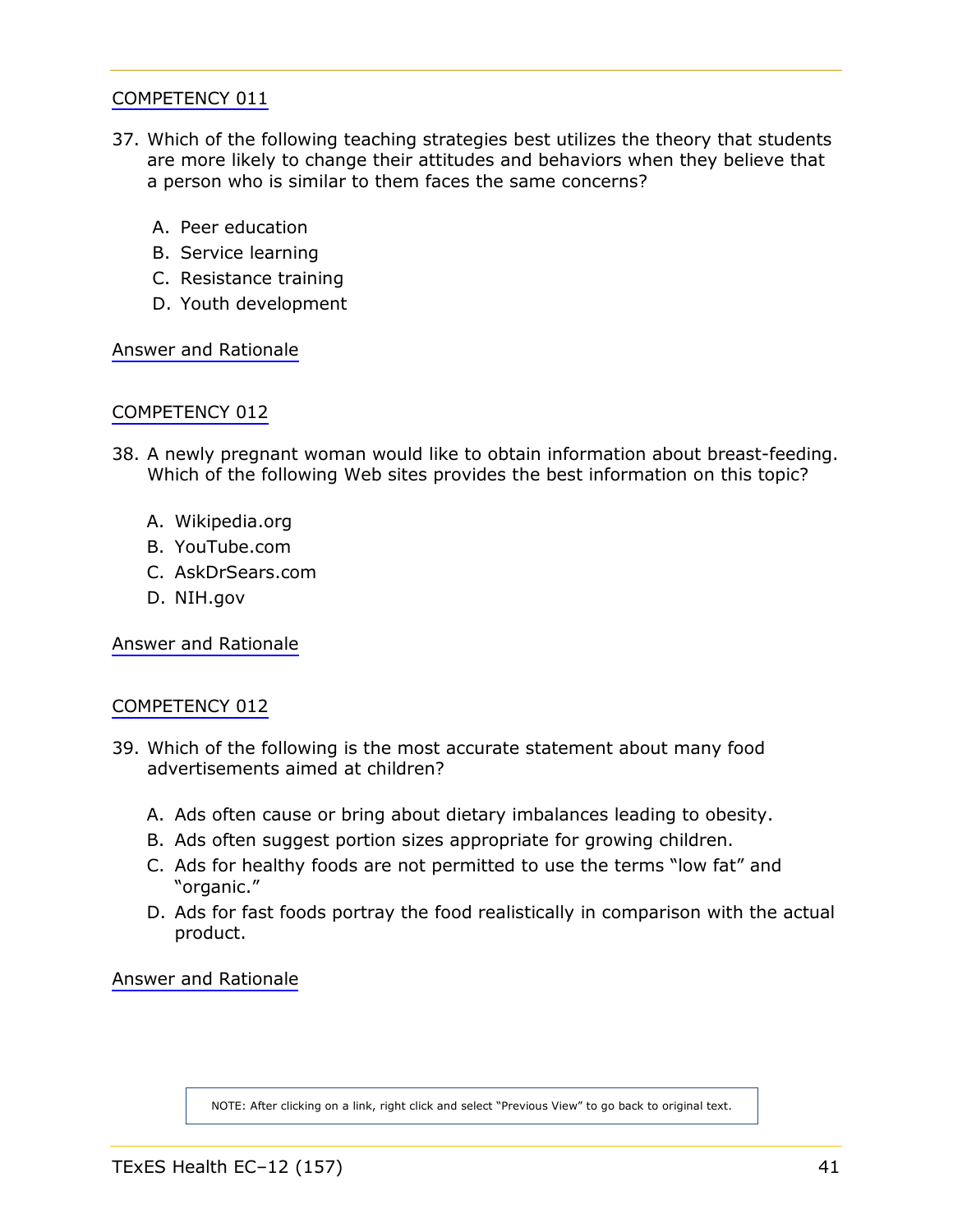- <span id="page-41-0"></span>40. Which of the following is the best first step for determining whether a Web site is a credible and valid source for seeking information when making healthrelated decisions?
	- A. Looking through the news and events pages and reading through postings to gather user opinions
	- B. Checking to see whether there is an address or an e-mail contact link available
	- C. Determining who is responsible for the site by checking the site map for an About Us link
	- D. Reading through frequently asked questions on the site to see what questions have already been asked and answered

[Answer and Rationale](#page-67-0)

#### [COMPETENCY 012](#page-13-0)

- 41. Health-related information is readily available for public consumption. It can sometimes be confusing when trying to determine which health services and products to use and which health behaviors to practice. For people to make the most appropriate decisions about their health, it is important that they
	- A. be health literate.
	- B. have health insurance.
	- C. search health Web sites.
	- D. ask for recommendations.

[Answer and Rationale](#page-68-0)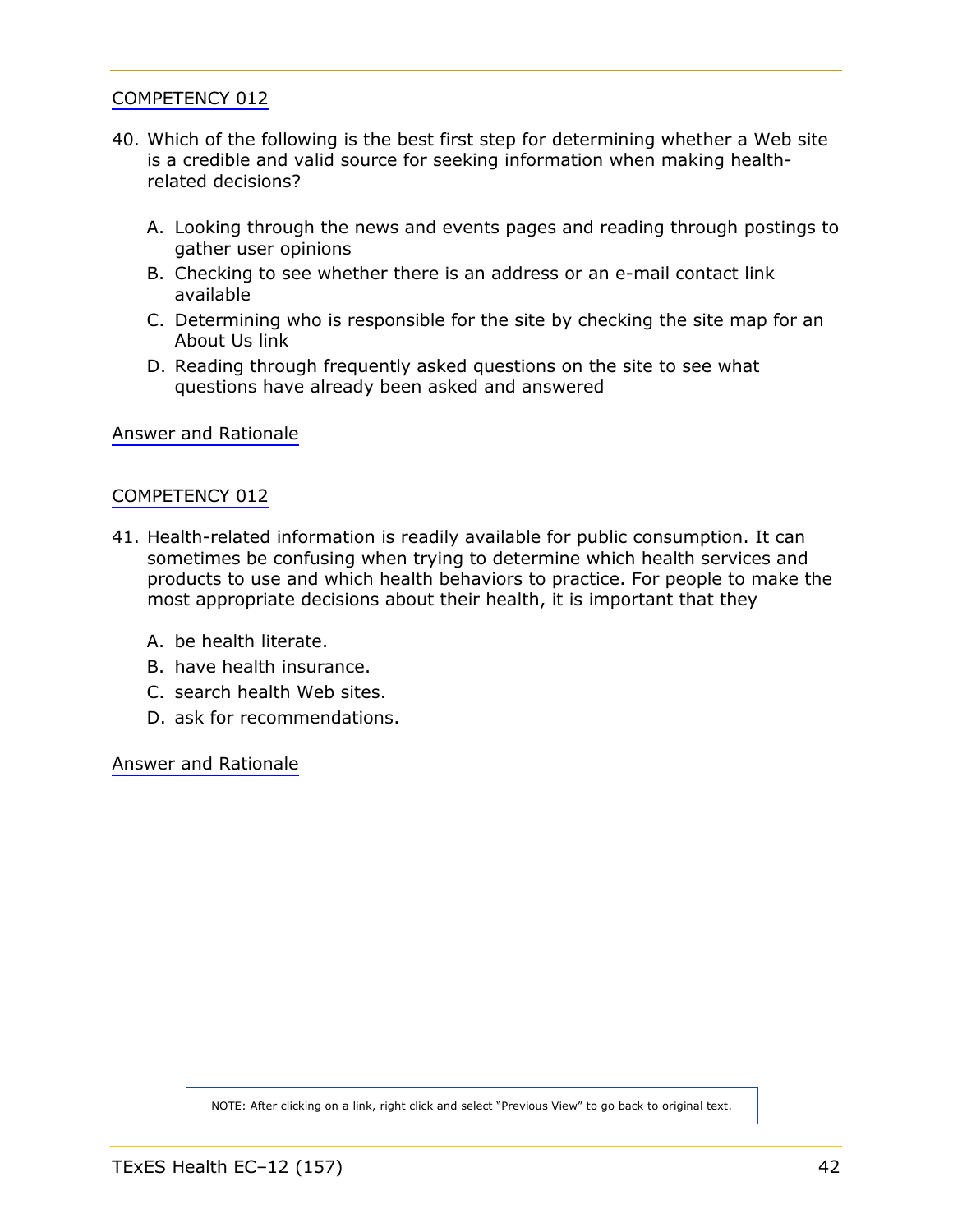- <span id="page-42-1"></span><span id="page-42-0"></span>42. Mr. Williams received a phone call from his doctor's office letting him know that his primary health care doctor, whom he respects and trusts, will be retiring in two months. Mr. Williams must now begin the search for a new doctor. Which of the following is the best first step for Mr. Williams to take in his search?
	- A. Asking his coworkers to make recommendations
	- B. Searching online for other physicians close to home
	- C. Obtaining a list of doctors covered by his insurance plan
	- D. Asking whether his doctor will be choosing a replacement

[Answer and Rationale](#page-69-0)

#### [COMPETENCY 013](#page-13-0)

- 43. After receiving a clean bill of health from her doctor and dentist, Sarah is instructed to continue with regularly scheduled medical and dental checkups for which of the following reasons?
	- A. Detecting any developing health problems before they become serious
	- B. Treating any injuries sustained during daily exercise routines
	- C. Preventing the cost of her health insurance premiums from going up
	- D. Maintaining her current weight and reducing the possibility of becoming obese

[Answer and Rationale](#page-69-0)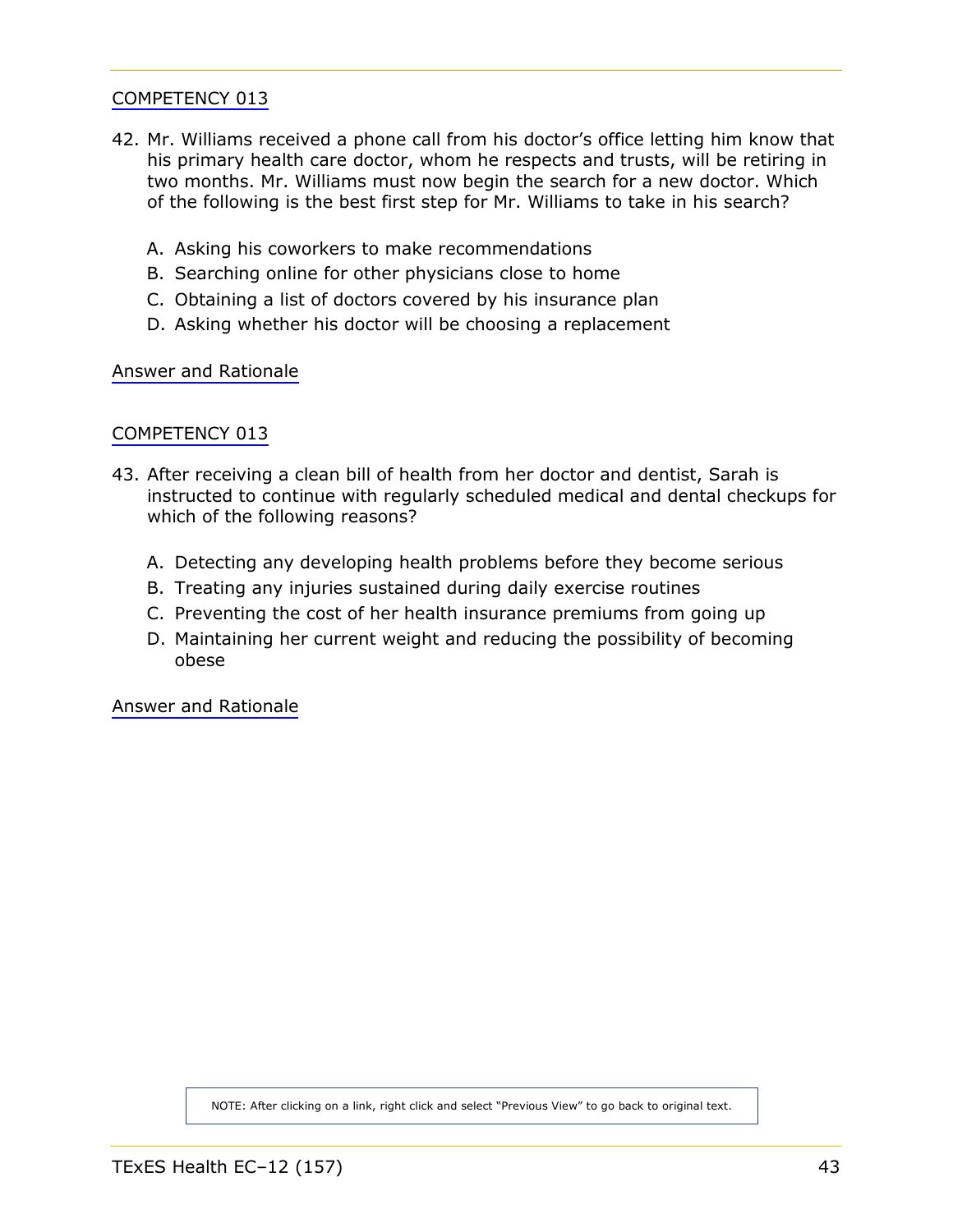- <span id="page-43-1"></span><span id="page-43-0"></span>44. Which of the following is the role of the health teacher in the Whole School, Whole Community, Whole Child (WSCC) model?
	- A. Provide health and nutrition services for students and their families.
	- B. Implement a curriculum that appropriately addresses the physical, mental, emotional, and social dimensions of health.
	- C. Provide individual and group health assessments, interventions, and referrals for students.
	- D. Educate parents and community members about the components of the Whole School, Whole Community, Whole Child (WSCC) model.

[Answer and Rationale](#page-70-0)

# [COMPETENCY 014](#page-14-0)

- 45. Which of the following factors should be given the greatest consideration in the planning of a school health education program that addresses both the school's and the community's needs?
	- A. The population of the schools in the surrounding communities
	- B. The contents of the Whole School, Whole Community, Whole Child (WSCC) model currently being used in the school
	- C. The results of a state-issued survey that provides data on health-risk behaviors among youth and young adults
	- D. The input provided from the parents and guardians of students along with members of the local community

[Answer and Rationale](#page-70-1)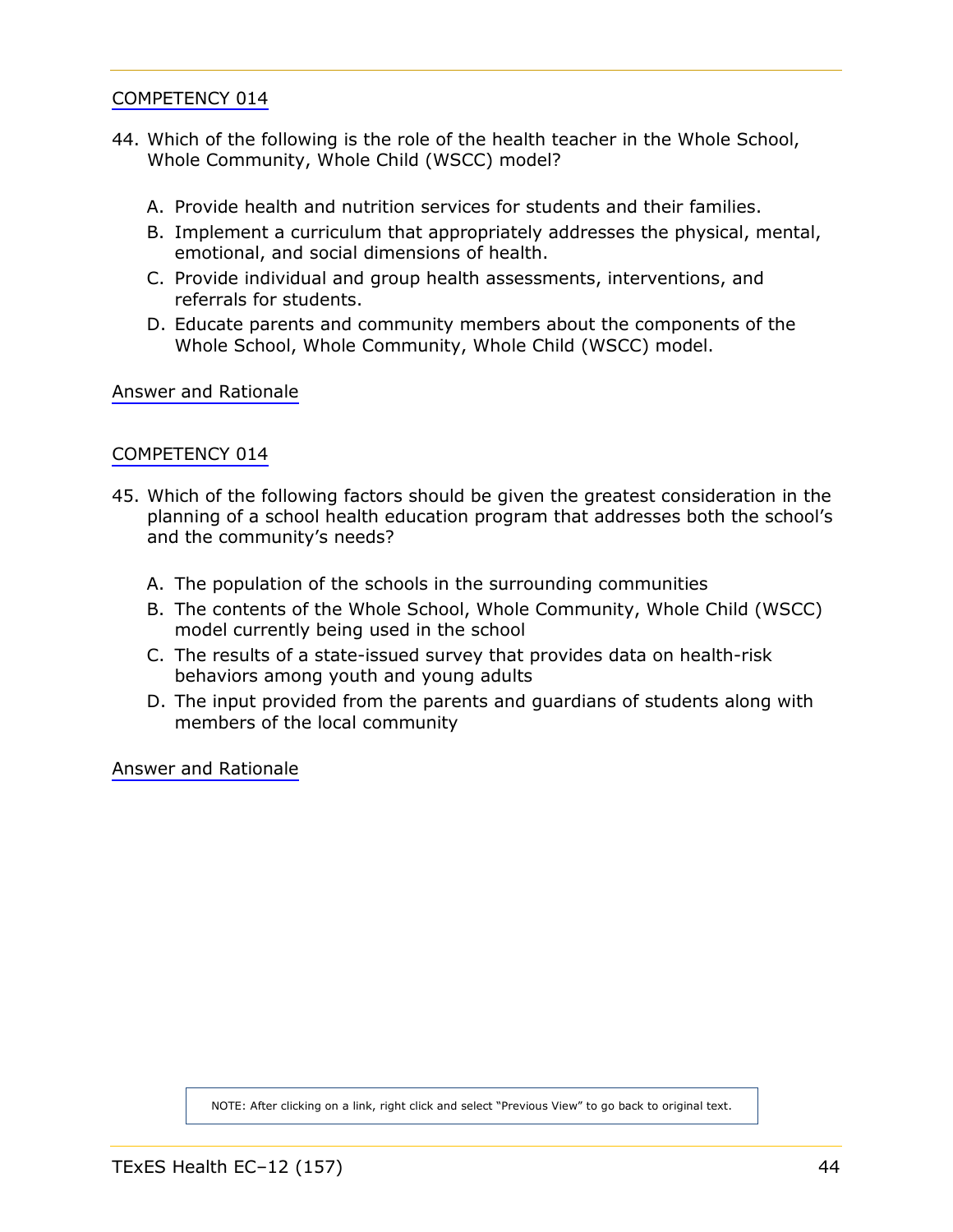- <span id="page-44-1"></span><span id="page-44-0"></span>46. A school district is implementing a School Health Advisory Council (SHAC). Which of the following is the best reason for a school district to form a SHAC?
	- A. It is financially profitable.
	- B. It is required by state law.
	- C. It is good public relations.
	- D. It is good for school staff to connect with the community.

[Answer and Rationale](#page-71-0)

#### [COMPETENCY 015](#page-14-0)

- 47. Which of the following best describes how requiring a health class to use correct grammar when writing will benefit the students?
	- A. It reminds students that health is a serious academic class.
	- B. It ensures that students will continue to develop language arts skills.
	- C. It shows students that health teachers care about their educational futures.
	- D. It ensures that students understand that writing in health class is more important than writing in other classes.

[Answer and Rationale](#page-71-1)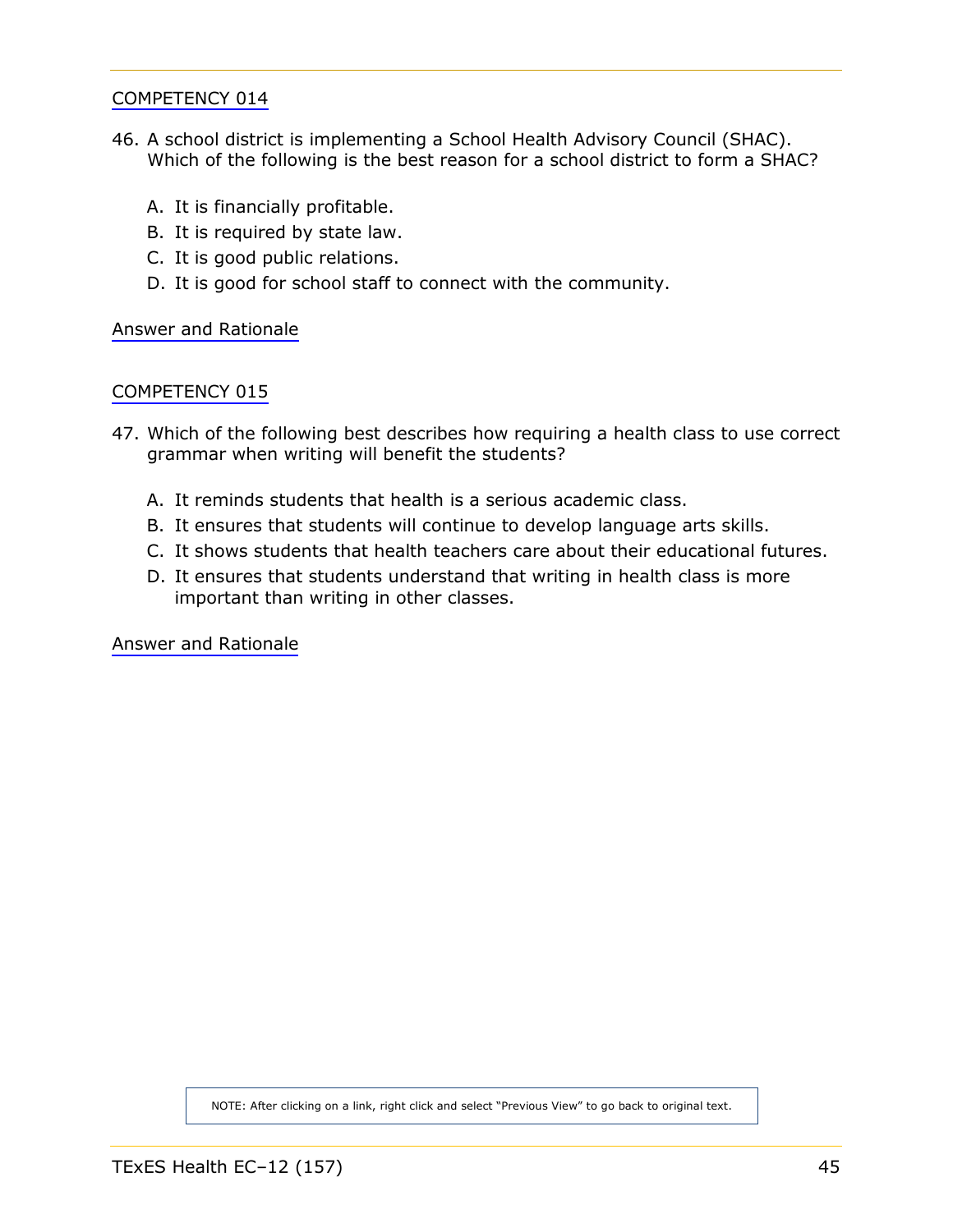- 48. A school is celebrating diversity week, and each teacher has been asked to create a lesson to examine various aspects of different cultures. Which of the following is the most appropriate way for a teacher to feature information about various cultures in a health class?
	- A. Having students create a presentation about the type of diet and exercise that is common in the country of their ethnic background
	- B. Creating a slide presentation that features a different country and information about that country's health issues on each slide
	- C. Having students read articles and answer questions about various countries and their cultures
	- D. Showing a video to the class about various countries and their cultures

[Answer and Rationale](#page-72-0)

# [COMPETENCY 015](#page-14-0)

- 49. Which of the following strategies is most effective to help high school students resist peer pressure to use drugs?
	- A. Reading a fictional story about a student who says no to drugs
	- B. Watching a video about a student who overdoses on drugs
	- C. Role-playing a situation in which students practice saying no to drugs
	- D. Writing a scenario about a student who is being pressured to use drugs

[Answer and Rationale](#page-72-1)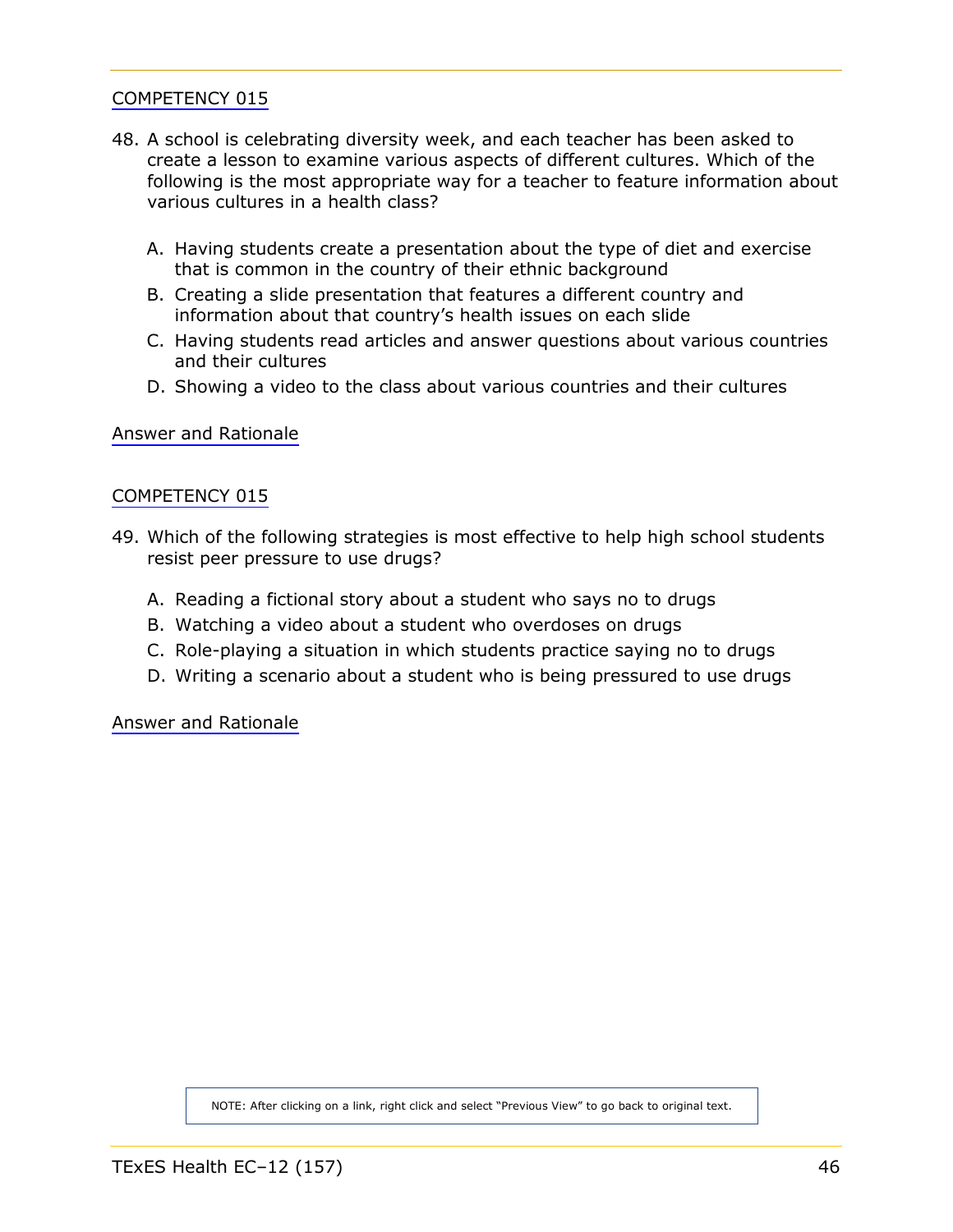- 50. Which of the following is the most effective way for a health education teacher to help a student who has been a victim of cyberbullying?
	- A. Prosecute the student who is cyberbullying to the fullest extent of the law
	- B. Instruct the class about cyberbullying so all students can recognize the typical behaviors
	- C. Restrict the use of electronics for the student who is cyberbullying to prevent future incidents
	- D. Involve the student who was bullied in the resolution process to restore a feeling of safety and inclusion

[Answer and Rationale](#page-73-0)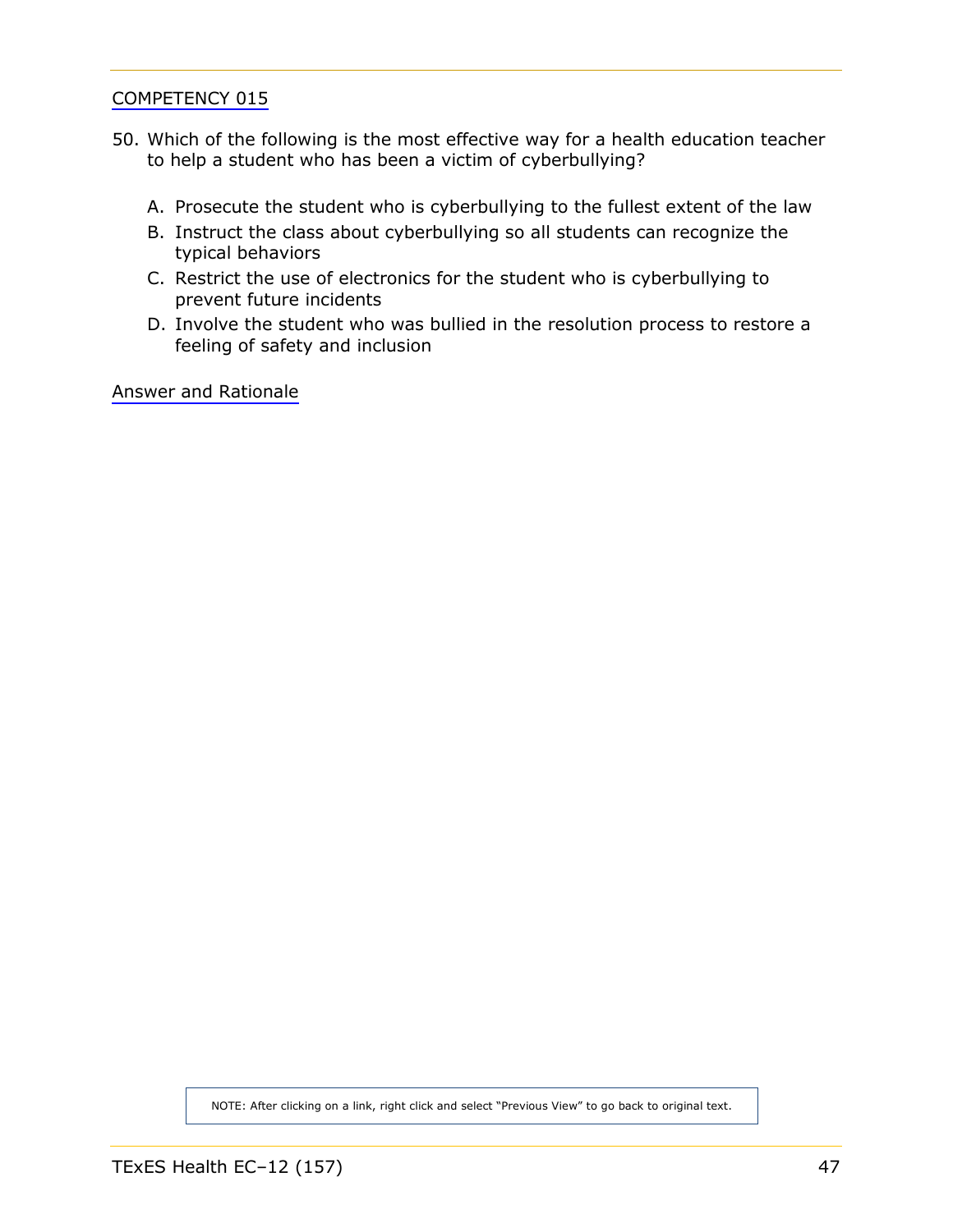# **Answer Key and Rationales**

| Question<br><b>Number</b> | <b>Competency</b><br><b>Number</b> | <b>Correct</b><br><b>Answer</b> | <b>Rationales</b>                                                                                                                                                                                                                                                                                                                                                                                                                                                                                                                                                                                                                  |
|---------------------------|------------------------------------|---------------------------------|------------------------------------------------------------------------------------------------------------------------------------------------------------------------------------------------------------------------------------------------------------------------------------------------------------------------------------------------------------------------------------------------------------------------------------------------------------------------------------------------------------------------------------------------------------------------------------------------------------------------------------|
| $\mathbf{1}$              | 001                                | B                               | <b>Option B is correct because</b><br>stillbirth is one of the conditions most<br>commonly associated with alcohol<br>consumption during pregnancy.<br><b>Option A is incorrect because</b><br>diabetes is more commonly<br>transferred to the child if the mother<br>has diabetes as well. Option C is<br><b>incorrect</b> because low birth weight is<br>normally associated with smoking<br>during pregnancy. Option D is<br><b>incorrect</b> because herpes simplex<br>could be passed from mother to baby<br>during childbirth if the mother was<br>infected and was experiencing an<br>outbreak at the time of giving birth. |
|                           |                                    |                                 | Back to Question                                                                                                                                                                                                                                                                                                                                                                                                                                                                                                                                                                                                                   |
| 2                         | 001                                | A                               | <b>Option A is correct</b> because the<br>respiratory system brings oxygen into<br>the body, and the circulatory system<br>delivers oxygen to all body cells.<br><b>Option B is incorrect</b> because the<br>lymphatic system is responsible for<br>filtering blood and contributes to the<br>immune system. Option C is<br>incorrect because the nervous<br>system works indirectly with the<br>respiratory and circulatory systems.<br><b>Option D is incorrect</b> because the<br>muscular system works indirectly with<br>the respiratory and circulatory<br>systems<br><b>Back to Question</b>                                |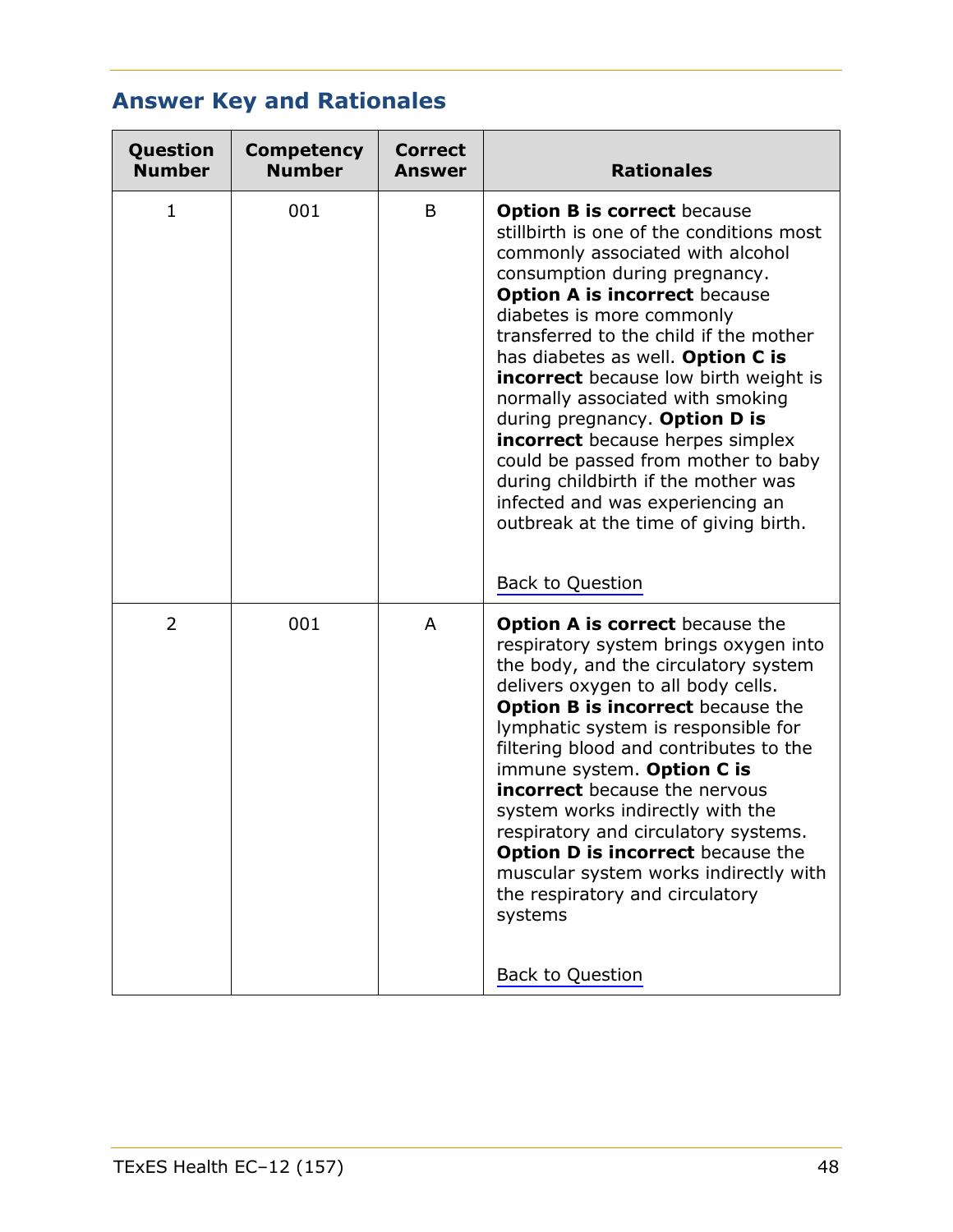| Question<br><b>Number</b> | <b>Competency</b><br><b>Number</b> | <b>Correct</b><br><b>Answer</b> | <b>Rationales</b>                                                                                                                                                                                                                                                                                                                                                                                                                                                                                                                                                                                                                                                             |
|---------------------------|------------------------------------|---------------------------------|-------------------------------------------------------------------------------------------------------------------------------------------------------------------------------------------------------------------------------------------------------------------------------------------------------------------------------------------------------------------------------------------------------------------------------------------------------------------------------------------------------------------------------------------------------------------------------------------------------------------------------------------------------------------------------|
| 3                         | 001                                | D                               | <b>Option D is correct because</b><br>adolescents may experience an<br>increase or decrease in popularity<br>within their peer group due to the<br>obvious changes happening to their<br>bodies. Option A is incorrect<br>because the lack of sleep causes<br>adolescents to be more alert during<br>the evening. Option B is incorrect<br>because the human brain does not<br>fully develop until one is in his or her<br>20s. Option C is incorrect because<br>adolescents do not vindictively make<br>poor choices; poor choices are a<br>result of hormonal changes and an<br>immature brain.<br><b>Back to Question</b>                                                  |
| 4                         | 002                                | D                               | <b>Option D is correct because high-</b><br>fructose corn syrup is an added<br>sugar, so it can negatively affect<br>those with diabetes. Option A is<br><b>incorrect</b> because apples contain<br>fructose, a natural sugar, which helps<br>provide essential nutrients to the<br>body and is a better form of sugar for<br>those with diabetes. Option B is<br><b>incorrect</b> because nutmeg is a spice<br>and does not have negative effects on<br>those with diabetes. Option C is<br><b>incorrect</b> because L. acidophilus is a<br>bacterium that aids digestive health<br>and does not have negative effects on<br>those with diabetes.<br><b>Back to Question</b> |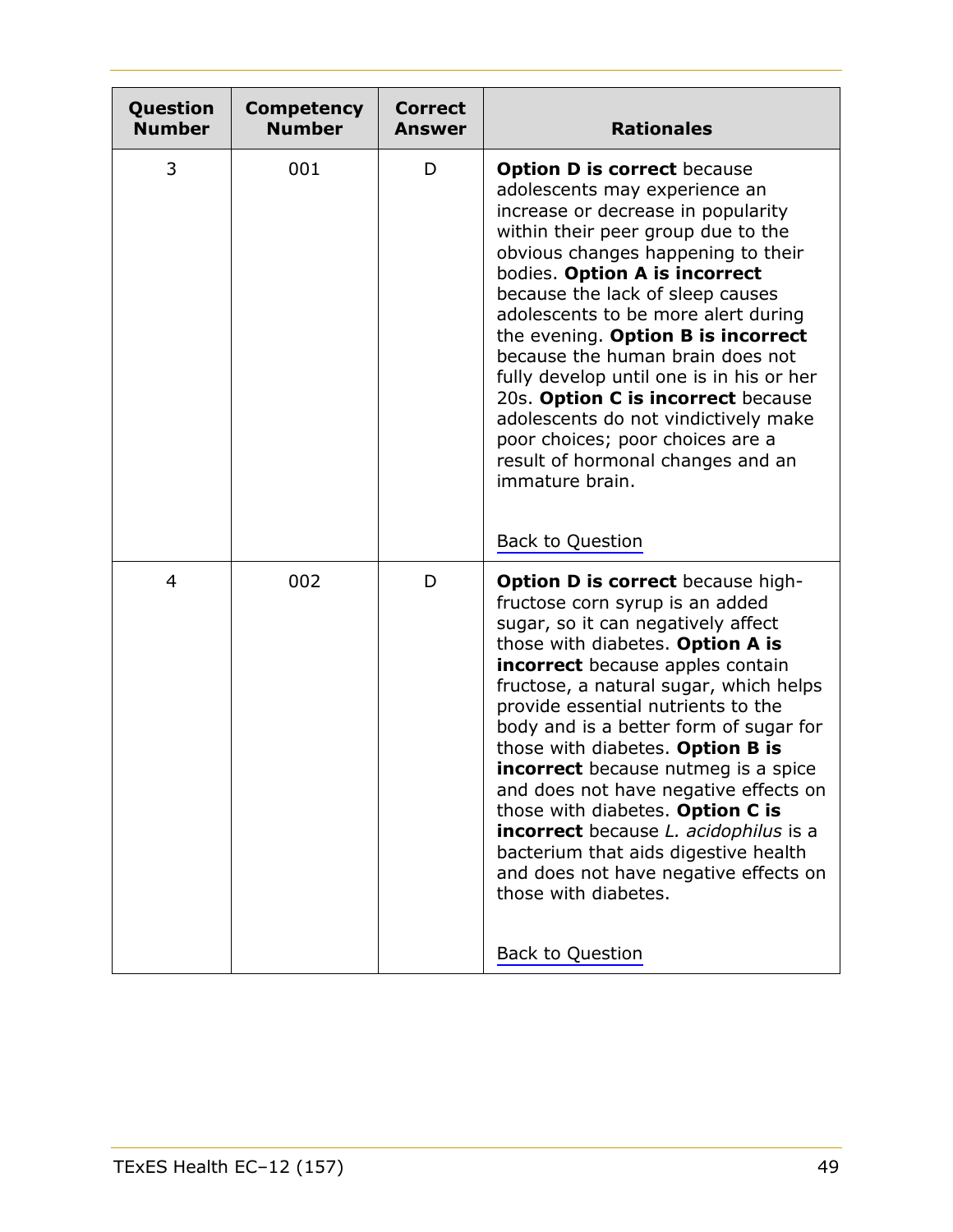| Question<br><b>Number</b> | <b>Competency</b><br><b>Number</b> | <b>Correct</b><br><b>Answer</b> | <b>Rationales</b>                                                                                                                                                                                                                                                                                                                                                                                                                                                                                                                                                                                                                                                                                                                                                                                                                                                   |
|---------------------------|------------------------------------|---------------------------------|---------------------------------------------------------------------------------------------------------------------------------------------------------------------------------------------------------------------------------------------------------------------------------------------------------------------------------------------------------------------------------------------------------------------------------------------------------------------------------------------------------------------------------------------------------------------------------------------------------------------------------------------------------------------------------------------------------------------------------------------------------------------------------------------------------------------------------------------------------------------|
| 5                         | 002                                | B                               | <b>Option B is correct</b> because eating<br>a balanced diet and exercising is a<br>natural way to lose weight. Option A<br>is incorrect because diet pills are<br>unregulated by the Food and Drug<br>Administration and should be<br>considered unhealthy. Option C is<br><b>incorrect</b> because weight-loss<br>surgery should only be used to lose<br>weight if all else has failed and if it is<br>performed by a reputable surgeon.<br><b>Option D is incorrect</b> because low-<br>calorie diets can be unhealthy.<br><b>Back to Question</b>                                                                                                                                                                                                                                                                                                               |
| 6                         | 002                                | D                               | <b>Option D is correct</b> because body<br>composition can be determined using<br>BMI, which is based on a person's<br>height and weight and is found either<br>by using skin calipers or by<br>measuring waist circumference;<br>neither of these methods requires the<br>person being tested to perform any<br>type of exercise or activity. Option A<br>is incorrect because this component<br>is assessed with the sit-and-reach<br>test. Option B is incorrect because<br>in order to assess cardiovascular<br>fitness, the person must perform<br>some form of a running test, such as<br>the one-mile run, pacer test, etc.<br>Option C is incorrect because in<br>order to assess muscular strength,<br>the person must perform exercises<br>such as push-ups, in which the<br>person's workload is equal to the<br>body weight.<br><b>Back to Question</b> |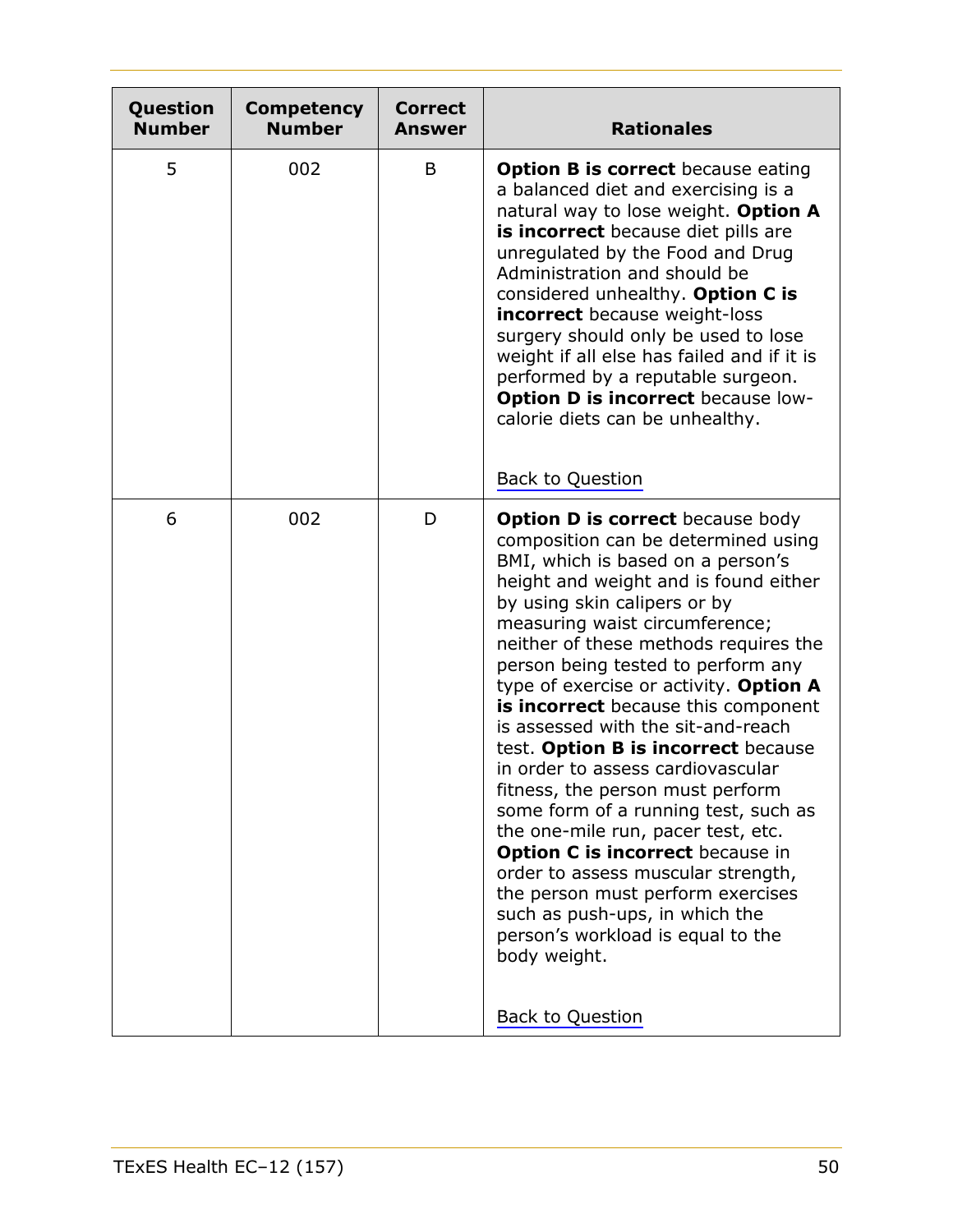| Question<br><b>Number</b> | <b>Competency</b><br><b>Number</b> | <b>Correct</b><br><b>Answer</b> | <b>Rationales</b>                                                                                                                                                                                                                                                                                                                                                                                                                                                                                                                                         |
|---------------------------|------------------------------------|---------------------------------|-----------------------------------------------------------------------------------------------------------------------------------------------------------------------------------------------------------------------------------------------------------------------------------------------------------------------------------------------------------------------------------------------------------------------------------------------------------------------------------------------------------------------------------------------------------|
| 7                         | 002                                | A                               | <b>Option A is correct because</b><br>penicillin is an antibiotic that can<br>treat bacterial pneumonia. Option B<br><b>is incorrect</b> because genital herpes<br>is a virus and cannot be treated with<br>an antibiotic. Option C is incorrect<br>because trichinosis is cause by a<br>parasite and cannot be treated with<br>an antibiotic. Option D is incorrect<br>because athlete's foot is caused by a<br>fungus and cannot be treated by an<br>antibiotic.<br>Back to Question                                                                    |
| 8                         | 003                                | A                               | <b>Option A is correct</b> because a lack<br>of exercise has been identified as a<br>risk factor for Alzheimer's disease.<br>Research suggests that strategies for<br>overall healthy aging, including<br>exercising both the mind and body,<br>keep the brain healthy and may<br>reduce the risk of developing<br>Alzheimer's. Options B, C, and D<br>are incorrect because consuming<br>green, leafy vegetables, retiring<br>before age 50, and having weight-<br>reduction surgery are not risk factors<br>for Alzheimer's.<br><b>Back to Question</b> |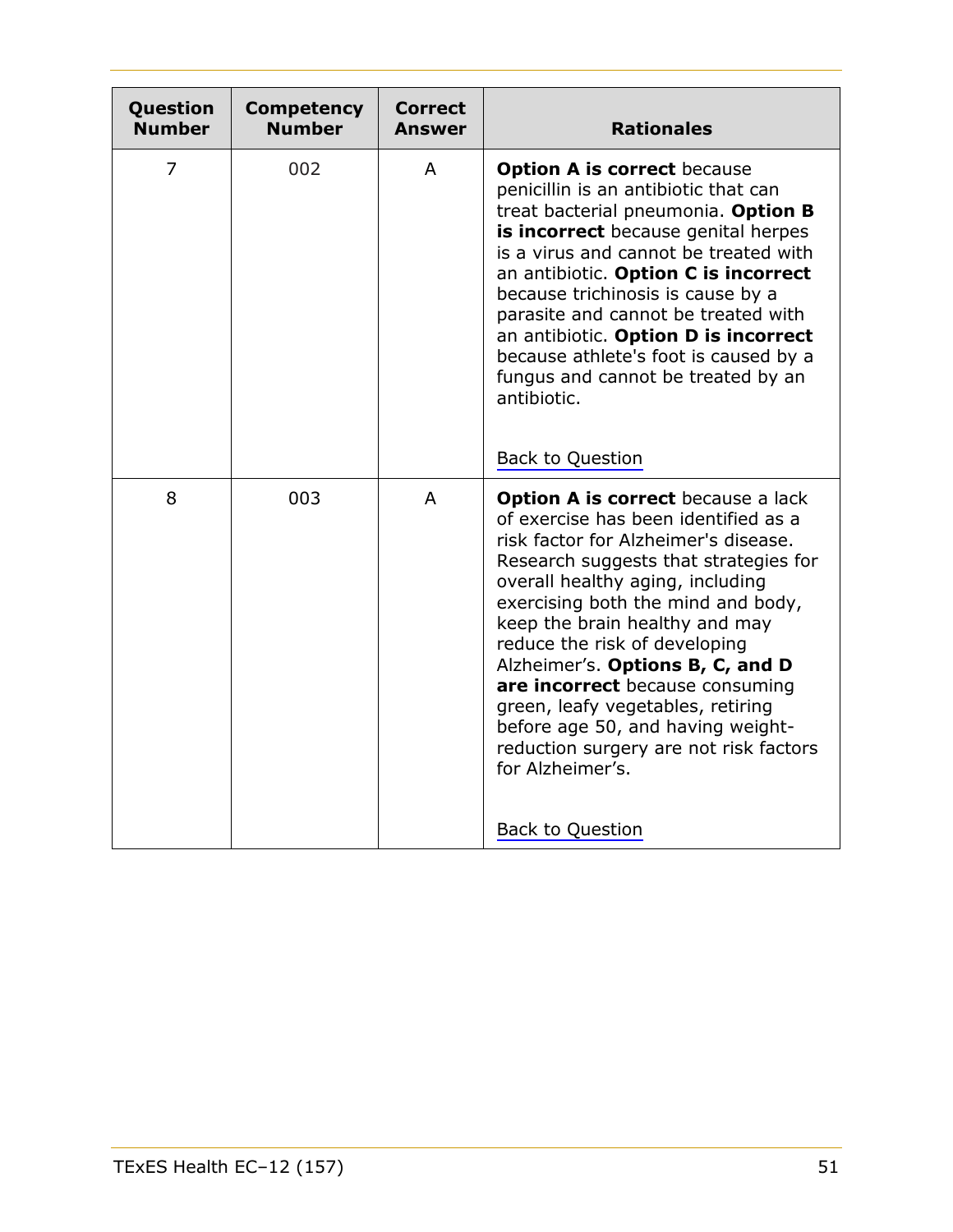| Question<br><b>Number</b> | <b>Competency</b><br><b>Number</b> | <b>Correct</b><br><b>Answer</b> | <b>Rationales</b>                                                                                                                                                                                                                                                                                                                                                                                                                                                                                                                                                                                |
|---------------------------|------------------------------------|---------------------------------|--------------------------------------------------------------------------------------------------------------------------------------------------------------------------------------------------------------------------------------------------------------------------------------------------------------------------------------------------------------------------------------------------------------------------------------------------------------------------------------------------------------------------------------------------------------------------------------------------|
| 9                         | 003                                | D                               | <b>Option D is correct because</b><br>economically disadvantaged students<br>are mostly lacking health care, food,<br>and sleep. Option A is incorrect<br>because self-esteem and self-<br>actualization are at the top of<br>Maslow's hierarchy and would not be<br>the first things a disadvantaged<br>student would need. Option B is<br>incorrect because love, affection,<br>and group affiliation are not the first<br>things a disadvantaged student would<br>need. Option C is incorrect because<br>most disadvantaged students usually<br>have some type of shelter and safety.         |
|                           |                                    |                                 | <b>Back to Question</b>                                                                                                                                                                                                                                                                                                                                                                                                                                                                                                                                                                          |
| 10                        | 003                                | D                               | <b>Option D is correct because</b><br>teaching how to handle a drug<br>relapse is most essential to helping a<br>person with an addiction to<br>prescription drugs. Option A is<br><b>incorrect</b> because a treatment<br>program would not teach someone<br>how to integrate drugs into his or her<br>lifestyle. Option B is incorrect<br>because teaching the pharmacology<br>of drugs will not help someone with a<br>drug problem. Option C is incorrect<br>because teaching about drug<br>interactions and safety would not help<br>someone stop abusing drugs.<br><b>Back to Question</b> |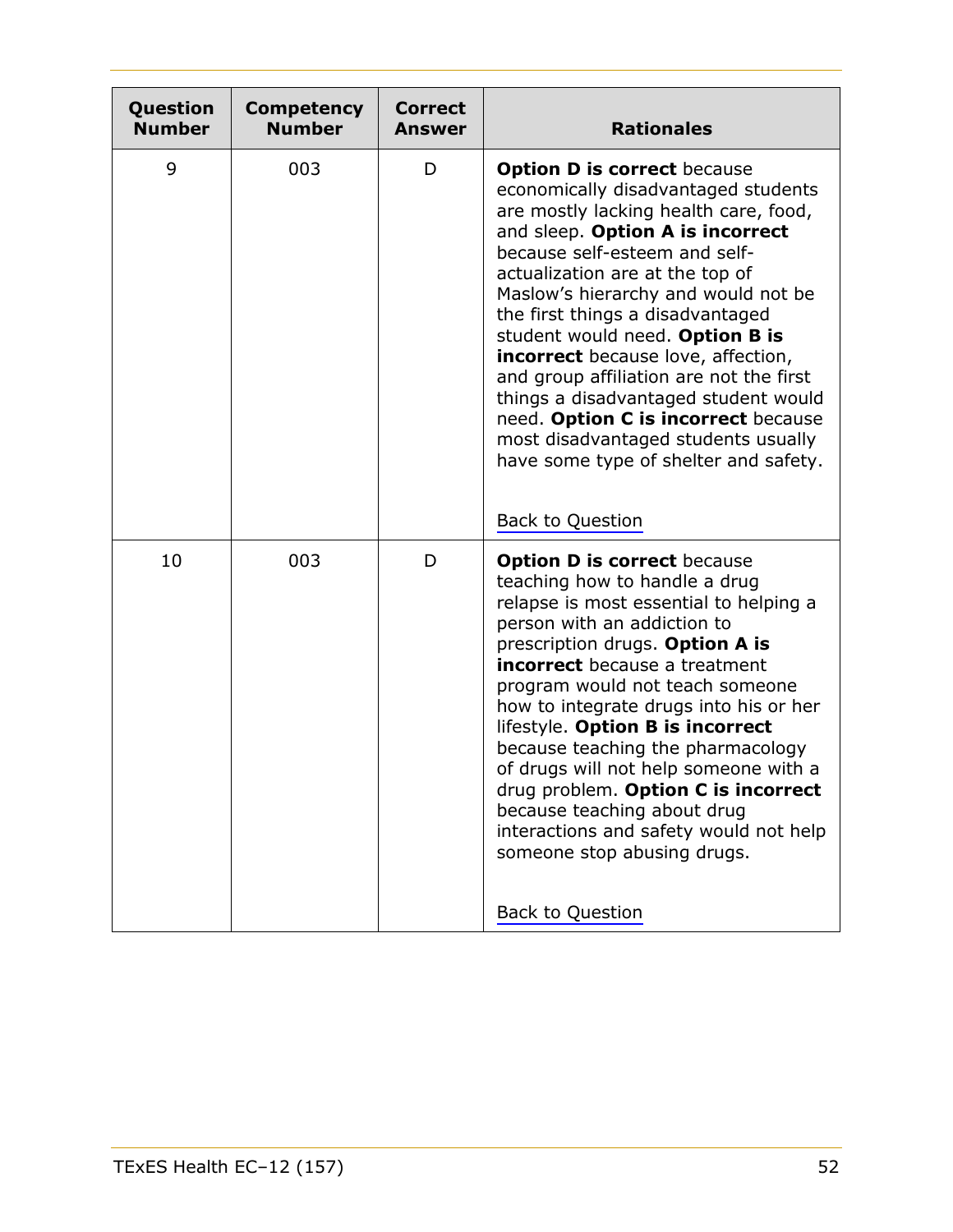| Question<br><b>Number</b> | <b>Competency</b><br><b>Number</b> | <b>Correct</b><br><b>Answer</b> | <b>Rationales</b>                                                                                                                                                                                                                                                                                                                                                                                                                                                                                                                                                                                                                                                                                                                                                                                                                                                                                                                                                    |
|---------------------------|------------------------------------|---------------------------------|----------------------------------------------------------------------------------------------------------------------------------------------------------------------------------------------------------------------------------------------------------------------------------------------------------------------------------------------------------------------------------------------------------------------------------------------------------------------------------------------------------------------------------------------------------------------------------------------------------------------------------------------------------------------------------------------------------------------------------------------------------------------------------------------------------------------------------------------------------------------------------------------------------------------------------------------------------------------|
| 11                        | 004                                | A                               | <b>Option A is correct</b> because the<br>most frequently diagnosed mental<br>disorder in the United States is<br>anxiety disorder. Options B, C, and<br><b>D</b> are incorrect because substance<br>abuse, mood disorders, and eating<br>disorders are not the most frequently<br>diagnosed mental disorders in the<br>United States.<br><b>Back to Question</b>                                                                                                                                                                                                                                                                                                                                                                                                                                                                                                                                                                                                    |
| 12                        | 004                                | $\mathsf{C}$                    | <b>Option C is correct because the</b><br>CDC estimates that 20 percent of<br>people age 55 or older experience<br>some type of mental health concern.<br>The most common conditions include<br>anxiety, severe cognitive impairment,<br>and mood disorders such as<br>depression or bipolar disorder.<br><b>Option A is incorrect because</b><br>although depression is common<br>among people age 55 and older,<br>eating disorders and schizophrenia<br>are not common in people age 55 or<br>older. Option B is incorrect because<br>although drug use is increasing<br>among people in their fifties and early<br>sixties, youth transitioning into<br>adulthood have some of the highest<br>rates of alcohol and substance abuse.<br><b>Option D is incorrect because</b><br>attention-deficit/hyperactivity<br>disorder and autism spectrum<br>disorder are not common mental<br>health issues found in people age 55<br>or older.<br><b>Back to Question</b> |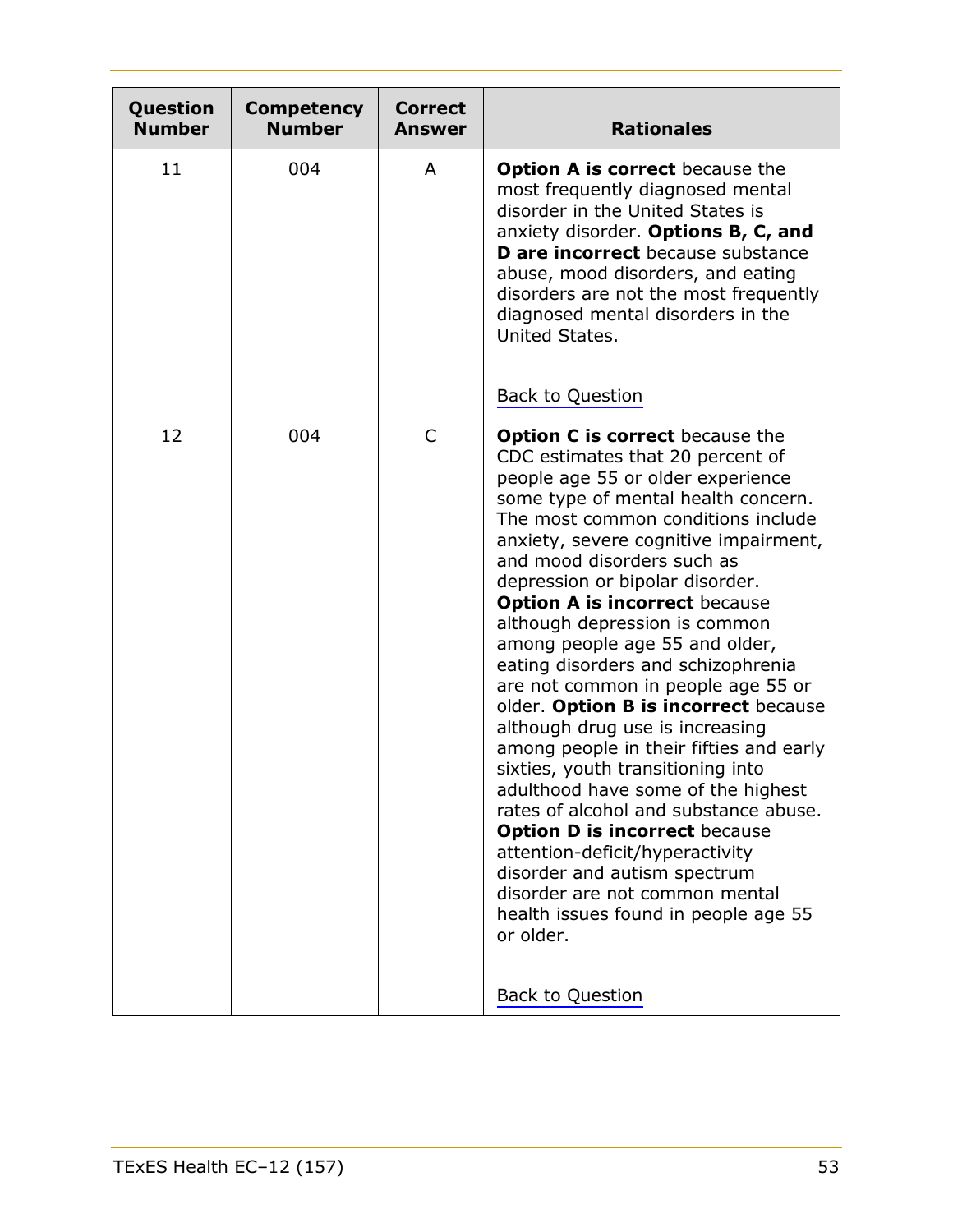| Question<br><b>Number</b> | <b>Competency</b><br><b>Number</b> | <b>Correct</b><br><b>Answer</b> | <b>Rationales</b>                                                                                                                                                                                                                                                                                                                                                                                                                                                                                                                                                                                                                                                                                                                                                                                        |
|---------------------------|------------------------------------|---------------------------------|----------------------------------------------------------------------------------------------------------------------------------------------------------------------------------------------------------------------------------------------------------------------------------------------------------------------------------------------------------------------------------------------------------------------------------------------------------------------------------------------------------------------------------------------------------------------------------------------------------------------------------------------------------------------------------------------------------------------------------------------------------------------------------------------------------|
| 13                        | 004                                | D                               | <b>Option D is correct</b> because binge<br>drinking is a pattern of drinking that<br>brings a person's blood alcohol<br>concentration (BAC) to 0.08 grams<br>percent or above. This typically<br>happens when men consume five or<br>more drinks or women consume four<br>or more drinks in about two hours.<br>Most people who binge drink are not<br>alcohol dependent. Options A, B,<br>and C are incorrect because they do<br>not describe the student's drinking<br>pattern.<br><b>Back to Question</b>                                                                                                                                                                                                                                                                                            |
| 14                        | 005                                | D                               | <b>Option D is correct</b> because a<br>graphic organizer will help students<br>visualize similarities and differences<br>among family responsibilities in<br>numerous cultures. Option A is<br><b>incorrect</b> because students are<br>writing about only one different<br>culture and may not see differences<br>in family responsibilities. Option B is<br><b>incorrect</b> because a video may<br>supplement the lesson material but<br>does not offer students an<br>understanding or comparison of<br>family responsibilities in different<br>cultures. Option C is incorrect<br>because although listening to a peer<br>with different experiences can be<br>valuable, students are only hearing<br>one example of family responsibilities<br>in a different culture.<br><b>Back to Question</b> |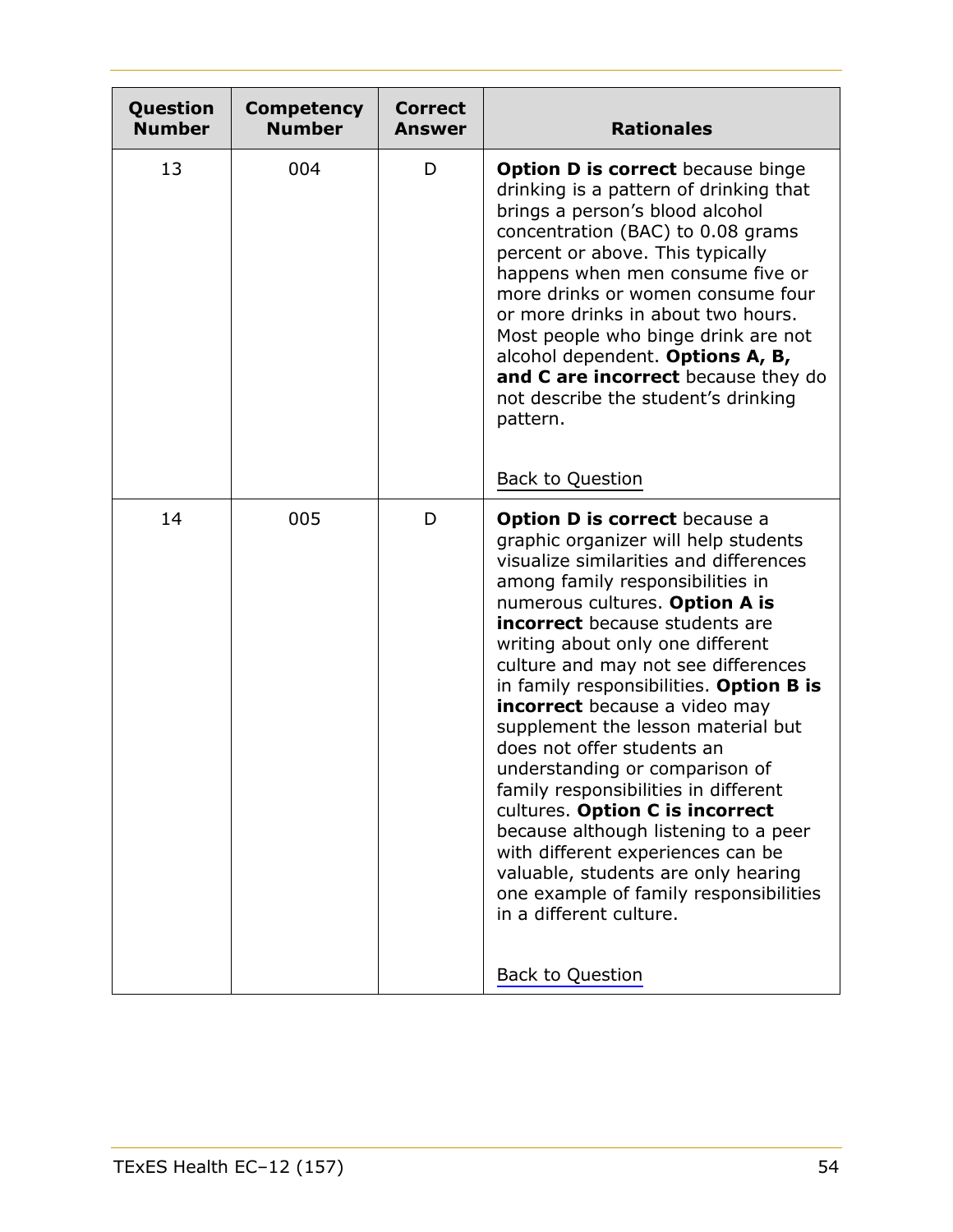| Question<br><b>Number</b> | <b>Competency</b><br><b>Number</b> | <b>Correct</b><br><b>Answer</b> | <b>Rationales</b>                                                                                                                                                                                                                                                                                                                                                                                                                                                                                                                                                                                                                                                                                                                                                                              |
|---------------------------|------------------------------------|---------------------------------|------------------------------------------------------------------------------------------------------------------------------------------------------------------------------------------------------------------------------------------------------------------------------------------------------------------------------------------------------------------------------------------------------------------------------------------------------------------------------------------------------------------------------------------------------------------------------------------------------------------------------------------------------------------------------------------------------------------------------------------------------------------------------------------------|
| 15                        | 005                                | A                               | <b>Option A is correct</b> because by<br>showing students empathy and<br>helping them to develop empathy,<br>the teacher will improve students'<br>relationships inside and outside of<br>school. Option B is incorrect<br>because structure from the teacher<br>may not transfer to structure at<br>home. Option C is incorrect<br>because discipline is training that the<br>parent, not the teacher, provides the<br>child. Option D is incorrect because<br>the teacher's organization does not<br>affect the students' lives at home.<br><b>Back to Question</b>                                                                                                                                                                                                                          |
| 16                        | 005                                | $\mathsf{C}$                    | <b>Option C is correct</b> because it is<br>common for young children to ask<br>repetitive questions about the death<br>as a way of processing it. Option A<br>is incorrect because it is not<br>common for young students to sleep<br>through the school day when they<br>have experienced death. This is a<br>more common response for a grieving<br>teenager or adult. Option B is<br><b>incorrect</b> because running away<br>from home is not a common response<br>for young, grieving children. This is<br>an emotional response to grief more<br>likely to occur in adolescents.<br><b>Option D is incorrect because</b><br>engaging in risky physical behavior is<br>not a common response for young,<br>grieving children; it is common in<br>adolescents.<br><b>Back to Question</b> |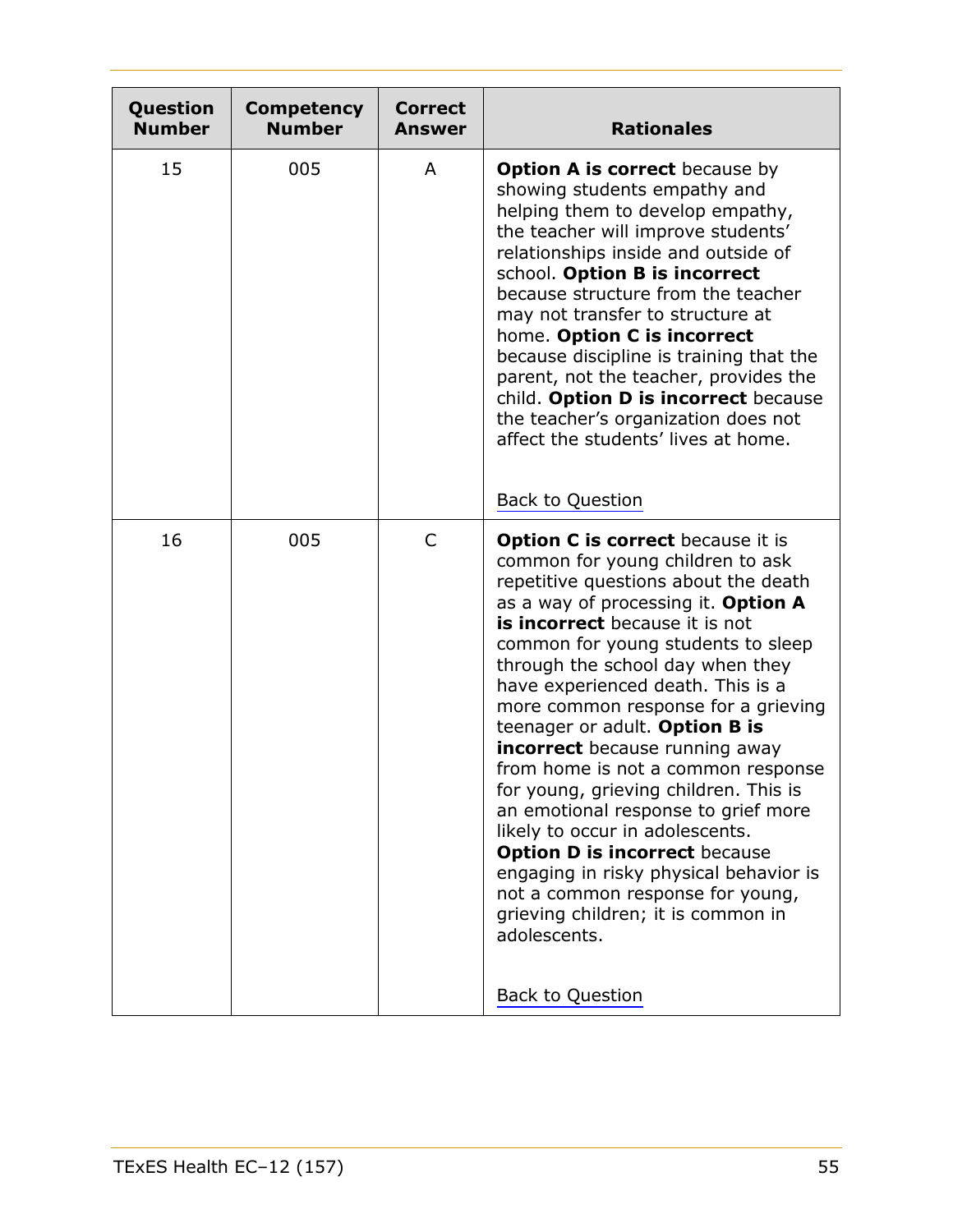| Question<br><b>Number</b> | <b>Competency</b><br><b>Number</b> | <b>Correct</b><br><b>Answer</b> | <b>Rationales</b>                                                                                                                                                                                                                                                                                                                                                                                                                                                                                                                                                                                                                                                                                                                                                 |
|---------------------------|------------------------------------|---------------------------------|-------------------------------------------------------------------------------------------------------------------------------------------------------------------------------------------------------------------------------------------------------------------------------------------------------------------------------------------------------------------------------------------------------------------------------------------------------------------------------------------------------------------------------------------------------------------------------------------------------------------------------------------------------------------------------------------------------------------------------------------------------------------|
| 17                        | 006                                | D                               | <b>Option D is correct because</b><br>according to the CDC, school-based<br>interventions will have less chance of<br>success without the approval,<br>cooperation, and support of the<br>community and of the parents in<br>particular. Option A is incorrect<br>because school-based interventions<br>have been shown to be more effective<br>when they have in-school and out-of-<br>school support, which would<br>necessitate the involvement of the<br>parents. Option B is incorrect<br>because school-based interventions<br>that involve only the parents are not<br>very effective. Option C is incorrect<br>because school-based interventions<br>that involve only school employees do<br>not have a high rate of success.<br><b>Back to Question</b> |
| 18                        | 006                                | $\mathsf{C}$                    | <b>Option C is correct because</b><br>students who disrupt the flow of<br>information to the group must be<br>retrained to contribute to the group.<br><b>Option A is incorrect because a</b><br>student who does not participate in<br>the discussions will not have the skills<br>to lead the group. Option B is<br><b>incorrect</b> because putting a student<br>who defers to the teacher in charge of<br>the discussion will not lead to an<br>advantageous group discussion.<br><b>Option D is incorrect because while</b><br>changing the role of a student who is<br>not interested in contributing to the<br>group will help the student, it will not<br>significantly change the group<br>dynamics.<br><b>Back to Question</b>                          |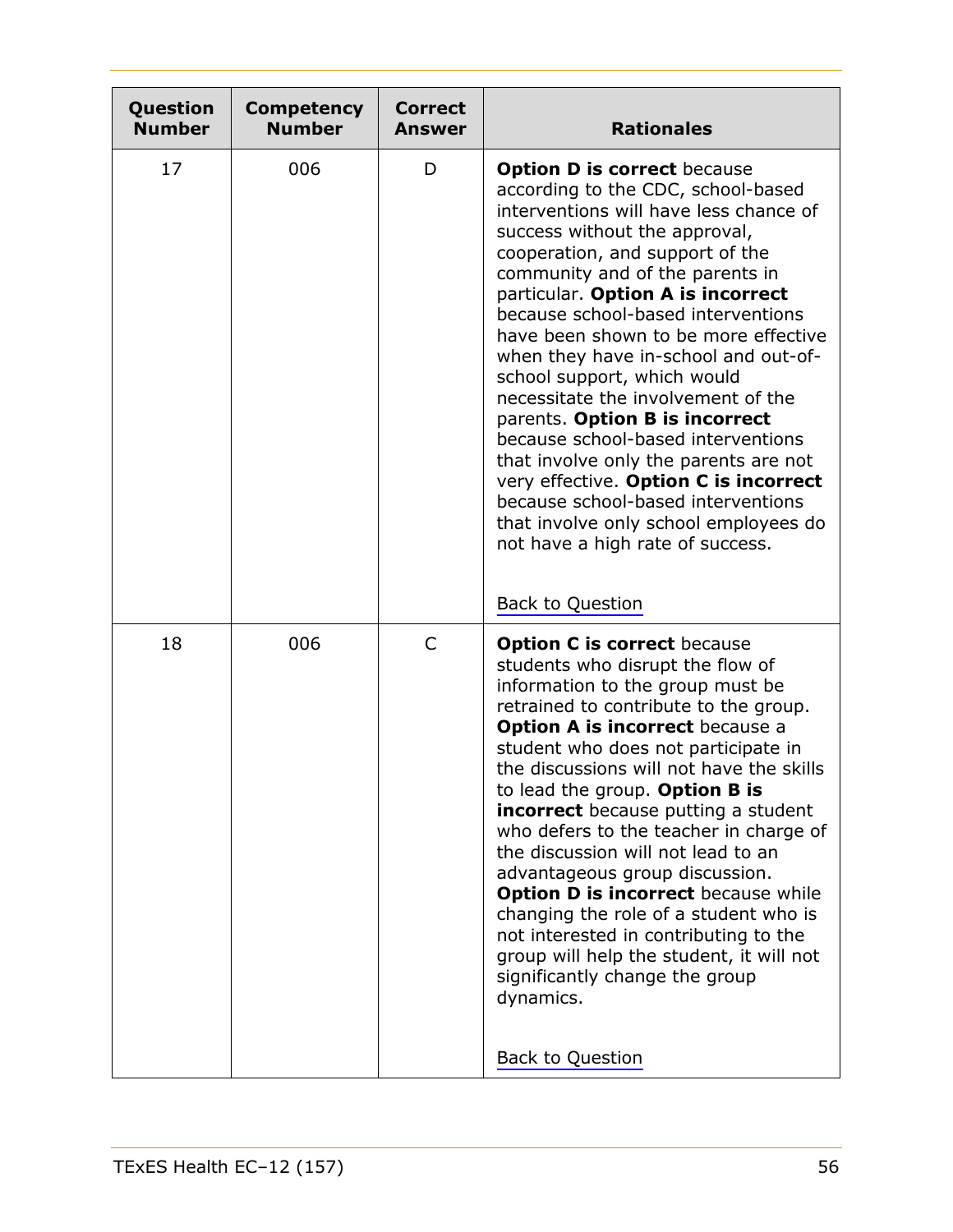| Question<br><b>Number</b> | <b>Competency</b><br><b>Number</b> | <b>Correct</b><br><b>Answer</b> | <b>Rationales</b>                                                                                                                                                                                                                                                                                                                                                                                                                                                                                                                                                                                                                                                                                                             |
|---------------------------|------------------------------------|---------------------------------|-------------------------------------------------------------------------------------------------------------------------------------------------------------------------------------------------------------------------------------------------------------------------------------------------------------------------------------------------------------------------------------------------------------------------------------------------------------------------------------------------------------------------------------------------------------------------------------------------------------------------------------------------------------------------------------------------------------------------------|
| 19                        | 006                                | A                               | <b>Option A is correct because</b><br>learning to recognize the reality of<br>the situation will help students let go<br>of resentment and deal with the<br>situation rationally. Option B is<br><b>incorrect</b> because the conflict will<br>not be resolved if the person seeks<br>revenge. Option C is incorrect<br>because getting peers involved could<br>either create conflict or escalate<br>existing conflict, neither of which is<br>effective for dealing with criticism.<br><b>Option D is incorrect because</b><br>sometimes it is appropriate to<br>disengage from a conversation even if<br>disagreement still exists and there<br>does not appear to be a resolution.<br><b>Back to Question</b>             |
| 20                        | 007                                | C                               | <b>Option C is correct because</b><br>adolescents with dual-parent families,<br>high academic performance, and deep<br>religious beliefs have a delayed onset<br>of sexual activity. Option A is<br><b>incorrect</b> because adolescents who<br>have high levels of body pride have<br>higher levels of sexual activity.<br><b>Option B is incorrect because</b><br>adolescents of a lower socioeconomic<br>status who reside in urban areas have<br>higher levels of sexual activity across<br>all age groups. Option D is<br><b>incorrect</b> because adolescents who<br>tend to have thoughts of suicide and<br>do not feel their parents care about<br>them have higher levels of sexual<br>activity.<br>Back to Question |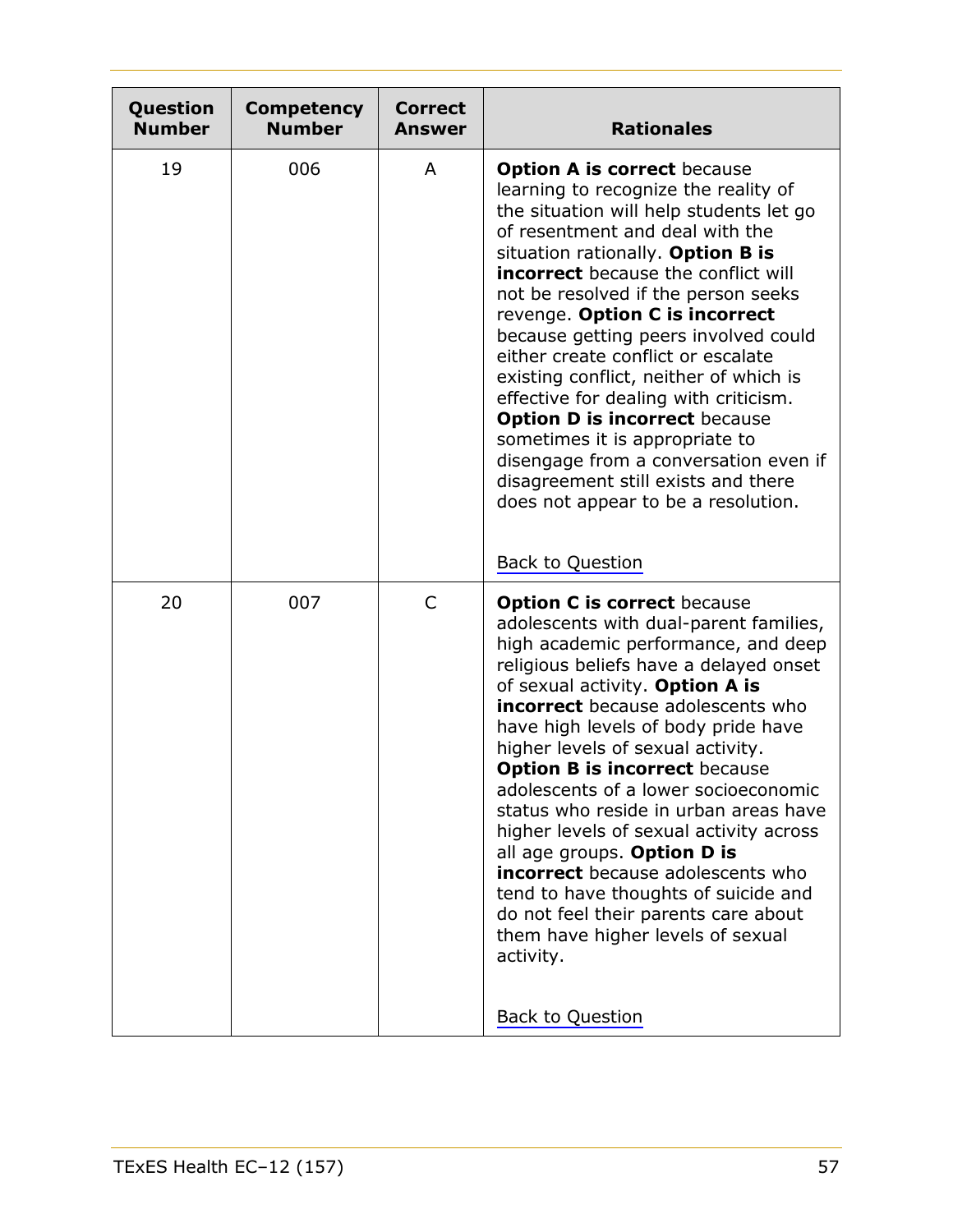| Question<br><b>Number</b> | <b>Competency</b><br><b>Number</b> | <b>Correct</b><br><b>Answer</b> | <b>Rationales</b>                                                                                                                                                                                                                                                                                                                                                                                                                                                                                                                                                                                                                                                                                                                                                                                                                                                                                   |
|---------------------------|------------------------------------|---------------------------------|-----------------------------------------------------------------------------------------------------------------------------------------------------------------------------------------------------------------------------------------------------------------------------------------------------------------------------------------------------------------------------------------------------------------------------------------------------------------------------------------------------------------------------------------------------------------------------------------------------------------------------------------------------------------------------------------------------------------------------------------------------------------------------------------------------------------------------------------------------------------------------------------------------|
| 21                        | 007                                | D                               | <b>Option D is correct</b> because in a<br>healthy relationship, each person has<br>worth and should be treated as such,<br>even if there are differences in<br>thoughts, feelings, or values.<br><b>Option A is incorrect</b> because in a<br>healthy relationship there should be<br>no demands that one person change<br>to meet a partner's expectations.<br><b>Option B is incorrect</b> because even<br>when opinions differ, in a healthy<br>relationship the partners value each<br>other. Option C is incorrect because<br>paying attention to one's partner is<br>essential to a healthy relationship.<br><b>Back to Question</b>                                                                                                                                                                                                                                                         |
| 22                        | 007                                | B                               | <b>Option B is correct</b> because a sign<br>of a healthy relationship is when<br>teens are able to give each other<br>space and can balance all of the<br>relationships in their lives, as well<br>continuing to pursue hobbies and<br>activities outside of their romantic<br>partnership. Option A is incorrect<br>because while accompanying each<br>other everywhere sounds romantic to<br>some, it is actually a way of<br>controlling each other's activities and<br>interactions. Option C is incorrect<br>because constant physical contact,<br>such as a hand on the back, portrays<br>an aura of ownership and control.<br><b>Option D is incorrect because a</b><br>healthy relationship is built on mutual<br>trust, it is never okay for someone to<br>constantly monitor where their<br>partner is, what they are doing, or<br>who they are talking with.<br><b>Back to Question</b> |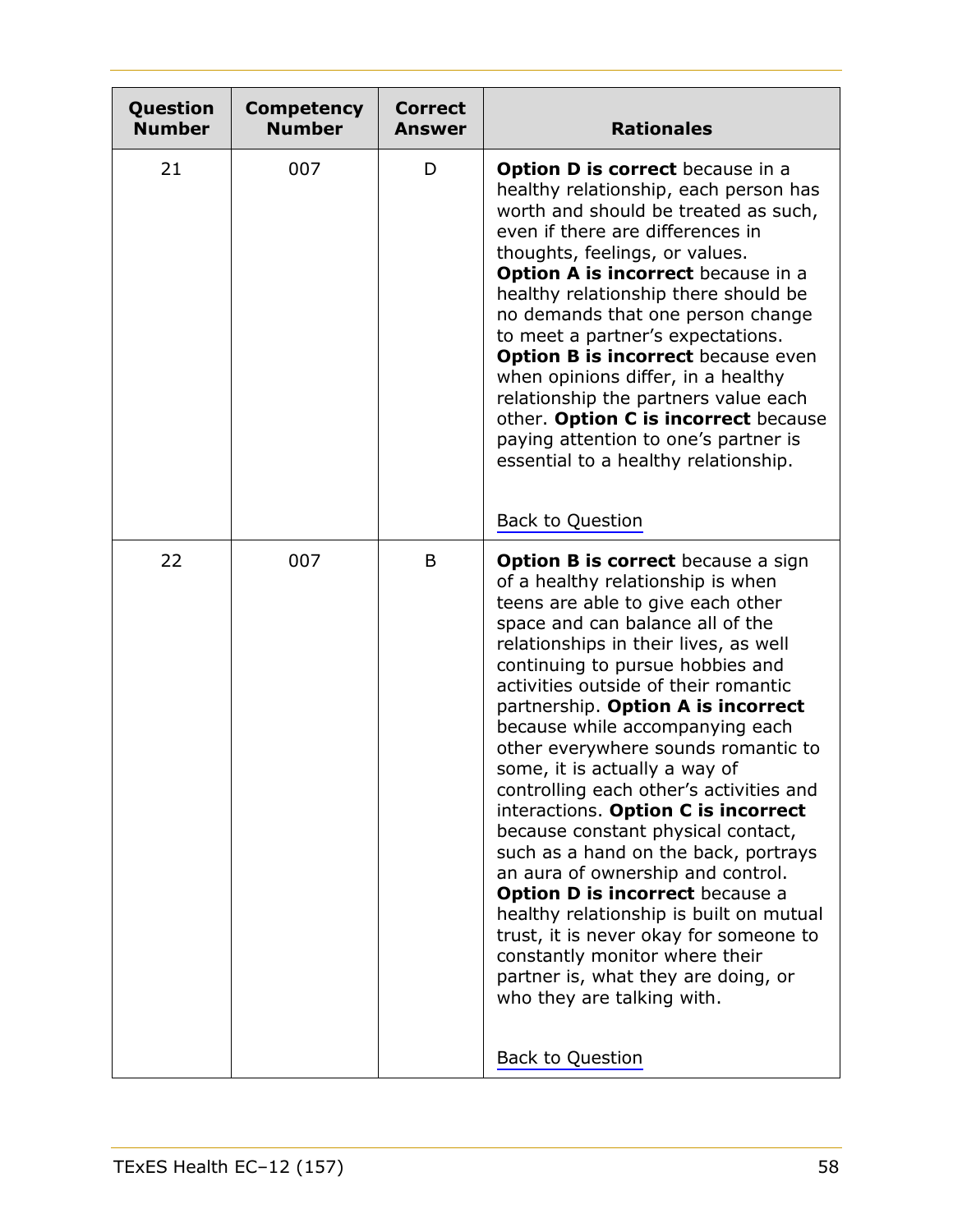| Question<br><b>Number</b> | <b>Competency</b><br><b>Number</b> | <b>Correct</b><br><b>Answer</b> | <b>Rationales</b>                                                                                                                                                                                                                                                                                                                                                                                                                                                                                                                                                                                                                                                                                             |
|---------------------------|------------------------------------|---------------------------------|---------------------------------------------------------------------------------------------------------------------------------------------------------------------------------------------------------------------------------------------------------------------------------------------------------------------------------------------------------------------------------------------------------------------------------------------------------------------------------------------------------------------------------------------------------------------------------------------------------------------------------------------------------------------------------------------------------------|
| 23                        | 007                                | B                               | <b>Option B is correct</b> because a person<br>with an STD should see a physician<br>and follow the treatment plan in order<br>to prevent the spread of the STD.<br><b>Option A is incorrect because a</b><br>person with an STD should use<br>condoms with all partners, not just<br>new ones, in order to prevent the<br>spread of the STD. Option C is<br><b>incorrect</b> because a lack of physical<br>symptoms does not ensure that the<br>person does not have the disease.<br><b>Option D is incorrect because a</b><br>person with an STD should stop<br>having sex until he or she is treated<br>by a doctor. Lack of physical<br>symptoms does not ensure the person<br>does not have the disease. |
|                           |                                    |                                 | Back to Question                                                                                                                                                                                                                                                                                                                                                                                                                                                                                                                                                                                                                                                                                              |
| 24                        | 008                                | B, C, D                         | Options B, C, and D are correct<br>because illness-causing bacteria can<br>survive on the hands, cooking utensils,<br>produce, and cutting boards. To<br>reduce the risk, it is important to wash<br>hands often, use a food thermometer<br>when cooking meat or poultry to<br>ensure food is cooked to a safe<br>minimum internal temperature, and<br>separate ready-to-eat-foods from raw<br>meats, poultry, seafood, and eggs.<br><b>Option A is incorrect because hands</b><br>should be washed using warm water<br>for at least 20 seconds. Option E is<br><b>incorrect</b> because most perishable<br>foods should be refrigerated within<br>two hours of serving.<br>Back to Question                  |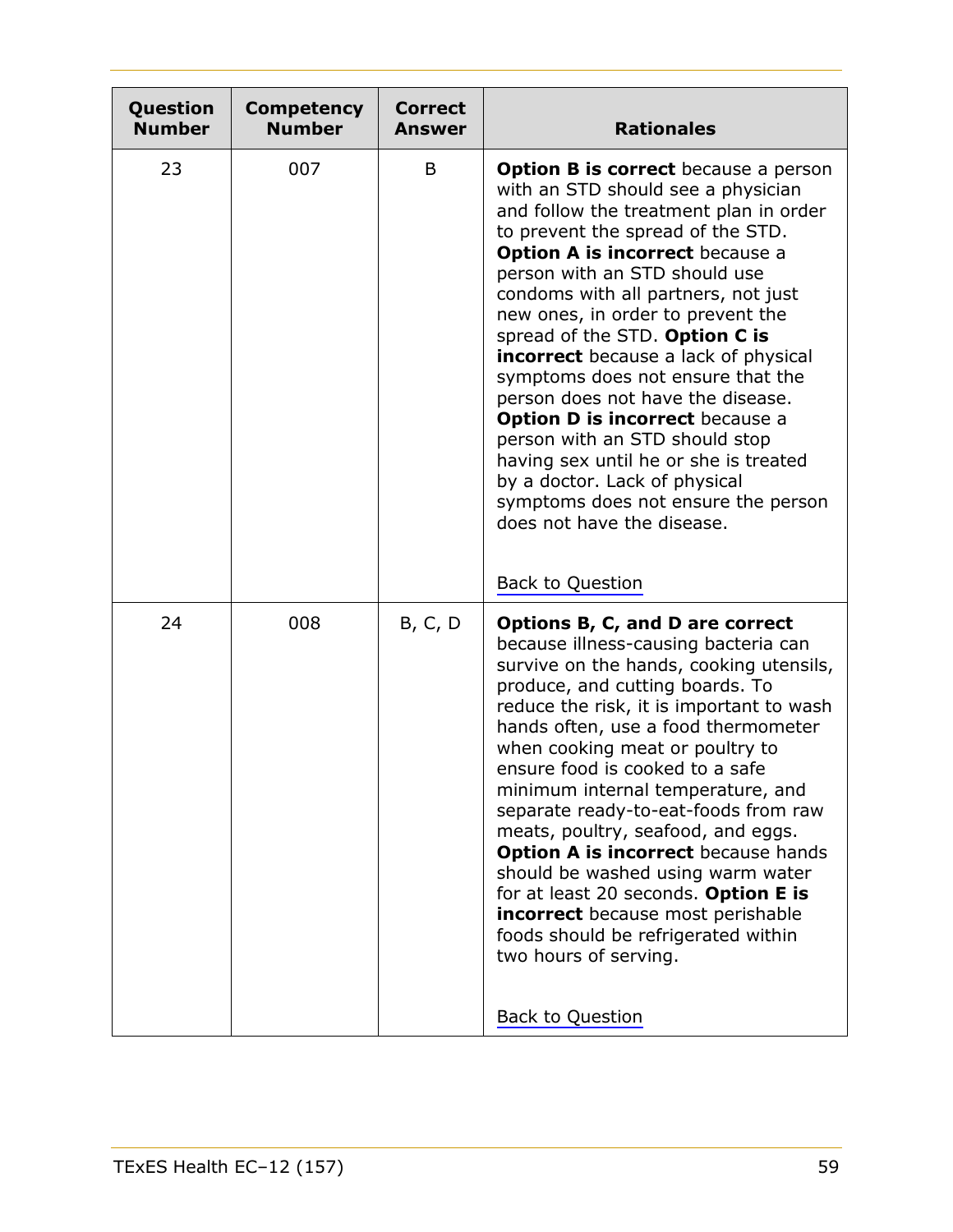| Question<br><b>Number</b> | <b>Competency</b><br><b>Number</b> | <b>Correct</b><br><b>Answer</b> | <b>Rationales</b>                                                                                                                                                                                                                                                                                                                                                                                                                                                                                                                                                                                                                                                                                                                                                                                                                                                                                                                                                                                              |
|---------------------------|------------------------------------|---------------------------------|----------------------------------------------------------------------------------------------------------------------------------------------------------------------------------------------------------------------------------------------------------------------------------------------------------------------------------------------------------------------------------------------------------------------------------------------------------------------------------------------------------------------------------------------------------------------------------------------------------------------------------------------------------------------------------------------------------------------------------------------------------------------------------------------------------------------------------------------------------------------------------------------------------------------------------------------------------------------------------------------------------------|
| 25                        | 008                                | B                               | <b>Option B is correct</b> because the CDC<br>recommends that a swimmer who is<br>caught in a rip current should swim<br>sideways, parallel to shore, and then<br>once free of the current, swim<br>diagonally toward the shore. Option A<br>is incorrect because one should not<br>swim underwater when caught in a rip<br>current. Option C is incorrect<br>because one should not swim in the<br>direction of the current. Option D is<br><b>incorrect</b> because a swimmer should<br>not try to swim against the current;<br>rather, the swimmer should swim<br>sideways until free of the current.<br><b>Back to Question</b>                                                                                                                                                                                                                                                                                                                                                                            |
| 26                        | 008                                | $\mathsf{C}$                    | <b>Option C is correct</b> because in order<br>to prevent and respond to violent<br>situations, students must develop the<br>competence, self-efficacy, and skill<br>sets that will enable them to stand up<br>for themselves. The ability to practice<br>assertive behavior and refusal skills in<br>the safety of a controlled classroom<br>environment will help build<br>competence and confidence. Option A<br>is incorrect because the mind-<br>mapping activity provides definitions<br>and contextual references about<br>dating violence but does not provide<br>strategies for prevention or response.<br><b>Option B is incorrect</b> because the<br>discussion of scenarios teaches<br>students to recognize warning signs<br>but does not provide strategies for<br>prevention or response. Option D is<br><b>incorrect</b> because examining local<br>YRBSS data helps students examine<br>group norms but does not provide<br>strategies for prevention or response.<br><b>Back to Question</b> |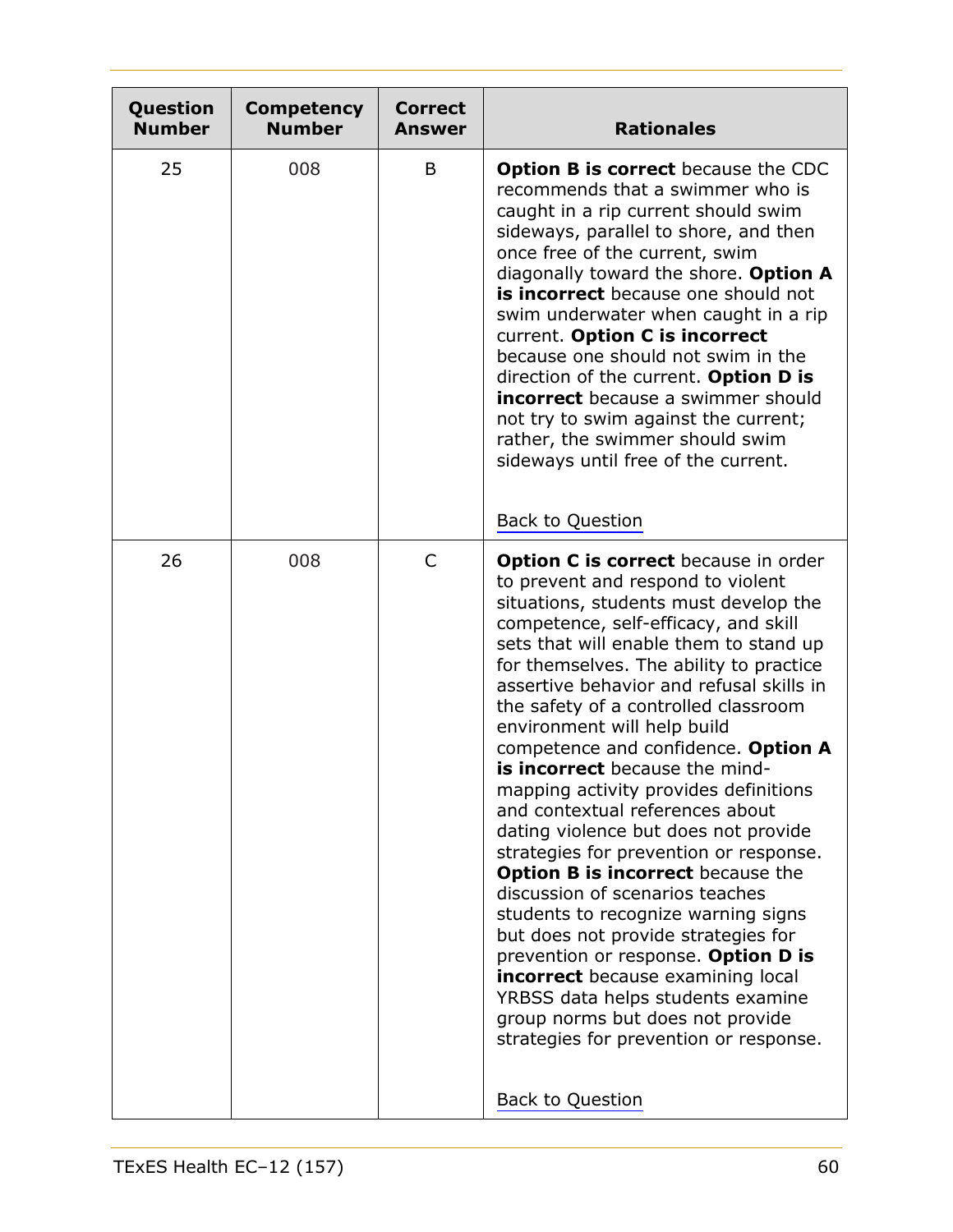<span id="page-60-0"></span>

| Question<br><b>Number</b> | <b>Competency</b><br><b>Number</b> | Correct<br>Answer | <b>Rationales</b>                                                                                                                                                                                                                                                                                                                                                                                                                                                                                                                                                                                                                                                                                                                                                               |
|---------------------------|------------------------------------|-------------------|---------------------------------------------------------------------------------------------------------------------------------------------------------------------------------------------------------------------------------------------------------------------------------------------------------------------------------------------------------------------------------------------------------------------------------------------------------------------------------------------------------------------------------------------------------------------------------------------------------------------------------------------------------------------------------------------------------------------------------------------------------------------------------|
| 27                        | 008                                | $\mathsf{C}$      | <b>Option C is correct</b> because the<br>safest thing to do is diffuse the<br>situation by trying to remove one of<br>the two students involved in the<br>argument to prevent it from escalating<br>into a fight. Option A is incorrect<br>because the teacher should never<br>move away or leave the students<br>unattended. Option B is incorrect<br>because the time that it takes to be on<br>the phone takes the teacher's<br>attention from the students who are<br>arguing, making the situation unsafe<br>for everyone in the classroom.<br><b>Option D is incorrect</b> because only<br>sending a student to the office delays<br>response in diffusing the argument,<br>therefore keeping the environment<br>unsafe for everyone present.<br><b>Back to Question</b> |
| 28                        | 009                                | $\mathsf{C}$      | <b>Option C is correct because</b><br>alcoholism is often a comorbid<br>condition following the development of<br>bipolar disorder. Options A, B, and D<br>are incorrect because non-Hodgkin's<br>lymphoma, sickle-cell anemia, and<br>multiple sclerosis do not typically lead<br>to alcoholism.<br>Back to Question                                                                                                                                                                                                                                                                                                                                                                                                                                                           |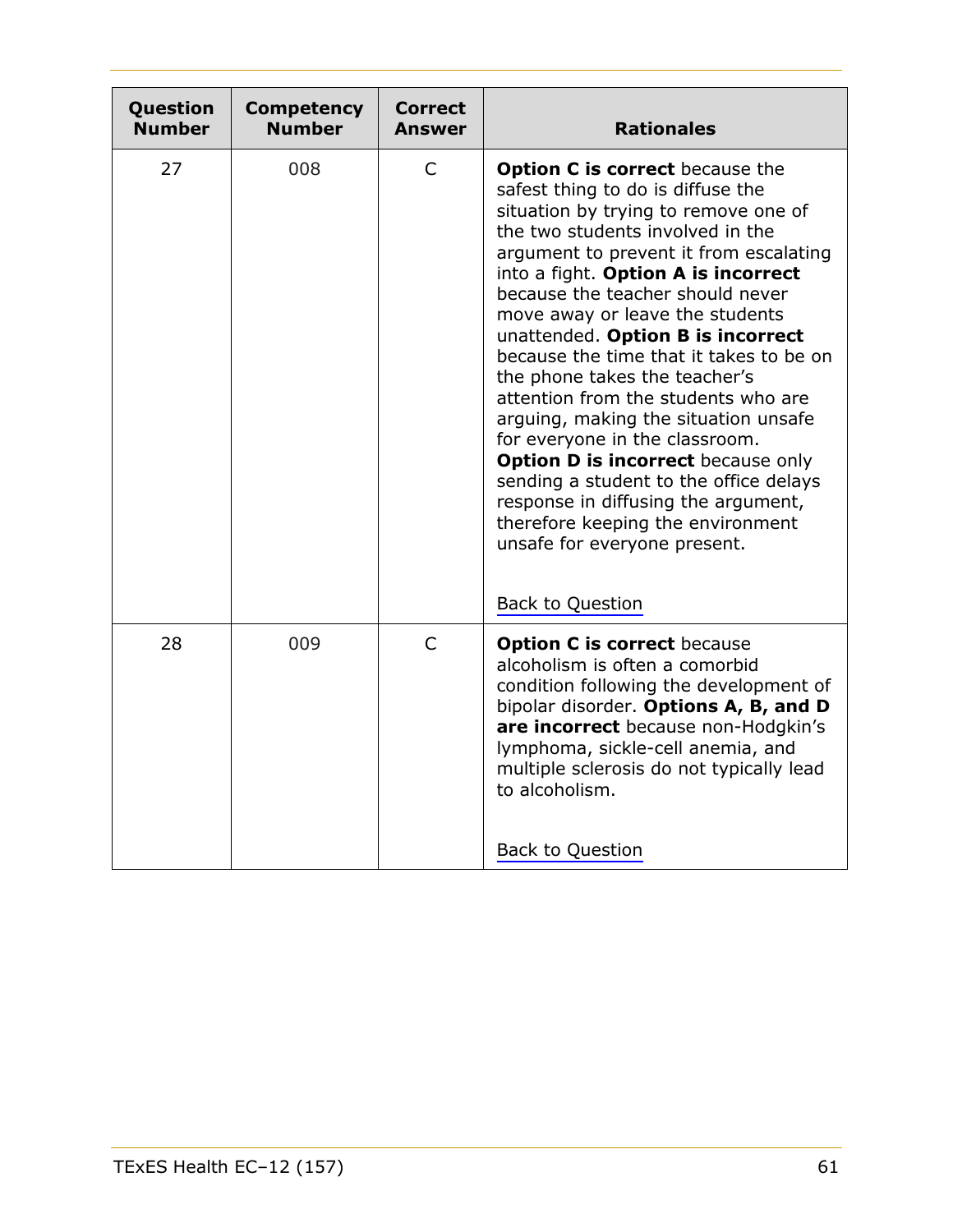<span id="page-61-0"></span>

| Question      | <b>Competency</b> | <b>Correct</b> | <b>Rationales</b>                                                                                                                                                                                                                                                                                                                                                                                                                                                                                                                                                                                                                                                                                                                                                                                                                                                                                                                                                                                       |
|---------------|-------------------|----------------|---------------------------------------------------------------------------------------------------------------------------------------------------------------------------------------------------------------------------------------------------------------------------------------------------------------------------------------------------------------------------------------------------------------------------------------------------------------------------------------------------------------------------------------------------------------------------------------------------------------------------------------------------------------------------------------------------------------------------------------------------------------------------------------------------------------------------------------------------------------------------------------------------------------------------------------------------------------------------------------------------------|
| <b>Number</b> | <b>Number</b>     | Answer         |                                                                                                                                                                                                                                                                                                                                                                                                                                                                                                                                                                                                                                                                                                                                                                                                                                                                                                                                                                                                         |
| 29            | 009               | A              | <b>Option A is correct</b> because allowing<br>the students to seek information on<br>factors preventing or encouraging<br>drug use or abuse better represents<br>theoretical and evidence-based<br>approaches, and having the students<br>locate, organize, and synthesize<br>information allows them to generate<br>their own content, thus allowing<br>greater internalization. Option B is<br><b>incorrect</b> because a physician's<br>presentation is similar to a lecture, so<br>students would have no opportunity to<br>apply the information. Option C is<br><b>incorrect</b> because the teacher's<br>demonstration provides information<br>with visual support but does not<br>challenge students to apply the<br>information. Option D is incorrect<br>because former convicts sharing<br>personal experiences uses fear-arousal<br>techniques to dramatize drug use.<br>Scare tactics have proven ineffective<br>methods for reducing drug misuse or<br>abuse.<br><b>Back to Question</b> |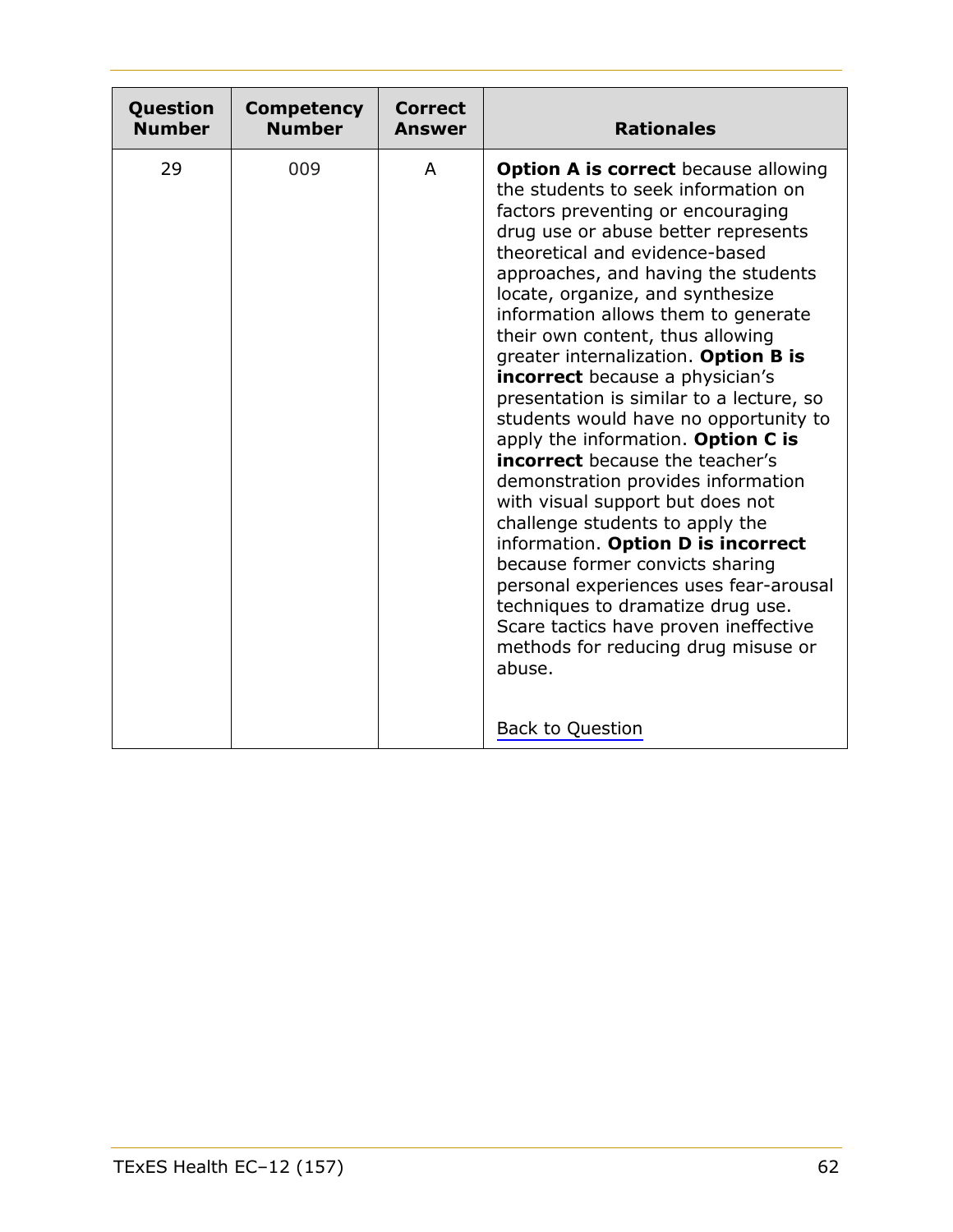<span id="page-62-1"></span><span id="page-62-0"></span>

| Question<br><b>Number</b> | <b>Competency</b><br><b>Number</b> | <b>Correct</b><br><b>Answer</b> | <b>Rationales</b>                                                                                                                                                                                                                                                                                                                                                                                                                                                                                                                                                                                                                                                                                                          |
|---------------------------|------------------------------------|---------------------------------|----------------------------------------------------------------------------------------------------------------------------------------------------------------------------------------------------------------------------------------------------------------------------------------------------------------------------------------------------------------------------------------------------------------------------------------------------------------------------------------------------------------------------------------------------------------------------------------------------------------------------------------------------------------------------------------------------------------------------|
| 30                        | 009                                | C                               | <b>Option C is correct because</b><br>cognitive-behavioral therapy<br>challenges drug users to analyze<br>behaviors to help recognize, avoid,<br>and cope with situations in which drug<br>use is a temptation. Option A is<br><b>incorrect</b> because motivational<br>incentives use positive reinforcement<br>to encourage abstinence from drugs.<br><b>Option B is incorrect because</b><br>motivational interviewing focuses on<br>the individual's readiness to change<br>behavior and enter treatment.<br><b>Option D is incorrect because</b><br>multidimensional family approaches<br>examine influences on drug use<br>patterns with an emphasis on<br>improving overall family functioning.<br>Back to Question |
| 31                        | 010                                | B                               | <b>Option B is correct</b> because a recent<br>study shows that lower socioeconomic<br>status groups report more sleep<br>problems, which in turn can cause<br>diabetes, obesity, heart disease, and<br>weakened immune systems. Option A<br>is incorrect because the data support<br>the theory that low economic status<br>groups are more at risk for the health<br>problems listed. Option C is<br><b>incorrect</b> because not all students<br>who work 30-hour weeks are sleep<br>deprived. Option D is incorrect<br>because not all employees who work<br>50-hour weeks are sleep deprived.<br>Back to Question                                                                                                     |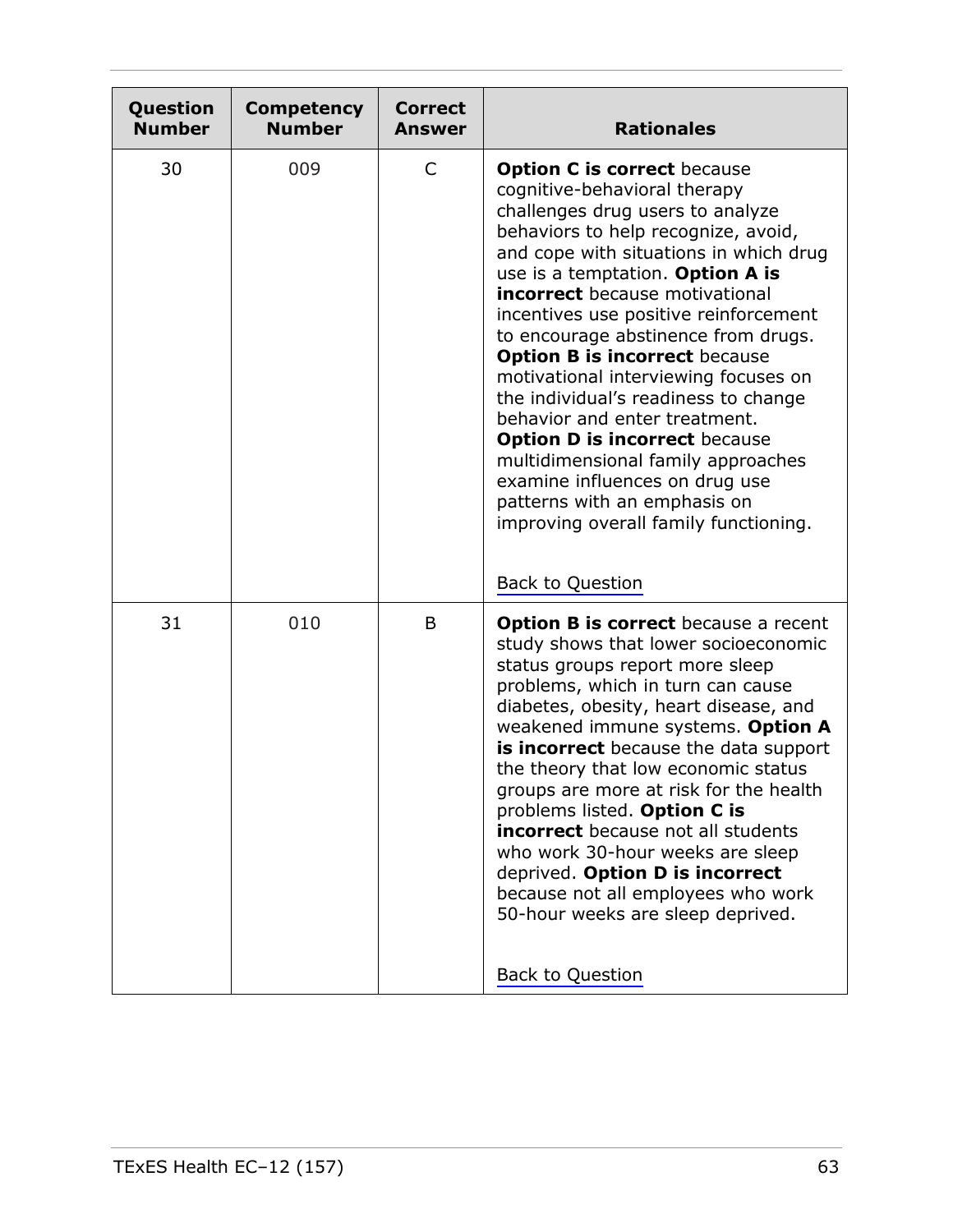<span id="page-63-1"></span><span id="page-63-0"></span>

| Question<br><b>Number</b> | <b>Competency</b><br><b>Number</b> | <b>Correct</b><br><b>Answer</b> | <b>Rationales</b>                                                                                                                                                                                                                                                                                                                                                                                                                                                                                                                                                                                                                                                                                                                                                                                               |
|---------------------------|------------------------------------|---------------------------------|-----------------------------------------------------------------------------------------------------------------------------------------------------------------------------------------------------------------------------------------------------------------------------------------------------------------------------------------------------------------------------------------------------------------------------------------------------------------------------------------------------------------------------------------------------------------------------------------------------------------------------------------------------------------------------------------------------------------------------------------------------------------------------------------------------------------|
| 32                        | 010                                | B                               | <b>Option B is correct because with</b><br>Sara already being addicted to drugs,<br>a treatment program would be best for<br>her. Option A is incorrect because<br>an intervention is used to urge people<br>to obtain help. Option C is incorrect<br>because Sara is already addicted; she<br>cannot be prevented from abusing<br>drugs. Option D is incorrect because<br>Sara is already addicted; she does not<br>need an abuse awareness program.<br><b>Back to Question</b>                                                                                                                                                                                                                                                                                                                                |
| 33                        | 010                                | C                               | <b>Option C is correct</b> because an<br>asthma action plan is a written, day-<br>to-day management plan developed<br>by the patient, parents, and doctor to<br>help reduce, control, and prevent<br>asthma flare-ups. The school should<br>have copies of the student's action<br>plan. Option A is incorrect because<br>with help from their doctors, people<br>with asthma can safely get the<br>exercise they need to stay healthy.<br><b>Option B is incorrect because teens</b><br>with asthma should be involved in all<br>discussions and treatment choices<br>affecting their health. Option D is<br><b>incorrect</b> because students with<br>asthma should inform teachers,<br>coaches, and friends of their condition<br>so they can receive emergency aid if<br>needed.<br><b>Back to Question</b> |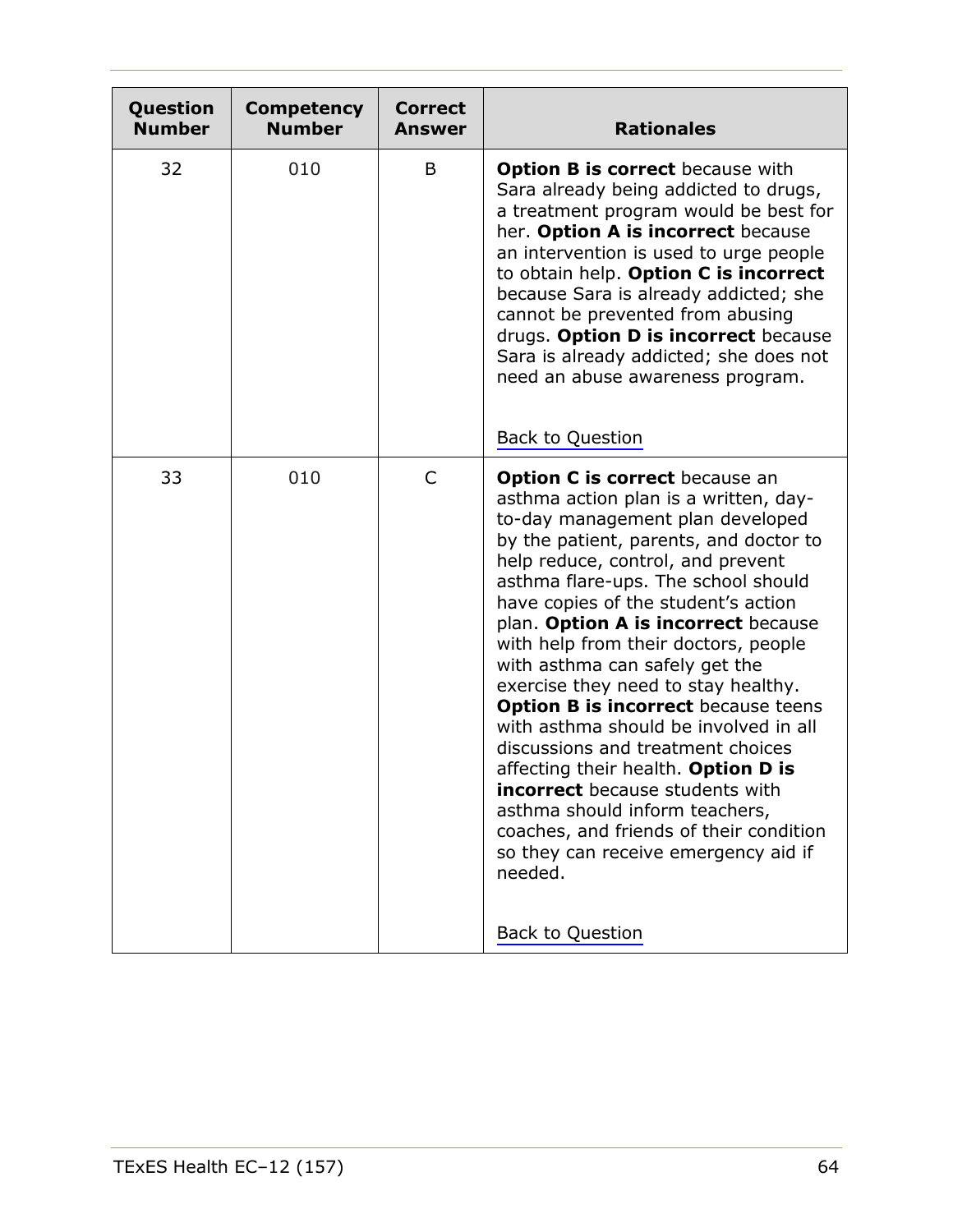<span id="page-64-1"></span><span id="page-64-0"></span>

| Question<br><b>Number</b> | <b>Competency</b><br><b>Number</b> | <b>Correct</b><br><b>Answer</b> | <b>Rationales</b>                                                                                                                                                                                                                                                                                                                                                                                                                                                                                                                                                                                                                                                                                                  |
|---------------------------|------------------------------------|---------------------------------|--------------------------------------------------------------------------------------------------------------------------------------------------------------------------------------------------------------------------------------------------------------------------------------------------------------------------------------------------------------------------------------------------------------------------------------------------------------------------------------------------------------------------------------------------------------------------------------------------------------------------------------------------------------------------------------------------------------------|
| 34                        | 011                                | D                               | <b>Option D is correct</b> because a<br>proactive decision-making style<br>requires the individual to identify and<br>evaluate possible decisions, make a<br>decision, and take responsibility for<br>the outcome. Option A is incorrect<br>because a person who fails to make<br>choices and allows things to just<br>happen has an inactive decision-<br>making style. Option B is incorrect<br>because interactive decision-making is<br>not a style; it is a strategy involving<br>all relevant stakeholders in a process<br>to realize widely supported decisions.<br><b>Option C is incorrect because a</b><br>reactive decision-making style allows<br>other people to make decisions for an<br>individual. |
|                           |                                    |                                 | Back to Question                                                                                                                                                                                                                                                                                                                                                                                                                                                                                                                                                                                                                                                                                                   |
| 35                        | 011                                | $\mathsf{C}$                    | <b>Option C is correct because losing</b><br>weight requires goals as well as a plan<br>to monitor exercise and promote a<br>healthy diet. Option A is incorrect<br>because quick weight loss is not<br>healthy. Slower, steady weight loss is<br>recommended. Option B is incorrect<br>because the Internet can contain<br>incorrect information and unsafe<br>weight-loss plans, and it should not be<br>the only source of information.<br><b>Option D is incorrect because</b><br>although it is a good idea to discuss<br>intentions with friends and family, this<br>should be only a part of the plan, not<br>the entire plan.<br><b>Back to Question</b>                                                   |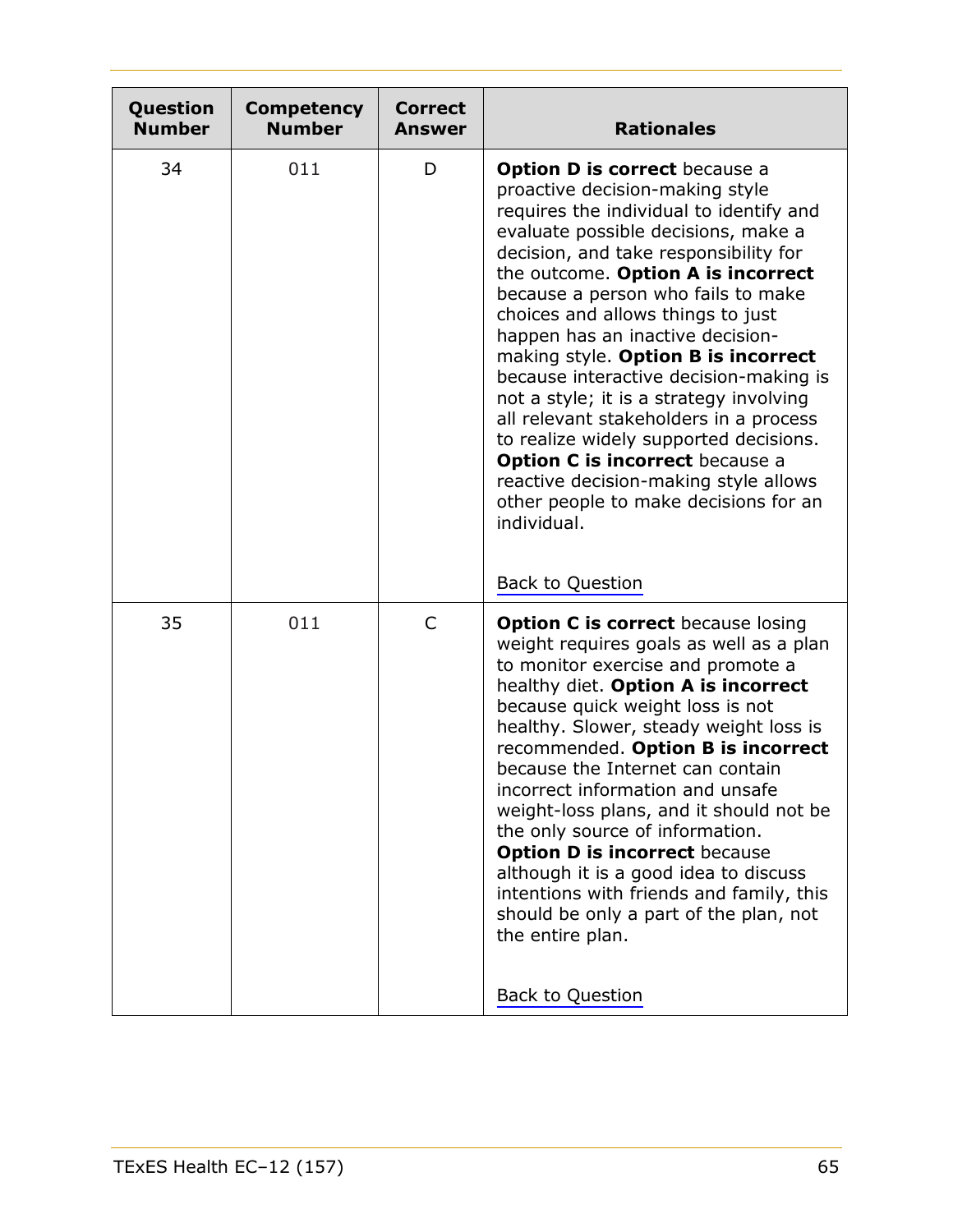<span id="page-65-1"></span><span id="page-65-0"></span>

| Question<br><b>Number</b> | <b>Competency</b><br><b>Number</b> | <b>Correct</b><br><b>Answer</b> | <b>Rationales</b>                                                                                                                                                                                                                                                                                                                                                                                                                                                                                                                                                                                                                                                                                                                                                                     |
|---------------------------|------------------------------------|---------------------------------|---------------------------------------------------------------------------------------------------------------------------------------------------------------------------------------------------------------------------------------------------------------------------------------------------------------------------------------------------------------------------------------------------------------------------------------------------------------------------------------------------------------------------------------------------------------------------------------------------------------------------------------------------------------------------------------------------------------------------------------------------------------------------------------|
| 36                        | 011                                | C                               | <b>Option C is correct</b> because studies<br>indicate that peers have the ability to<br>influence health behavior choices by<br>acting as role models; this supports<br>the use of peer education. Option A<br>is incorrect because physicians are<br>not students' peers; thus, this finding<br>does not support the use of peer<br>education. Option B is incorrect<br>because parents are not their<br>children's peers; thus, this finding<br>does not support the use of peer<br>education. Option D is incorrect<br>because this statement does not make<br>any reference to the influence of peers<br>on reasons for participating in physical<br>activity; thus, this finding does not<br>support the use of peer education.<br>Back to Question                             |
| 37                        | 011                                | A                               | Option A is correct because peer<br>education draws on the credibility that<br>young people have with their peers,<br>leverages the power of role modeling,<br>and provides flexibility in meeting the<br>diverse needs of today's youth.<br><b>Option B is incorrect because</b><br>service learning is a technique where<br>students learn through doing and can<br>acquire good personal values through<br>service to others. Option C is<br><b>incorrect</b> because resistance training<br>is a type of exercise that utilizes<br>isometric, isotonic, or isokinetic<br>exercise to strengthen or develop the<br>muscles. Option D is incorrect<br>because youth development is a type<br>of prevention program for hard-to-<br>reach and underserved youth.<br>Back to Question |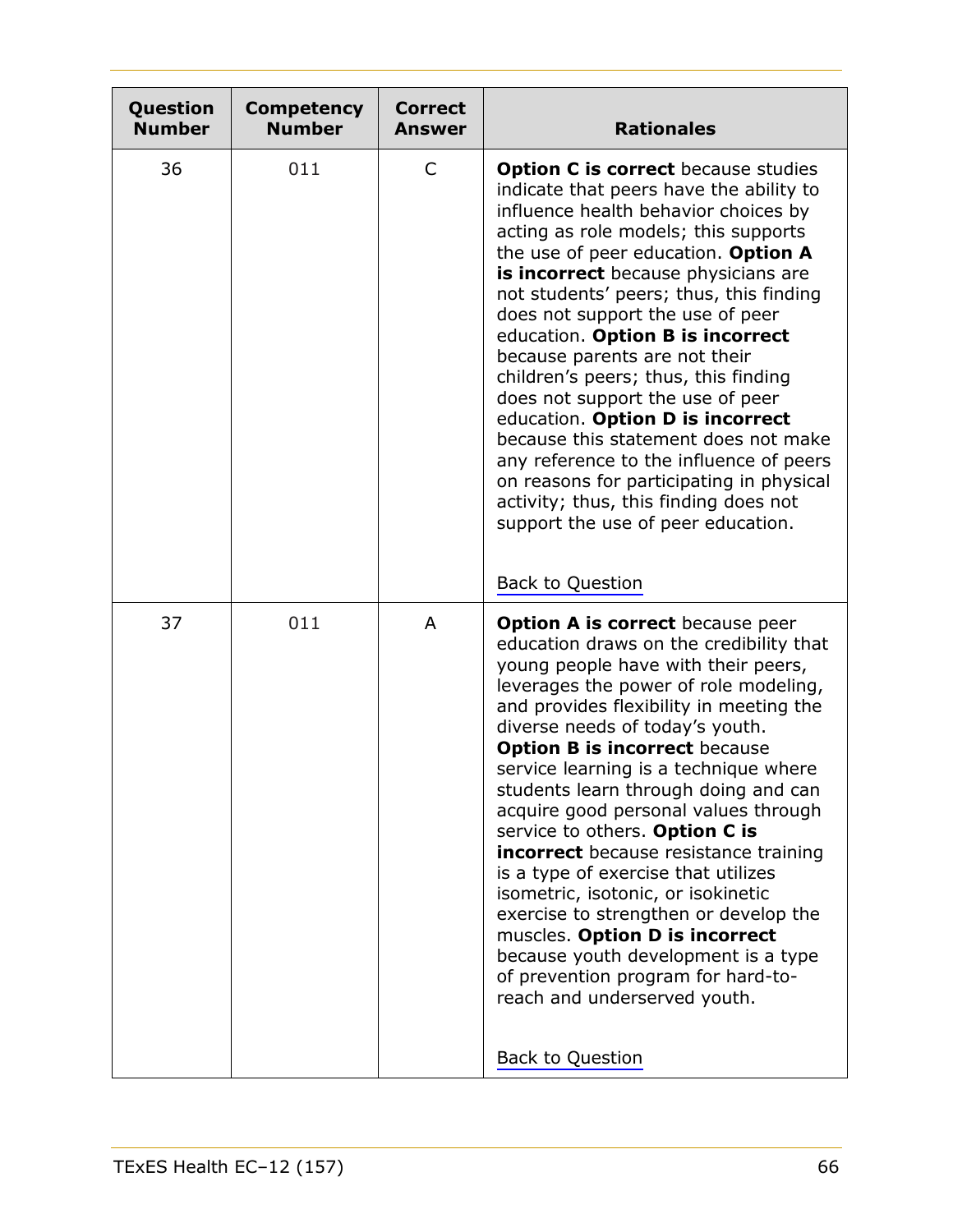<span id="page-66-1"></span><span id="page-66-0"></span>

| Question<br><b>Number</b> | <b>Competency</b><br><b>Number</b> | <b>Correct</b><br><b>Answer</b> | <b>Rationales</b>                                                                                                                                                                                                                                                                                                                                                                                                                                                                                                                                                                                                    |
|---------------------------|------------------------------------|---------------------------------|----------------------------------------------------------------------------------------------------------------------------------------------------------------------------------------------------------------------------------------------------------------------------------------------------------------------------------------------------------------------------------------------------------------------------------------------------------------------------------------------------------------------------------------------------------------------------------------------------------------------|
| 38                        | 012                                | D                               | <b>Option D is correct</b> because the<br>National Institutes of Health (NIH), a<br>government agency, is one of the<br>world's foremost medical research<br>centers. Options A, B, and C are<br><b>incorrect</b> because these are not<br>credible or reliable Web sites for<br>health care information.<br>Back to Question                                                                                                                                                                                                                                                                                        |
| 39                        | 012                                | A                               | <b>Option A is correct</b> because research<br>has found strong associations between<br>increases in advertising nonnutritious<br>foods and rates of childhood obesity.<br><b>Option B is incorrect</b> because the<br>portion sizes that ads suggest are<br>more than the average child needs.<br><b>Option C is incorrect because ads</b><br>for healthy food are permitted to use<br>terms such as "low fat" and "organic."<br><b>Option D is incorrect because fast-</b><br>food industry advertising often<br>promotes products as being bigger<br>and better than the actual thing.<br><b>Back to Question</b> |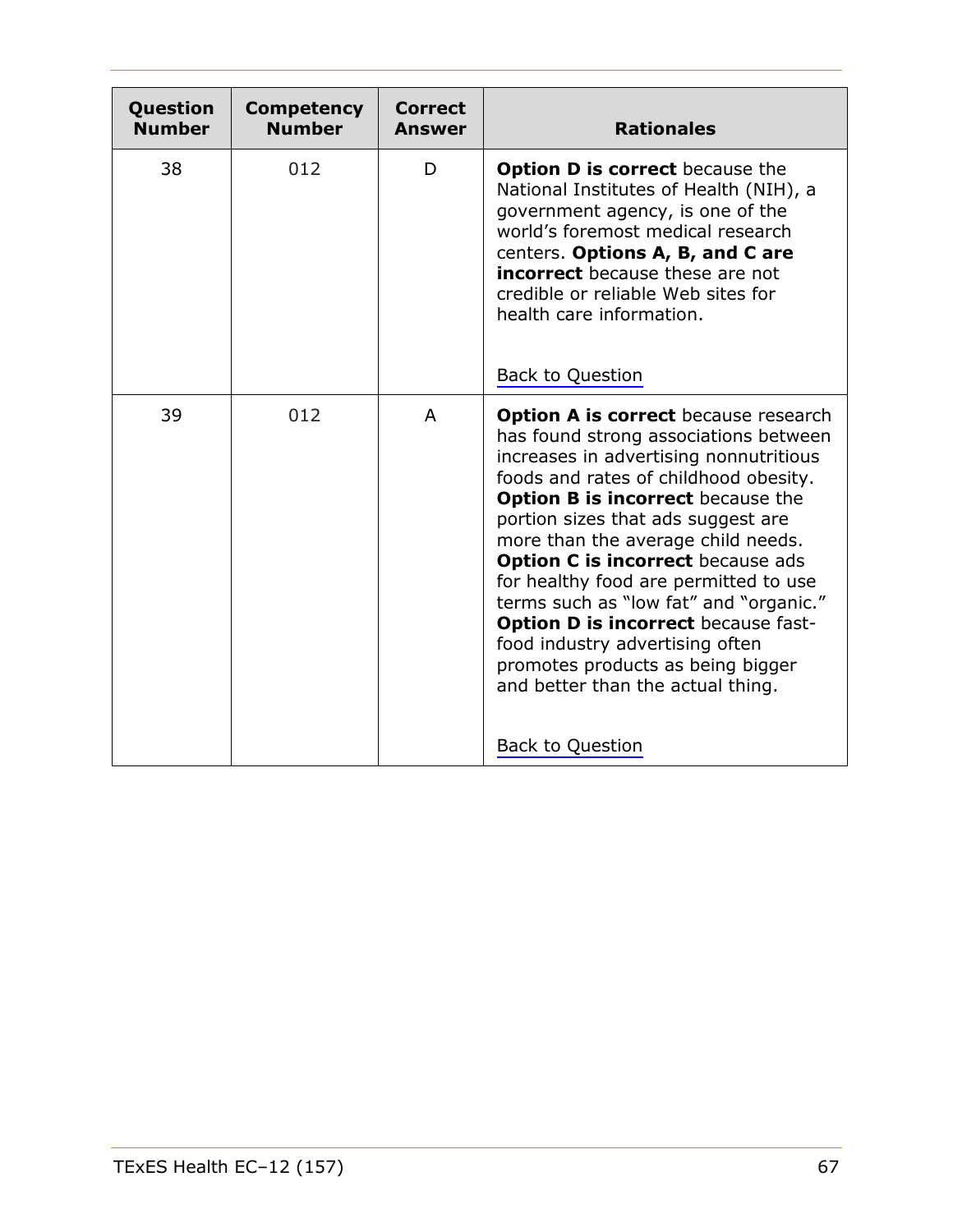<span id="page-67-0"></span>

| Question      | <b>Competency</b> | <b>Correct</b> | <b>Rationales</b>                                                                                                                                                                                                                                                                                                                                                                                                                                                                                                                                                                                                                                                       |
|---------------|-------------------|----------------|-------------------------------------------------------------------------------------------------------------------------------------------------------------------------------------------------------------------------------------------------------------------------------------------------------------------------------------------------------------------------------------------------------------------------------------------------------------------------------------------------------------------------------------------------------------------------------------------------------------------------------------------------------------------------|
| <b>Number</b> | <b>Number</b>     | <b>Answer</b>  |                                                                                                                                                                                                                                                                                                                                                                                                                                                                                                                                                                                                                                                                         |
| 40            | 012               | $\mathsf{C}$   | <b>Option C is correct</b> because an<br>About Us page will help readers<br>determine whether the people and<br>organization affiliated with the site are<br>credible sources in the health-related<br>field. Option A is incorrect because<br>a news and events page is not likely to<br>be relevant information for making<br>health-related decisions. Option B is<br><b>incorrect</b> because contact information<br>is important, but only if the source is<br>credible. Option D is incorrect<br>because the credibility of the site must<br>be determined before using any of the<br>information to make health-related<br>decisions.<br><b>Back to Question</b> |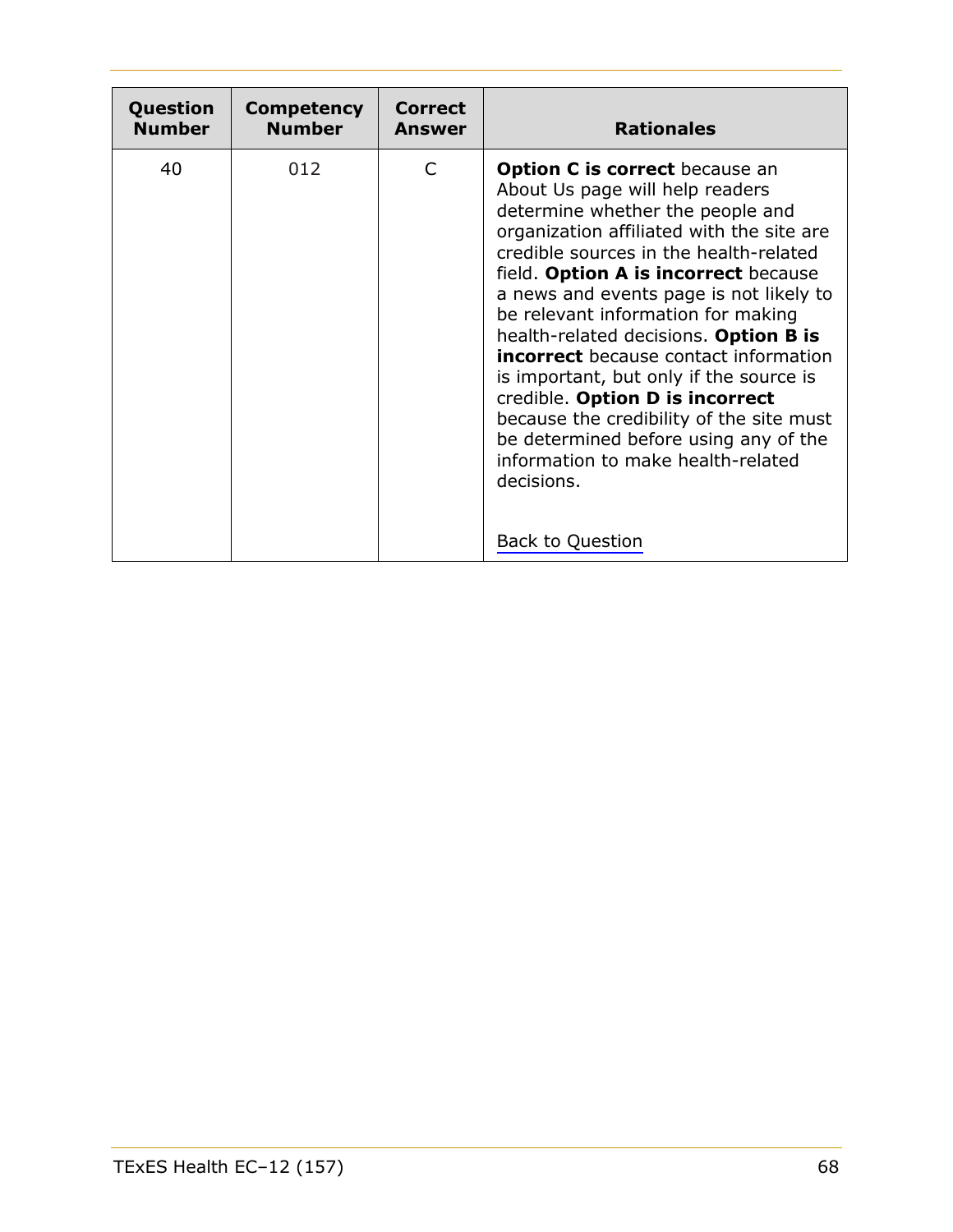<span id="page-68-0"></span>

| Question      | <b>Competency</b> | <b>Correct</b> | <b>Rationales</b>                                                                                                                                                                                                                                                                                                                                                                                                                                                                                                                                                                                                                                                                                                                                                                                                                                                                                                                                                                                                                        |
|---------------|-------------------|----------------|------------------------------------------------------------------------------------------------------------------------------------------------------------------------------------------------------------------------------------------------------------------------------------------------------------------------------------------------------------------------------------------------------------------------------------------------------------------------------------------------------------------------------------------------------------------------------------------------------------------------------------------------------------------------------------------------------------------------------------------------------------------------------------------------------------------------------------------------------------------------------------------------------------------------------------------------------------------------------------------------------------------------------------------|
| <b>Number</b> | <b>Number</b>     | <b>Answer</b>  |                                                                                                                                                                                                                                                                                                                                                                                                                                                                                                                                                                                                                                                                                                                                                                                                                                                                                                                                                                                                                                          |
| 41            | 012               | A              | <b>Option A is correct</b> because a<br>health-literate person knows where to<br>find appropriate information<br>regarding the purchase and use of<br>health services and products or the<br>adoption and practice of new health<br>behaviors. With the right information,<br>the chances of making the best<br>choices for one's own health are<br>increased. Option B is incorrect<br>because having health insurance is<br>important to good health, but if one<br>does not understand how to use it, it<br>will not be beneficial. Option C is<br><b>incorrect</b> because, although<br>searching through appropriate sites is<br>part of health literacy, one must first<br>know whether a Web site is reliable<br>and valid. Option D is incorrect<br>because, although asking for<br>recommendations is part of the<br>process for obtaining health services<br>and products or for adopting positive<br>health behaviors, first one needs to<br>know how and where to find useful<br>recommendations.<br><b>Back to Question</b> |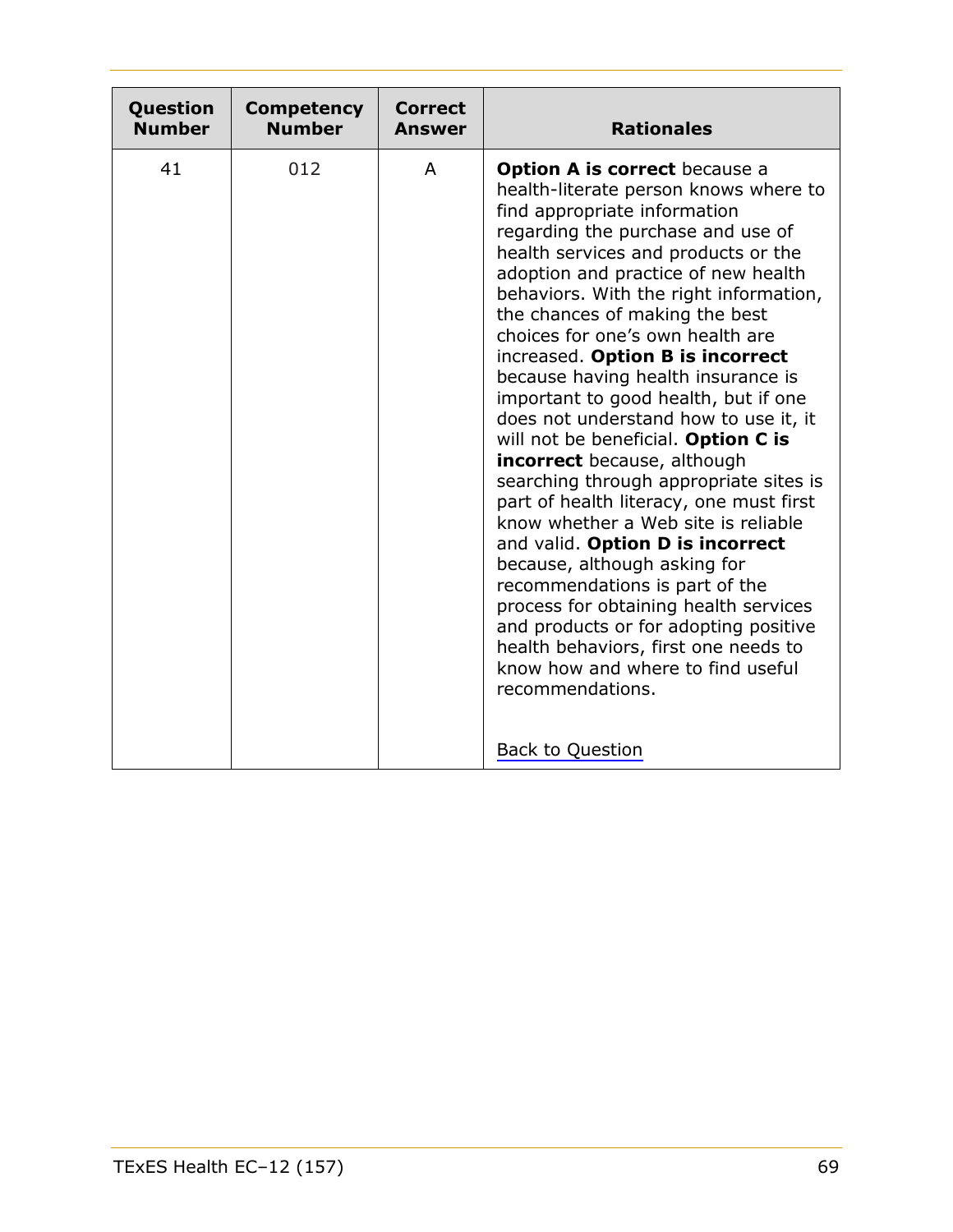<span id="page-69-0"></span>

| Question<br><b>Number</b> | <b>Competency</b><br><b>Number</b> | <b>Correct</b><br><b>Answer</b> | <b>Rationales</b>                                                                                                                                                                                                                                                                                                                                                                                                                                                                                                                                                                                                                                                |
|---------------------------|------------------------------------|---------------------------------|------------------------------------------------------------------------------------------------------------------------------------------------------------------------------------------------------------------------------------------------------------------------------------------------------------------------------------------------------------------------------------------------------------------------------------------------------------------------------------------------------------------------------------------------------------------------------------------------------------------------------------------------------------------|
| 42                        | 013                                | D                               | <b>Option D is correct</b> because a<br>doctor choosing a replacement will<br>most likely select someone<br>trustworthy. Option A is incorrect<br>because asking coworkers for<br>recommendations is a good step in<br>searching for a new doctor but is not<br>necessarily the first step. Option B is<br><b>incorrect</b> because searching online is<br>a possible complementary step in<br>choosing a doctor but is not the best<br>first step. Option C is incorrect<br>because it is best to first get<br>recommendations or ask whether<br>there will be a replacement physician<br>and then find out whether the<br>replacement is covered by insurance. |
|                           |                                    |                                 | <b>Back to Question</b>                                                                                                                                                                                                                                                                                                                                                                                                                                                                                                                                                                                                                                          |
| 43                        | 013                                | A                               | <b>Option A is correct</b> because getting<br>regular medical and dental checkups<br>can help detect health issues that are<br>developing and ensure they are<br>treated promptly. Option B is<br><b>incorrect</b> because any injuries<br>sustained must be treated<br>immediately, not during a regularly<br>scheduled checkup. Option C is<br><b>incorrect</b> because regular health<br>checkups may keep medical costs<br>down but have no effect on health<br>insurance premiums. Option D is<br><b>incorrect</b> because maintaining her<br>weight depends solely on Sarah and<br>her actions and habits.<br>Back to Question                             |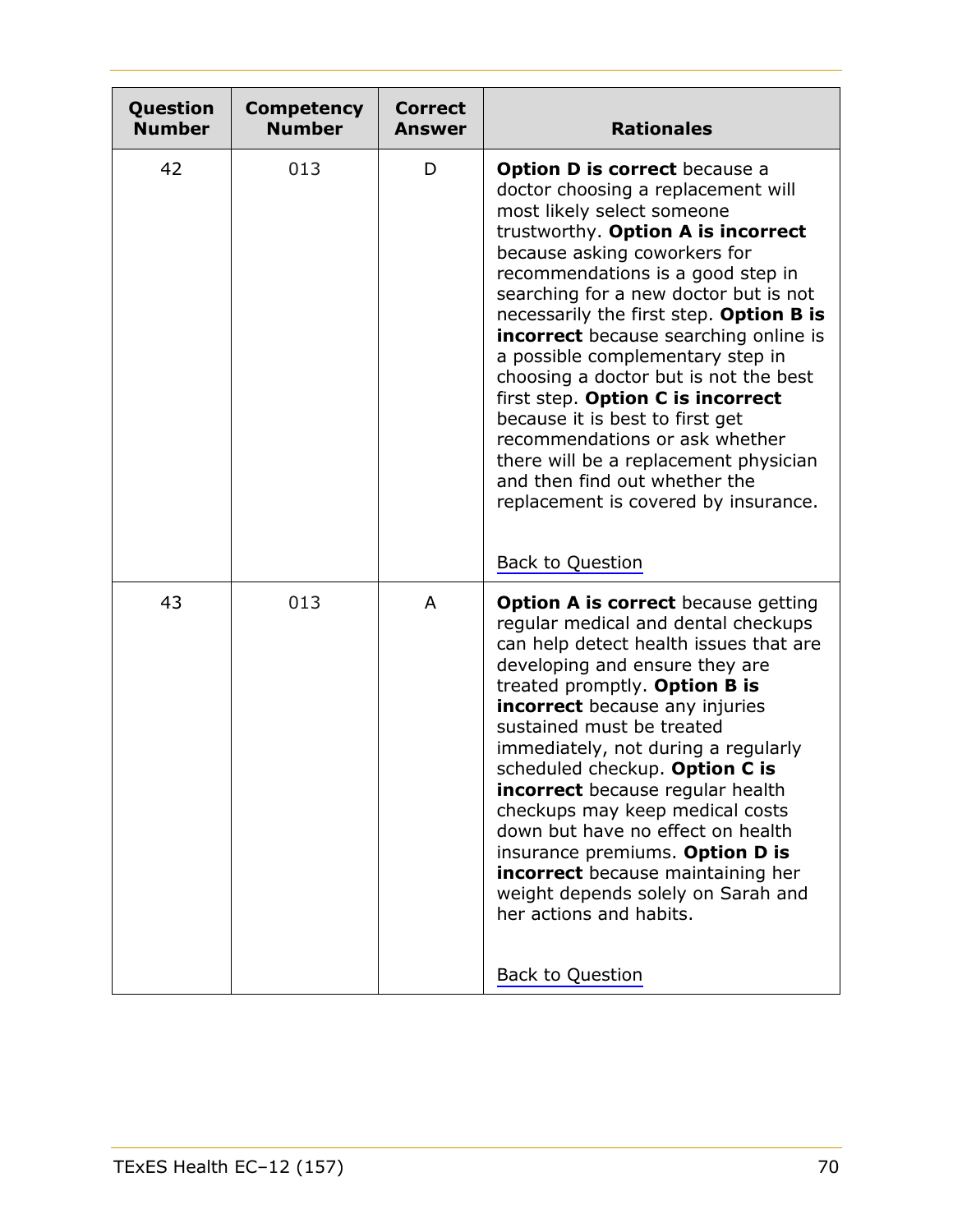<span id="page-70-1"></span><span id="page-70-0"></span>

| Question<br><b>Number</b> | <b>Competency</b><br><b>Number</b> | <b>Correct</b><br><b>Answer</b> | <b>Rationales</b>                                                                                                                                                                                                                                                                                                                                                                                                                                                                                                                                                                                                                                                                                                                                                                                     |
|---------------------------|------------------------------------|---------------------------------|-------------------------------------------------------------------------------------------------------------------------------------------------------------------------------------------------------------------------------------------------------------------------------------------------------------------------------------------------------------------------------------------------------------------------------------------------------------------------------------------------------------------------------------------------------------------------------------------------------------------------------------------------------------------------------------------------------------------------------------------------------------------------------------------------------|
| 44                        | 014                                | B                               | <b>Option B is correct</b> because health<br>education is the component of the<br>Whole School, Whole Community,<br>Whole Child (WSCC) model that<br>implements the health curriculum for<br>the school. Option A is incorrect<br>because providing health and<br>nutrition services is the role of the<br>health services personnel. Option C<br>is incorrect because professionals<br>such as certified school counselors,<br>psychologists, and social workers<br>provide these services to support the<br>mental health needs of students.<br><b>Option D is incorrect because</b><br>training parents and the community is<br>the job of the administration and<br>health advisory council, not just the<br>health educator.<br><b>Back to Question</b>                                          |
| 45                        | 014                                | D                               | <b>Option D is correct</b> because parents<br>and local residents are familiar with<br>the community's health needs, so<br>their input is valuable to use when<br>planning a school health education<br>program. Option A is incorrect<br>because population is not a factor<br>that affects an individual school<br>health education program. Option B<br>is incorrect because the Whole<br>School, Whole Community, Whole<br>Child (WSCC) program is only a part<br>of the school health education<br>program and may need to be<br>supplemented with other resources.<br>Option C is incorrect because while<br>state survey results can be used, they<br>do not directly address local culture,<br>needs and interests, which may differ<br>from state survey results.<br><b>Back to Question</b> |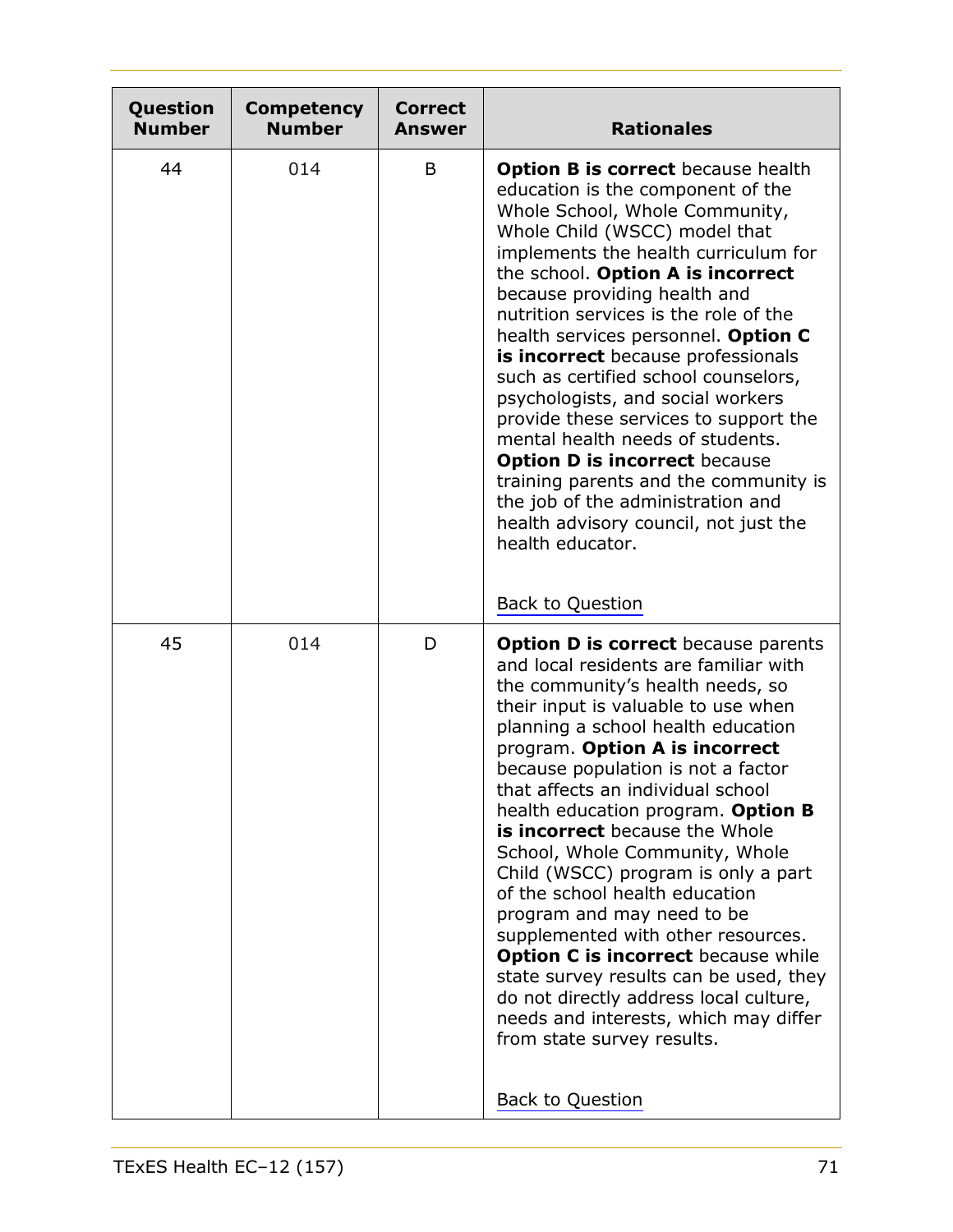<span id="page-71-1"></span><span id="page-71-0"></span>

| Question<br><b>Number</b> | <b>Competency</b><br><b>Number</b> | <b>Correct</b><br><b>Answer</b> | <b>Rationales</b>                                                                                                                                                                                                                                                                                                                                                                                                                                                                                                                                                    |
|---------------------------|------------------------------------|---------------------------------|----------------------------------------------------------------------------------------------------------------------------------------------------------------------------------------------------------------------------------------------------------------------------------------------------------------------------------------------------------------------------------------------------------------------------------------------------------------------------------------------------------------------------------------------------------------------|
| 46                        | 014                                | B                               | <b>Option B is correct</b> because state<br>law states that every independent<br>school system is required by law to<br>have a School Health Advisory<br>Council (SHAC), of which the majority<br>of members must be parents who are<br>not employed by the school district.<br><b>Option A is incorrect because a</b><br>SHAC may not be financially<br>profitable. Option C is incorrect<br>because the SHAC may or may not<br>involve advertising. Option D is<br><b>incorrect</b> because the SHAC consists<br>more of community members than<br>district staff. |
|                           |                                    |                                 | <b>Back to Question</b>                                                                                                                                                                                                                                                                                                                                                                                                                                                                                                                                              |
| 47                        | 015                                | B                               | <b>Option B is correct</b> because using<br>correct grammar will help students to<br>continue to develop language arts<br>skills and not develop bad habits.<br><b>Option A is incorrect because all</b><br>school instruction should be viewed<br>as important. Option C is incorrect<br>because being an earnest, caring<br>teacher is not the primary benefit of<br>teaching correct grammar in health<br>class. Option D is incorrect because<br>writing is a fundamental skill needed<br>for all education, not just in any<br>one class.<br>Back to Question   |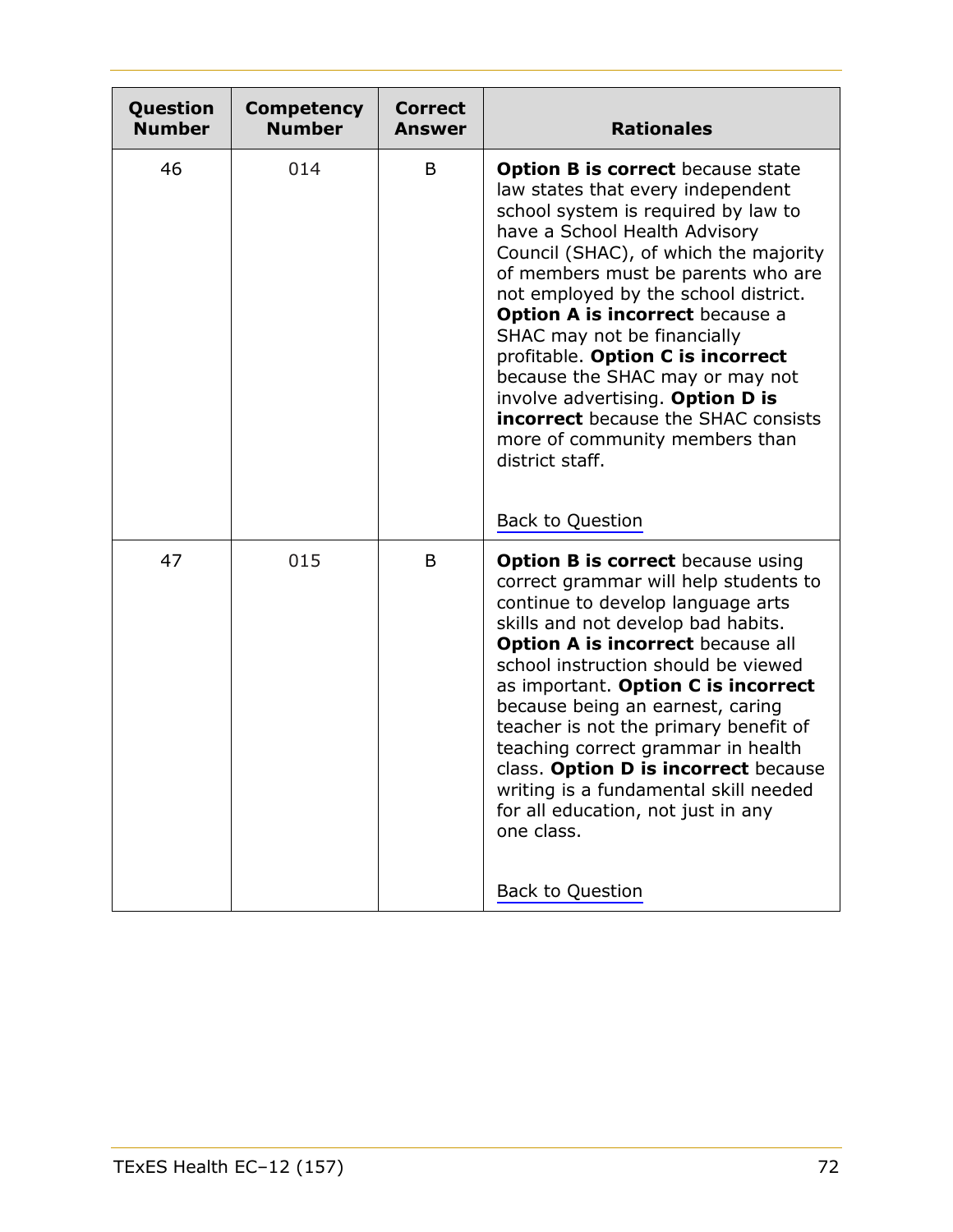| Question<br><b>Number</b> | <b>Competency</b><br><b>Number</b> | <b>Correct</b><br><b>Answer</b> | <b>Rationales</b>                                                                                                                                                                                                                                                                                                                                                                                                                                                                                                                                   |
|---------------------------|------------------------------------|---------------------------------|-----------------------------------------------------------------------------------------------------------------------------------------------------------------------------------------------------------------------------------------------------------------------------------------------------------------------------------------------------------------------------------------------------------------------------------------------------------------------------------------------------------------------------------------------------|
| 48                        | 015                                | A                               | <b>Option A is correct</b> because having<br>the students explore their own ethnic<br>background is interactive, fun, and<br>informative. Option B is incorrect<br>because creating a slide presentation<br>does not allow students to interact<br>with their family members or learn<br>anything about themselves. Option C<br>is incorrect because reading articles<br>and answering questions are not<br>interactive activities. Option D is<br><b>incorrect</b> because watching a video<br>is not an interactive activity.<br>Back to Question |
| 49                        | 015                                | $\mathsf{C}$                    | <b>Option C is correct because</b><br>research shows that peers are the<br>most influential factor in teenagers'<br>decisions to use drugs. Option A is<br>incorrect because the students are<br>unlikely to form a personal connection<br>with a story that is fictitious.<br><b>Option B is incorrect</b> because there<br>is no personal connection formed by<br>viewing media. Option D is<br><b>incorrect</b> because writing a scenario<br>does not show effective ways of<br>dealing with peer pressure.<br>Back to Question                 |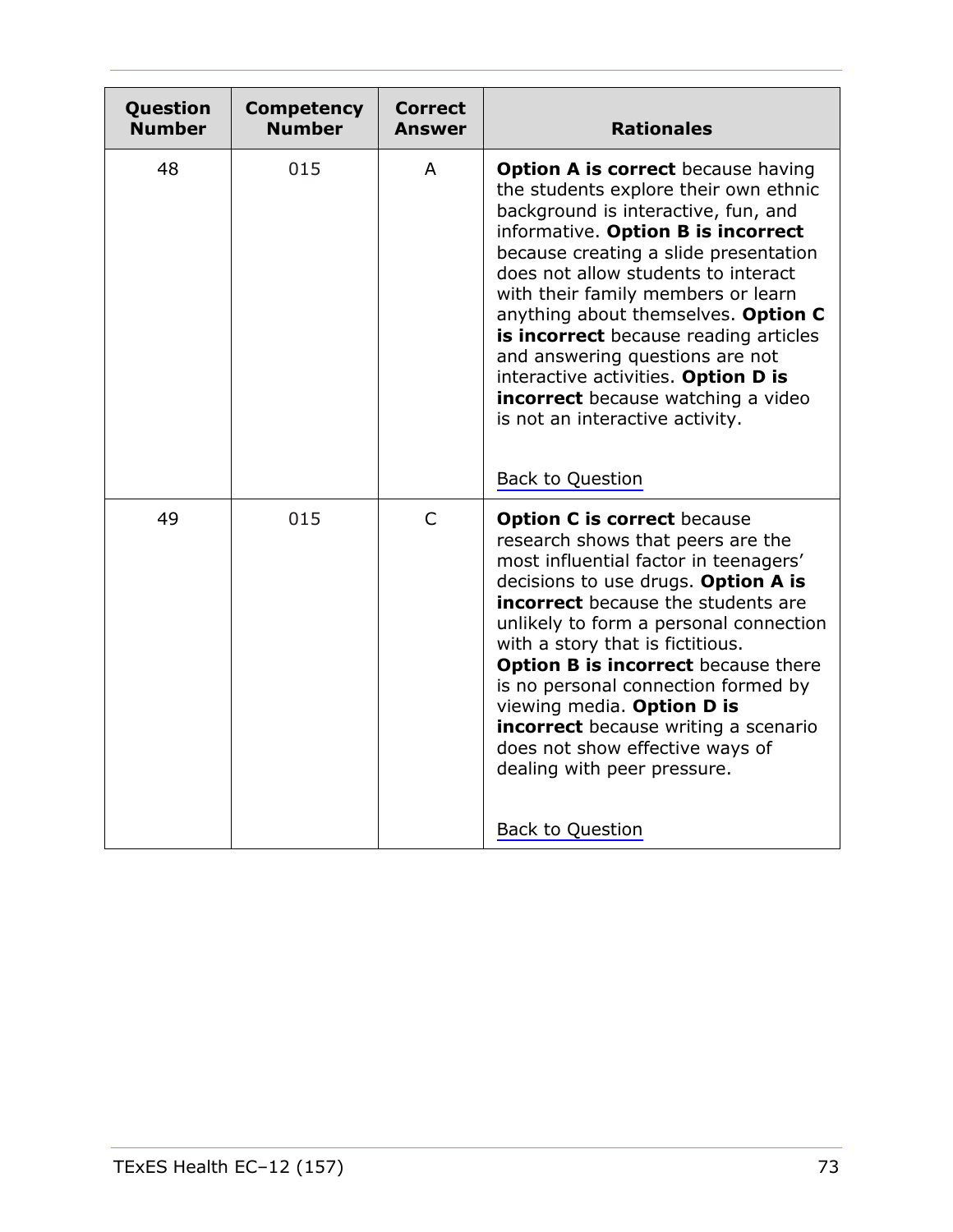| Question      | Competency    | <b>Correct</b> | <b>Rationales</b>                                                                                                                                                                                                                                                                                                                                                                                                                                                                                                                                                     |
|---------------|---------------|----------------|-----------------------------------------------------------------------------------------------------------------------------------------------------------------------------------------------------------------------------------------------------------------------------------------------------------------------------------------------------------------------------------------------------------------------------------------------------------------------------------------------------------------------------------------------------------------------|
| <b>Number</b> | <b>Number</b> | Answer         |                                                                                                                                                                                                                                                                                                                                                                                                                                                                                                                                                                       |
| 50            | 015           | D              | <b>Option D is correct because</b><br>involvement in the resolution process<br>gives the victim a feeling of<br>confidence and safety. Option A is<br><b>incorrect</b> because the punishment<br>alone may not resolve the victim's<br>insecurities. Option B is incorrect<br>because instructing the class about<br>cyberbullying is a preventive<br>measure, not a resolution to a current<br>problem. Option C is incorrect<br>because restricting the use of<br>electronics may not prevent the<br>cyberbullying from happening again.<br><b>Back to Question</b> |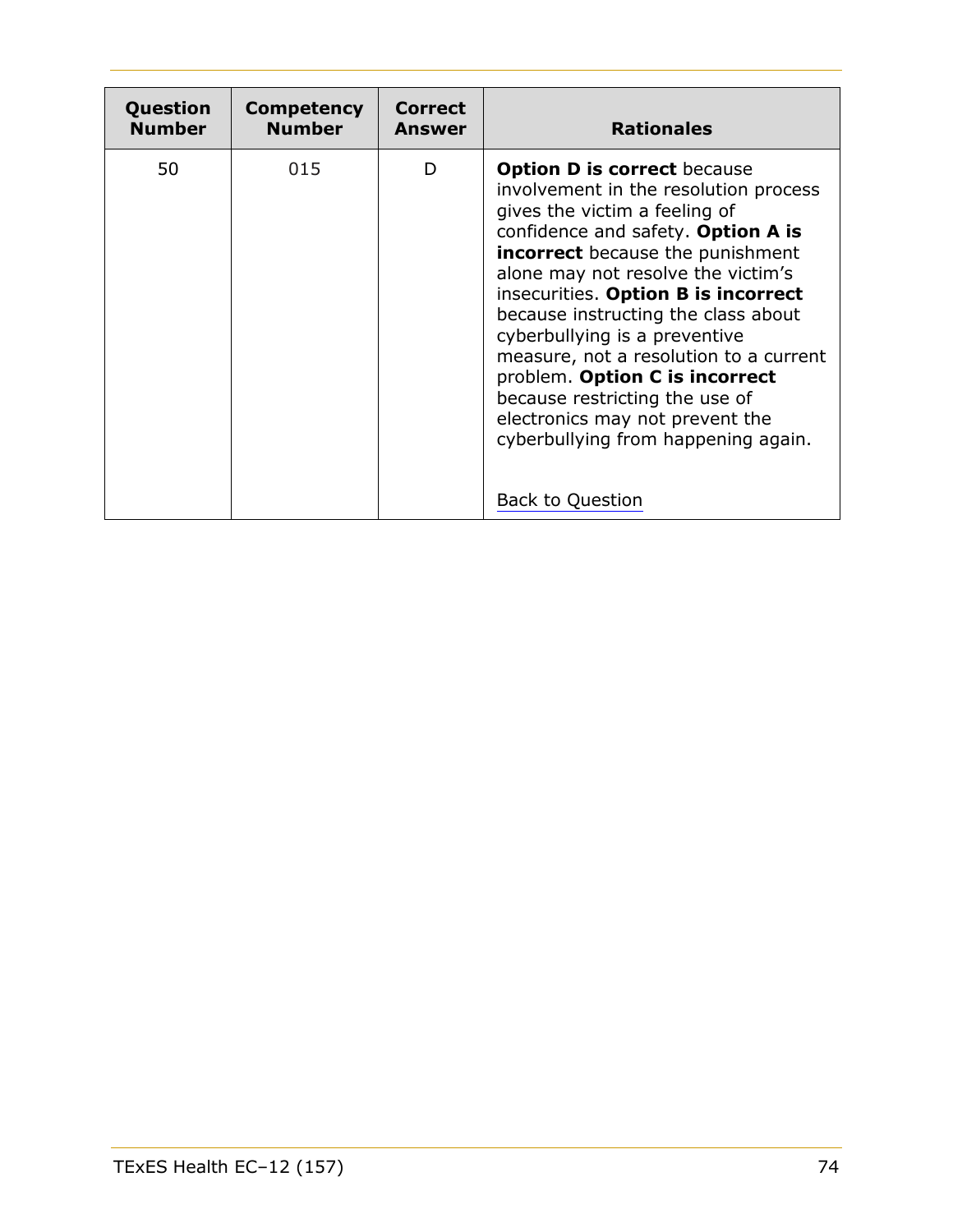# **Study Plan Sheet**

| <b>STUDY PLAN</b>                    |                                       |                                                                |                                                                |                                                 |                                                    |                                 |  |  |  |
|--------------------------------------|---------------------------------------|----------------------------------------------------------------|----------------------------------------------------------------|-------------------------------------------------|----------------------------------------------------|---------------------------------|--|--|--|
| <b>Content</b><br>covered<br>on test | How well do<br>I know the<br>content? | What<br>material do<br>I have for<br>studying this<br>content? | What<br>material do<br>I need for<br>studying this<br>content? | Where can<br>I find the<br>materials<br>I need? | <b>Dates</b><br>planned for<br>study of<br>content | <b>Date</b><br><b>Completed</b> |  |  |  |
|                                      |                                       |                                                                |                                                                |                                                 |                                                    |                                 |  |  |  |
|                                      |                                       |                                                                |                                                                |                                                 |                                                    |                                 |  |  |  |
|                                      |                                       |                                                                |                                                                |                                                 |                                                    |                                 |  |  |  |
|                                      |                                       |                                                                |                                                                |                                                 |                                                    |                                 |  |  |  |
|                                      |                                       |                                                                |                                                                |                                                 |                                                    |                                 |  |  |  |
|                                      |                                       |                                                                |                                                                |                                                 |                                                    |                                 |  |  |  |
|                                      |                                       |                                                                |                                                                |                                                 |                                                    |                                 |  |  |  |
|                                      |                                       |                                                                |                                                                |                                                 |                                                    |                                 |  |  |  |
|                                      |                                       |                                                                |                                                                |                                                 |                                                    |                                 |  |  |  |
|                                      |                                       |                                                                |                                                                |                                                 |                                                    |                                 |  |  |  |
|                                      |                                       |                                                                |                                                                |                                                 |                                                    |                                 |  |  |  |
|                                      |                                       |                                                                |                                                                |                                                 |                                                    |                                 |  |  |  |
|                                      |                                       |                                                                |                                                                |                                                 |                                                    |                                 |  |  |  |
|                                      |                                       |                                                                |                                                                |                                                 |                                                    |                                 |  |  |  |
|                                      |                                       |                                                                |                                                                |                                                 |                                                    |                                 |  |  |  |
|                                      |                                       |                                                                |                                                                |                                                 |                                                    |                                 |  |  |  |
|                                      |                                       |                                                                |                                                                |                                                 |                                                    |                                 |  |  |  |
|                                      |                                       |                                                                |                                                                |                                                 |                                                    |                                 |  |  |  |
|                                      |                                       |                                                                |                                                                |                                                 |                                                    |                                 |  |  |  |
|                                      |                                       |                                                                |                                                                |                                                 |                                                    |                                 |  |  |  |